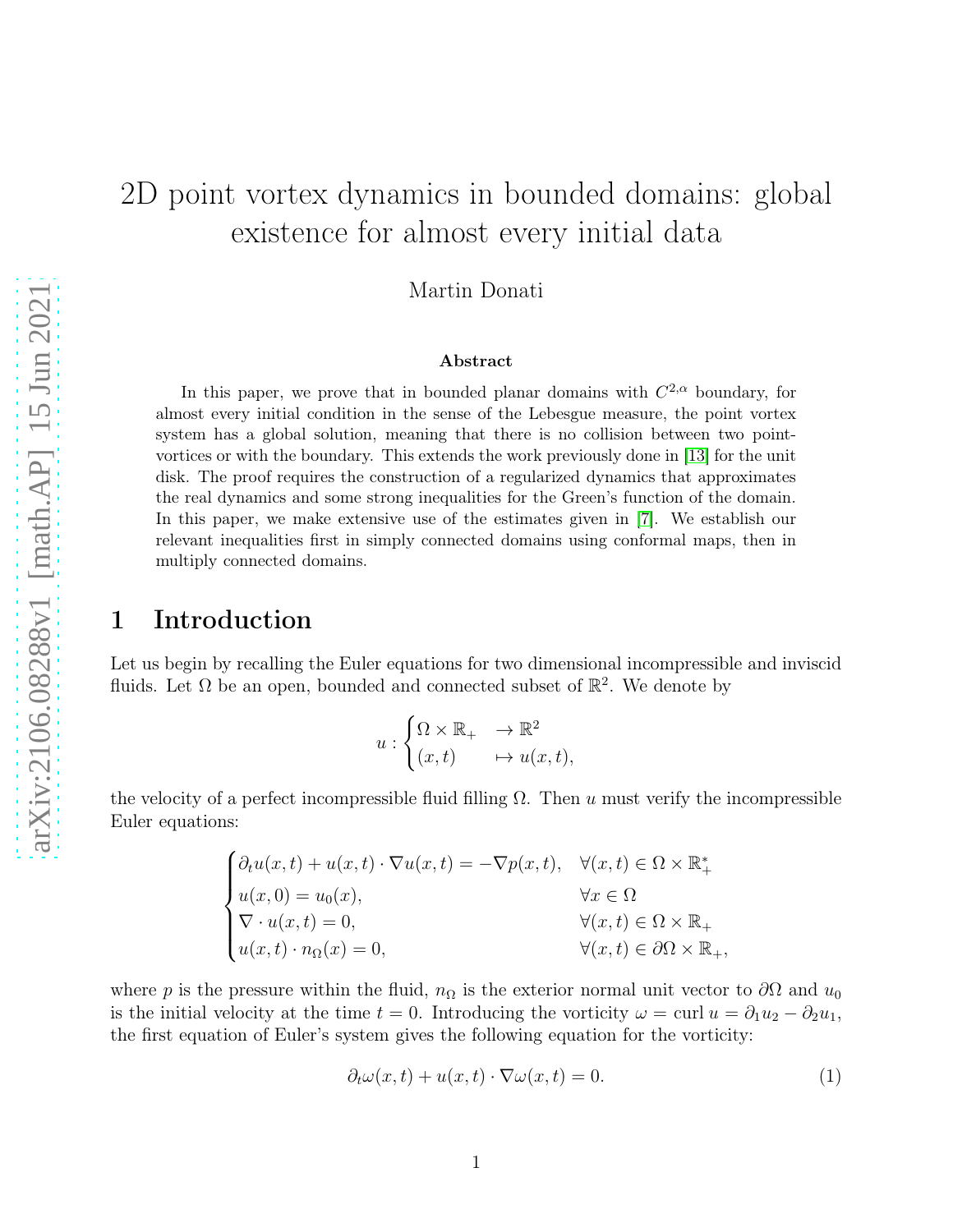We can also express the velocity in terms of the vorticity thanks to the Biot-Savart law. When  $\Omega$  is simply connected, the Biot-Savart law reads

<span id="page-1-1"></span>
$$
u(x,t) = \int_{\Omega} \nabla_x^{\perp} G_{\Omega}(x,y)\omega(y,t) \mathrm{d}y,\tag{2}
$$

where  $G_{\Omega}$  is the Green's function of the domain  $\Omega$ . It is important to recall that the Green's function of any open and connected subset of  $\mathbb{R}^2$  - we call them *domains* in this paper - can be decomposed as

<span id="page-1-0"></span>
$$
G_{\Omega} = G_{\mathbb{R}^2} + \gamma_{\Omega},\tag{3}
$$

where  $\gamma_{\Omega}$  is a smooth function in  $\Omega \times \Omega$ . Indeed,  $\gamma_{\Omega}(x, y)$  is harmonic in both variables.

We define the point vortex system as in [\[14\]](#page-35-2). We assume that at the initial time, the vorticity is a sum of Dirac masses  $\omega_0 = \sum_{i=1}^{N} a_i \delta_{x_i}$  where N is an integer greater than 1, which we fix for the rest of this paper, and the masses  $a_i$  are real numbers, also fixed. Since the vorticity equation [\(1\)](#page-0-0) is a transport equation in  $\omega$ , we expect the vorticity to remain a sum of Dirac masses with the same intensity as at the initial time. So we choose to write  $\omega(t) = \sum_{i=1}^{N} a_i \delta_{x_i(t)}$ . We then define the point vortex system in a simply connected domain as the solution of the system of equations:

<span id="page-1-2"></span>
$$
\forall 1 \leq i \leq N, \quad \frac{\mathrm{d}x_i(t)}{\mathrm{d}t} = \sum_{\substack{j=1 \ j \neq i}}^N \nabla_x^{\perp} G_{\Omega}(x_i(t), x_j(t)) a_j + \nabla_x^{\perp} \gamma_{\Omega}(x_i(t), x_i(t)) a_i. \tag{4}
$$

This is obtained by introducing the expression of the vorticity and the decomposition [\(3\)](#page-1-0) into the Biot-Savart law [\(2\)](#page-1-1) and by removing the singular term that appears in the limit of  $\nabla_x G_{\mathbb{R}^2}(x, x_i(t)) = \frac{(x-x_i(t))^{\perp}}{2\pi |x-x_i(t)|^2}$  when x goes to  $x_i(t)$ . This term represents high speed rotation around  $x_i(t)$ , so it shouldn't affect the motion of  $x_i(t)$  itself.

All those choices have been mathematically justified in [\[15\]](#page-35-3), where it has been proved that highly concentrated smooth solution of the Euler equations converges in the sense of measures to the solution of the point vortex system, as the initial data converges towards the initial sum of Dirac masses. It has also been proved in [\[6\]](#page-35-4) that the point vortex system is a good approximation of the Euler equation from the point of view of numerics, taking as initial data a grid of vortices approaching a smooth initial vorticity.

The question that naturally arises now is whether the system of equations defined in [\(4\)](#page-1-2) has a global solution for every initial condition  $(x_i(0))_i$ . The answer to that question unfortunately is negative in general, since in  $\mathbb{R}^2$  one can build an initial datum such that point vortices collapse in finite time. See [\[14\]](#page-35-2), [\[11\]](#page-35-5), or [\[10\]](#page-35-6) for explicit examples. By construction, the point vortex dynamics isn't defined anymore as soon as a collapse occurs, since equation [\(4\)](#page-1-2) becomes singular when two points collide. But what we can expect is that these occurrences of collapse are exceptional, meaning that the initial configurations leading to collapse are negligible in the sense of the Lebesgue measure. This result has been proved in [\[13\]](#page-35-0) in the unit disk  $D(0,1)$ . In the case of  $\mathbb{R}^2$ , it has been proved with the additional assumption that every possible sum of the masses never vanishes, meaning that  $\sum_{i\in P} a_i \neq 0$  for every  $P \subset \{1, \ldots, n\}$ . Proofs of these results can be found in [\[13\]](#page-35-0) and [\[14\]](#page-35-2). Very recently, [\[5\]](#page-35-7) proved that the assumption that  $\sum_{i=1}^{N} a_i \neq 0$  in  $\mathbb{R}^2$  can be removed.

Let us give a precise statement of the result of [\[13\]](#page-35-0) in the case of the disk.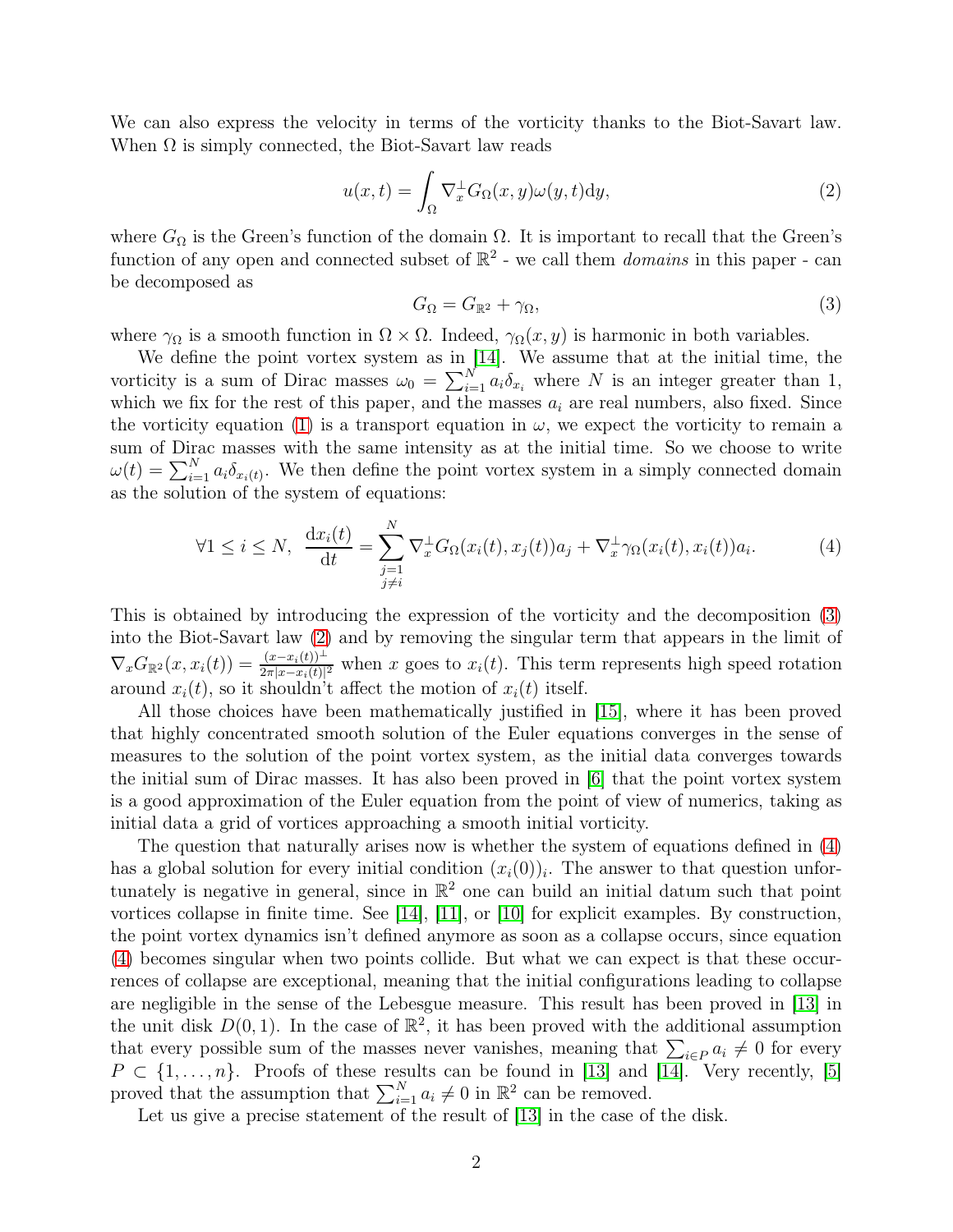<span id="page-2-2"></span>**Theorem 1.1.** If  $\Omega = D(0, 1)$  the open unit disk, then the point vortex dynamics [\(4\)](#page-1-2) for any fixed number of points  $N \geq 1$  and masses  $(a_i)_i \in \mathbb{R}^N$  is globally well defined except maybe for a set of initial conditions in  $\Omega^N$  which has vanishing Lebesgue measure.

The purpose of this article is to prove a generalization of this theorem to more general bounded domains. Let  $\Omega$  be an open bounded and connected subset of  $\mathbb{R}^2$  with a  $C^{2,\alpha}$ boundary for some  $\alpha > 0$ . In the case where  $\Omega$  is multiply connected, the point vortex dynamics is changed since the Biot Savart law is different. We refer to [\[4,](#page-35-8) Chapter 15] for the point-vortex system in multiply-connected domains. We will give all the details in section [3](#page-16-0) but the result is that for a domain  $\Omega$  that has m holes, the point vortex dynamics is given by

<span id="page-2-0"></span>
$$
\frac{\mathrm{d}x_i(t)}{\mathrm{d}t} = \sum_{\substack{j=1\\j\neq i}}^N \nabla_x^{\perp} G_{\Omega}(x_i(t), x_j(t)) a_j + \nabla_x^{\perp} \gamma_{\Omega}(x_i(t), x_i(t)) a_i + \sum_{j=1}^m c_j(t) \nabla^{\perp} w_j(x_i) \tag{5}
$$

for all  $1 \leq i \leq N$ . Above

$$
c_j(t) = \xi_j + \sum_{k=1}^{N} a_k w_j(x_k(t)),
$$

 $\xi_j$  is the circulation of the velocity u on the boundary of the j-th hole of  $\Omega$ , and  $w_j$  are the harmonic measures of the domain  $\Omega$ . Let us observe that by the Kelvin theorem, the circulations  $\xi_i$  are constant in time. They are therefore prescribed at the initial time.

Let  $\lambda$  be the Lebesgue measure on  $\mathbb{R}^{2N}$ . We define on the set  $\overline{\Omega}^{N}$ :

$$
d(X) = \min\left(\min_{i \neq j} |x_i - x_j|, \min_i d(x_i, \partial \Omega)\right) \quad \forall X = (x_1, \dots, x_N).
$$

We define  $\Gamma = \{X = (x_1, \ldots, x_N), d(X) > 0\}$ . This is the set of all configurations for which relation [\(5\)](#page-2-0) makes sense. We note by  $S_t X$  the evolved configuration by the dynamics [\(5\)](#page-2-0) from the starting configuration  $X \in \Gamma$ , after a time t. We know there exists a time  $\tau(X) = \sup\{t \geq 0, S_t X \in \Gamma\} > 0$  until which the dynamics is well defined. In this paper we will prove the following theorem.

<span id="page-2-1"></span>**Theorem 1.2.** Let  $\Omega$  be an open, bounded and connected subset of  $\mathbb{R}^2$  with a  $C^{2,\alpha}$  boundary for some  $\alpha > 0$  with  $m \in \mathbb{N}$  holes. We fix the number of point vortices  $N \geq 1$ , the masses  $(a_i)_{1\leq i\leq N} \in \mathbb{R}^N$ , and the circulations  $(\xi_j)_{1\leq j\leq m} \in \mathbb{R}^m$ . With the previous notations we have that

$$
\lambda(\{X \in \Omega^N, \tau(X) < \infty\}) = 0,
$$

meaning that for almost every starting position X, the point vortex dynamics in  $\Omega$  is well defined for every time.

We observe that Theorem [1.2](#page-2-1) has a simple proof in the case of a single point vortex in a simply connected domains, that is in the case  $N = 1$  and  $m = 0$ . We introduce the Robin function  $\widetilde{\gamma}_{\Omega}(x) = \gamma_{\Omega}(x, x)$ . Since  $\gamma_{\Omega}(x, y) = \gamma_{\Omega}(y, x)$ , we have that  $\nabla \widetilde{\gamma}_{\Omega}(x) =$  $\nabla_x \gamma_\Omega(x,x) + \nabla_y \gamma_\Omega(x,x) = 2 \nabla_x \gamma_\Omega(x,x)$ . In this case the dynamics of a single point vortex becomes

$$
\frac{\mathrm{d}x(t)}{\mathrm{d}t} = \frac{1}{2}\nabla^{\perp}\widetilde{\gamma}_{\Omega}(x(t))a.
$$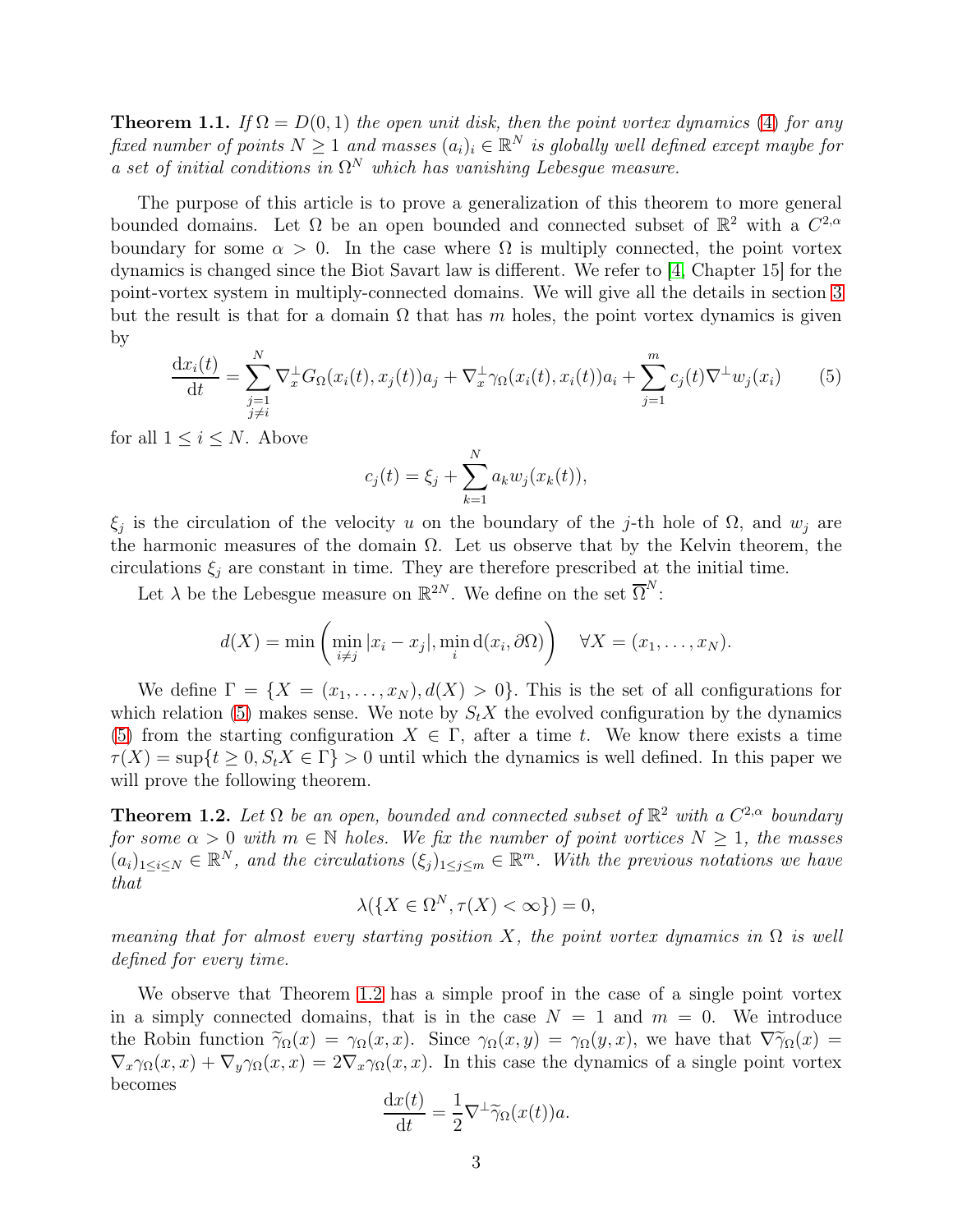Therefore, a single point vortex evolves on the level set of the Robin function. This map has been studied in [\[7\]](#page-35-1), from which we know in particular that  $\tilde{\gamma}_\Omega(x) \longrightarrow +\infty$ . Therefore a single point vortex can't hit the boundary so the dynamics is well defined for every time.

The proof of Theorem [1.2](#page-2-1) that we will give in section [4.2](#page-28-0) borrows arguments from [\[13\]](#page-35-0), but we have to deal with two major difficulties. The first one is the construction of a convenient regularized dynamics, and the second one is to prove some analytic inequalities on the Green's function and the Robin function of the domain Ω. In Section [2](#page-3-0) we will obtain the required inequalities for those maps in the case of simply connected domains, and in Section [3,](#page-16-0) we will extend those results to the case of multiply connected domains. Section [4](#page-21-0) is devoted to the construction of the regularized dynamics and the completion of the proof of Theorem [1.2.](#page-2-1)

# <span id="page-3-0"></span>2 Simply connected and exterior domains

List of notations:

- $N \in \mathbb{N}$  denotes the number of point vortices;
- $\lambda$  is the Lebesgue measure on  $\mathbb{R}^{2N}$ ;
- $(x_1, x_2)^\perp = (-x_2, x_1);$
- $\Omega$  is a  $C^{2,\alpha}$  bounded domain of  $\mathbb{R}^2$  with  $m \in \mathbb{N}$  holes, and its boundaries are  $\Gamma_j$ ,  $0 \le j \le m$ , with  $\Gamma_0$  the exterior boundary;
- U denotes a general bounded domain with  $C^{2,\alpha}$  boundary;
- U denotes a general simply connected bounded domain with  $C^{2,\alpha}$  boundary;
- $\Pi$  denotes a general exterior domain with  $C^{2,\alpha}$  boundary;
- $D(x_0, r)$  is the disk of center  $x_0$  and of radius r and  $D = D(0, 1);$

• 
$$
\Pi_D = \left(\overline{D(0,1)}\right)^c;
$$

- T denotes a biholomorphic map, usually from U to D or from  $\Pi$  to  $\Pi_D$ ;
- $n_{\mathcal{U}}$  is the exterior normal unit vector to  $\partial\mathcal{U}$ , extended to a neighborhood of  $\partial\mathcal{U}$  by relation [\(22\)](#page-11-0) when possible;
- $G_{\mathcal{U}}$  is the Green's function of the domain  $\mathcal{U}$ , and  $G = G_{\Omega}$  in section [4;](#page-21-0)
- $\gamma_{\mathcal{U}}$  is the regular part of  $G_{\mathcal{U}}$ , see relation [\(3\)](#page-1-0), and  $\gamma = \gamma_{\Omega}$  in section [4;](#page-21-0)
- $\tilde{\gamma}_\mathcal{U}(x) = \gamma_\mathcal{U}(x, x)$  is the Robin function of the domain U, and  $\tilde{\gamma} = \tilde{\gamma}_\Omega$  in section [4](#page-21-0);
- $C, C_1, C_2, \ldots$ , are strictly positive constants that may vary from one line to another, when their value is not important to the result;
- $a \cdot b$  is the scalar product of vectors in  $\mathbb{R}^2$ ;
- $\nabla f$  and  $\nabla \cdot g$  are respectively the gradient of f and the divergence of g;
- $V_j$  are neighborhoods of  $\Gamma_j$ , and K is a compact set as in the decomposition [\(25\)](#page-16-1);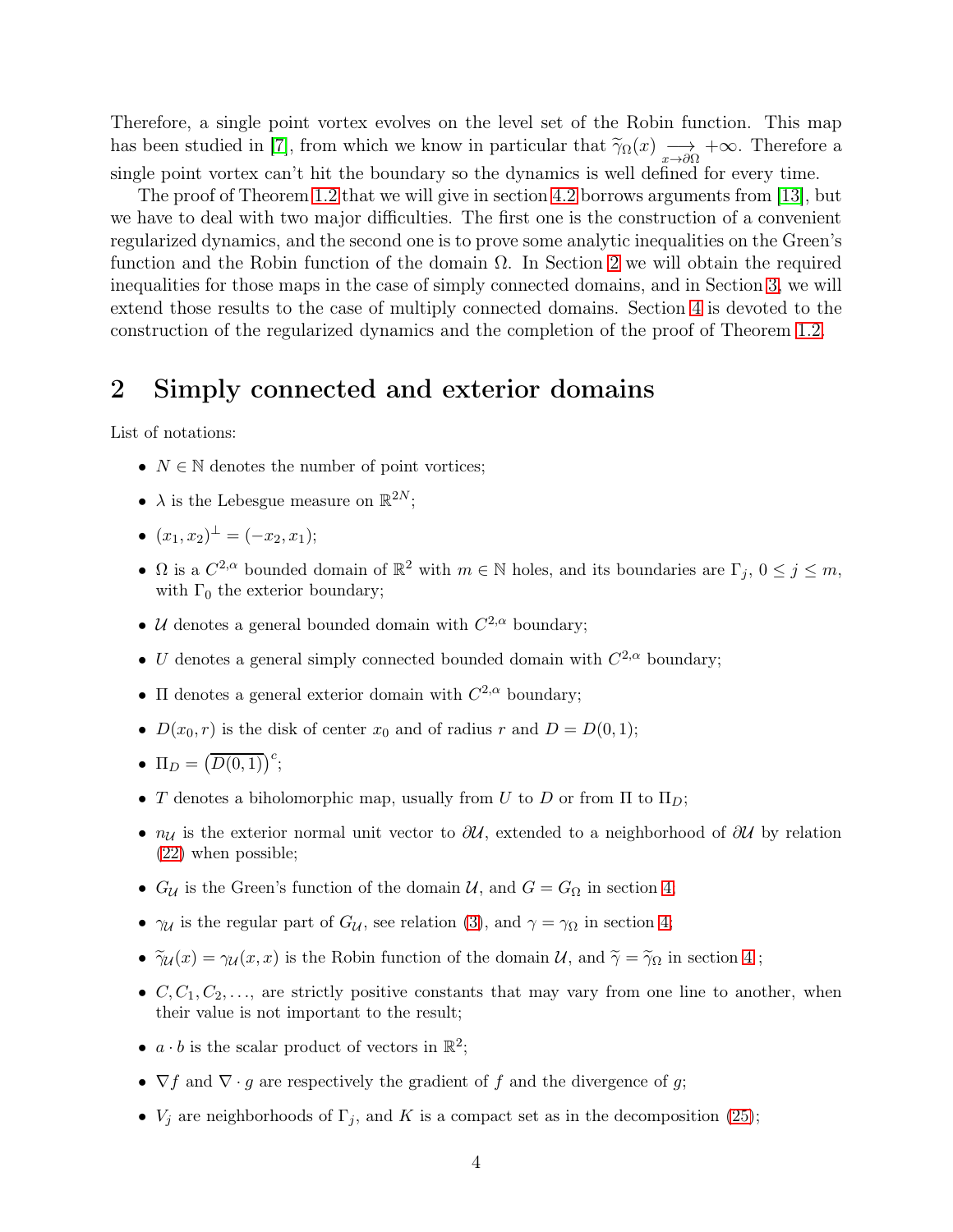<span id="page-4-0"></span>

**Figure 1:** An example for  $m = 1$ . The domains  $\Omega$ ,  $\Omega_0$  and  $\Omega_1$  and their boundaries.

•  $S_t X$  is the solution of the point vortex dynamics starting from X after a time t, and  $S_t^{\varepsilon} X$  the regularized dynamics constructed in Section [4.1;](#page-22-0)

For the rest of this paper,  $\Omega$  denotes a bounded domain whose boundary is  $C^{2,\alpha}$  for some  $0 < \alpha < 1$ . It is either simply connected or it has  $m \in \mathbb{N}$  holes that are the simply connected bounded domains  $U_1, \ldots, U_m$  and their boundaries are  $\Gamma_1, \ldots, \Gamma_m$ . We denote by  $\Gamma_0$  the exterior boundary of  $\Omega$ , meaning that  $\Omega$  lies within the interior in the Jordan sense of  $\Gamma_0$ , and by  $\Omega_0$  the simply connected bounded domain whose boundary is  $\Gamma_0$ , namely the domain  $\Omega$  "without holes". Finally, we call *exterior domain* a domain whose complement is bounded and simply connected. We denote for  $1 \leq j \leq m$ ,  $\Omega_j = (\overline{U_j})^c$  the exterior domains of the m holes. The domain  $\Omega$  is pictured in Figure [1.](#page-4-0)

Since  $\Omega = \bigcap_{j=0}^{m} \Omega_j$ , with  $\Omega_0$  simply connected, and where  $\Omega_j$ ,  $j \ge 1$  are exterior domains, our strategy in this paper is to establish inequalities on  $\Omega$  by establishing them for any bounded and simply connected domain  $U$ , and for any exterior domain  $\Pi$ .

We also denote by  $D = D(0, 1)$  the unit disk, and by  $\Pi_D$  the exterior domain of D, namely  $\Pi_D = \{x \in \mathbb{C}, |x| > 1\}.$ 

#### 2.1 Holomorphic maps

Holomorphic maps are the subject of the Chapter 2 of [\[1\]](#page-34-0). A map  $T : \mathbb{C} \to \mathbb{C}$  is a biholomor*phic map* if T and  $T^{-1}$  are holomorphic maps. Such maps satisfy that their derivative never vanishes. Let us write  $T = T_1 + iT_2$ , and we identify  $\mathbb{R}^2$  and  $\mathbb{C}$ , meaning that we also denote  $T =$  $\sqrt{T_1}$  $\scriptstyle T_2$  $\setminus$ . Then a holomorphic map satisfies the Cauchy-Riemann equations

$$
\begin{cases}\n\partial_1 T_1 = \partial_2 T_2 \\
\partial_1 T_2 = -\partial_2 T_1.\n\end{cases}
$$

We have that

$$
T' = \partial_1 T = -i \partial_2 T
$$

and therefore

$$
T'' = \partial_1^2 T = -\partial_2^2 T = -i\partial_1 \partial_2 T.
$$

Finally, the Jacobian matrix of T is  $JT =$  $\int \partial_1 T_1 \quad \partial_2 T_1$  $\partial_1 T_2 \quad \partial_2 T_2$  $\setminus$ , so det  $JT = |T'|^2$ . In the following, we will freely use these properties. In particular, we can always substitute the second partial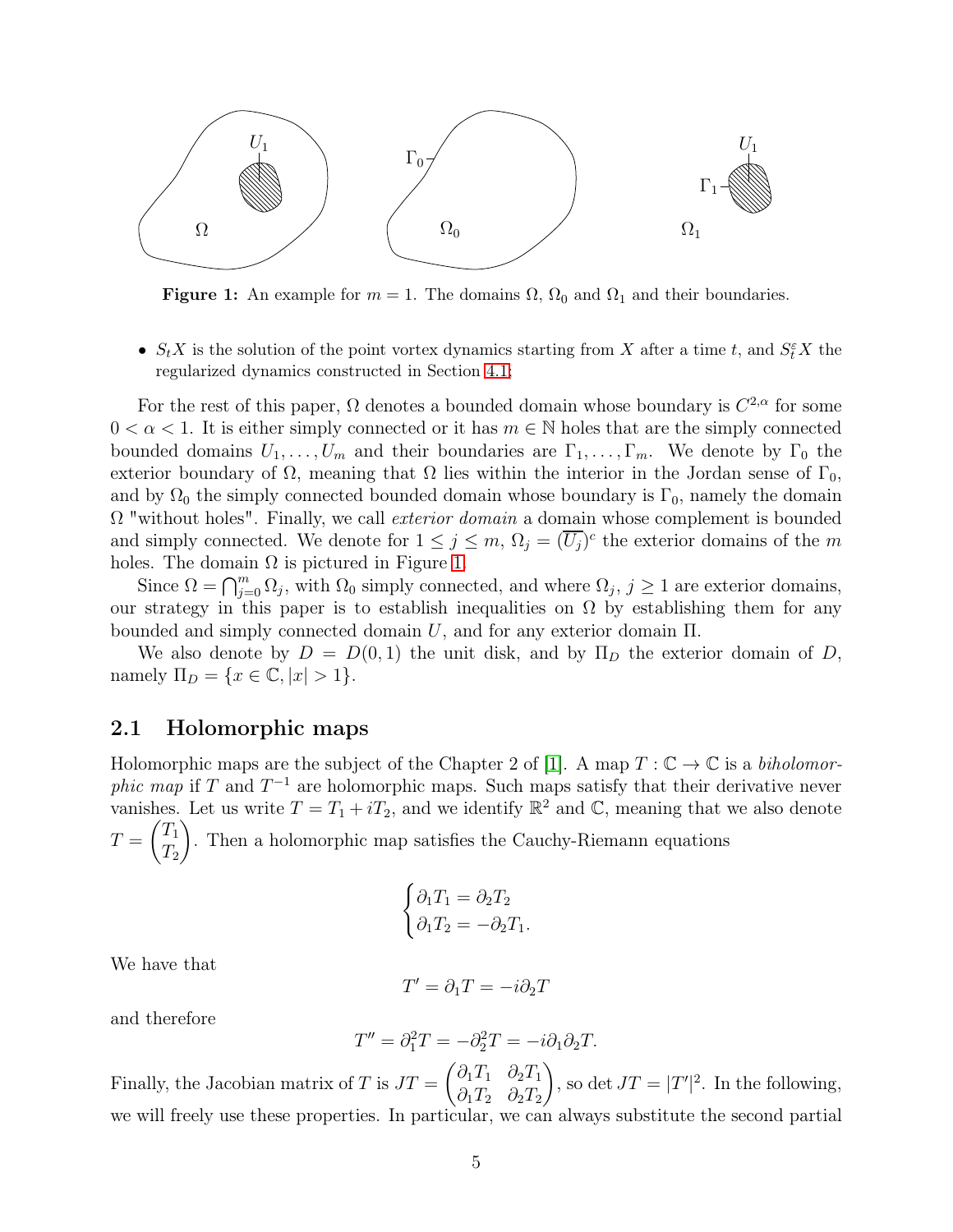derivative  $\partial_2$  with  $i\partial_1$  according to these formulas. For any map  $f \in C^1(\mathbb{C}, \mathbb{R})$ , we have that

<span id="page-5-1"></span>
$$
\nabla(f \circ T)(x) = \begin{pmatrix} \partial_1 T_1(x) \partial_1 f(T(x)) + \partial_1 T_2(x) \partial_2 f(T(x)) \\ -\partial_1 T_2(x) \partial_1 f(T(x)) + \partial_1 T_1(x) \partial_2 f(T(x)) \end{pmatrix}.
$$
 (6)

We conclude this paragraph with a technical lemma.

<span id="page-5-2"></span>**Lemma 2.1.** For any bounded domain U whose boundary is  $C^{2,\alpha}$ , and for any  $\kappa < 1$ , we have that

$$
\iint_{\mathcal{U}\times\mathcal{U}}\frac{1}{|x-y|^{1+\kappa}}\mathrm{d}x\mathrm{d}y<\infty,
$$

and

$$
\iint_{\mathcal{U}\times\mathcal{U}}\frac{1}{d(x,\partial\mathcal{U})^{\kappa}}\frac{1}{|x-y|}\mathrm{d}x\mathrm{d}y<\infty.
$$

Moreover there exists a constant C depending only on U such that for sufficiently small  $\varepsilon > 0$ ,

<span id="page-5-0"></span>
$$
\int_{\{x \in \mathcal{U}, d(x,\partial \mathcal{U}) \geq \varepsilon\}} \frac{1}{d(x,\partial \mathcal{U})^{1+\kappa}} dx \leq C \varepsilon^{-\kappa}.
$$
 (7)

*Proof.* Let  $R = \text{diam}(\mathcal{U})$  so that  $\mathcal{U} \subset B(x, R)$  for every  $x \in \mathcal{U}$ . Then

$$
\iint_{\mathcal{U}\times\mathcal{U}}\frac{1}{|x-y|^{1+\kappa}}\mathrm{d}x\mathrm{d}y \le \iint_{\mathcal{U}}\int_{B(x,R)}\frac{1}{|x-y|^{1+\kappa}}\mathrm{d}x\mathrm{d}y = |\mathcal{U}|\int_0^R\int_0^{2\pi}\frac{1}{r^{1+\kappa}}r\mathrm{d}\theta\mathrm{d}r < \infty.
$$

With the same argument,

$$
\iint_{\mathcal{U}\times\mathcal{U}}\frac{1}{d(x,\partial\mathcal{U})^{\kappa}}\frac{1}{|x-y|}\mathrm{d}x\mathrm{d}y\leq 2\pi R\int_{\mathcal{U}}\frac{1}{d(x,\partial\mathcal{U})^{\kappa}}\mathrm{d}x.
$$

To prove that the integral  $\int_{\mathcal{U}}$ 1  $\frac{1}{d(x,\partial\mathcal{U})^{\kappa}}dx$  is finite, and to prove [\(7\)](#page-5-0), we make a finite number of local changes of coordinates and we use that  $\mathcal U$  is bounded to write

$$
\int_{\mathcal{U}} \frac{1}{d(x, \partial \mathcal{U})^{\kappa}} dx \le C \int_0^R \frac{1}{s^{\kappa}} ds < \infty
$$

and

$$
\int_{\{x\in\mathcal{U},d(x,\partial\mathcal{U})\geq\varepsilon\}}\frac{1}{d(x,\partial\mathcal{U})^{1+\kappa}}\mathrm{d}x\leq\int_{\varepsilon}^{R}\frac{1}{s^{1+\kappa}}\mathrm{d}s\leq C\varepsilon^{-\kappa}.
$$

 $\Box$ 

### 2.2 The Riemann Mapping Theorem

We refer now to Chapter 6 of [\[1\]](#page-34-0).

**Theorem 2.2** (Riemann Mapping Theorem). For any non empty, open and simply connected subset U of  $\mathbb C$ , that isn't the whole plane, there exists a biholomorphism from U to the unit disk D.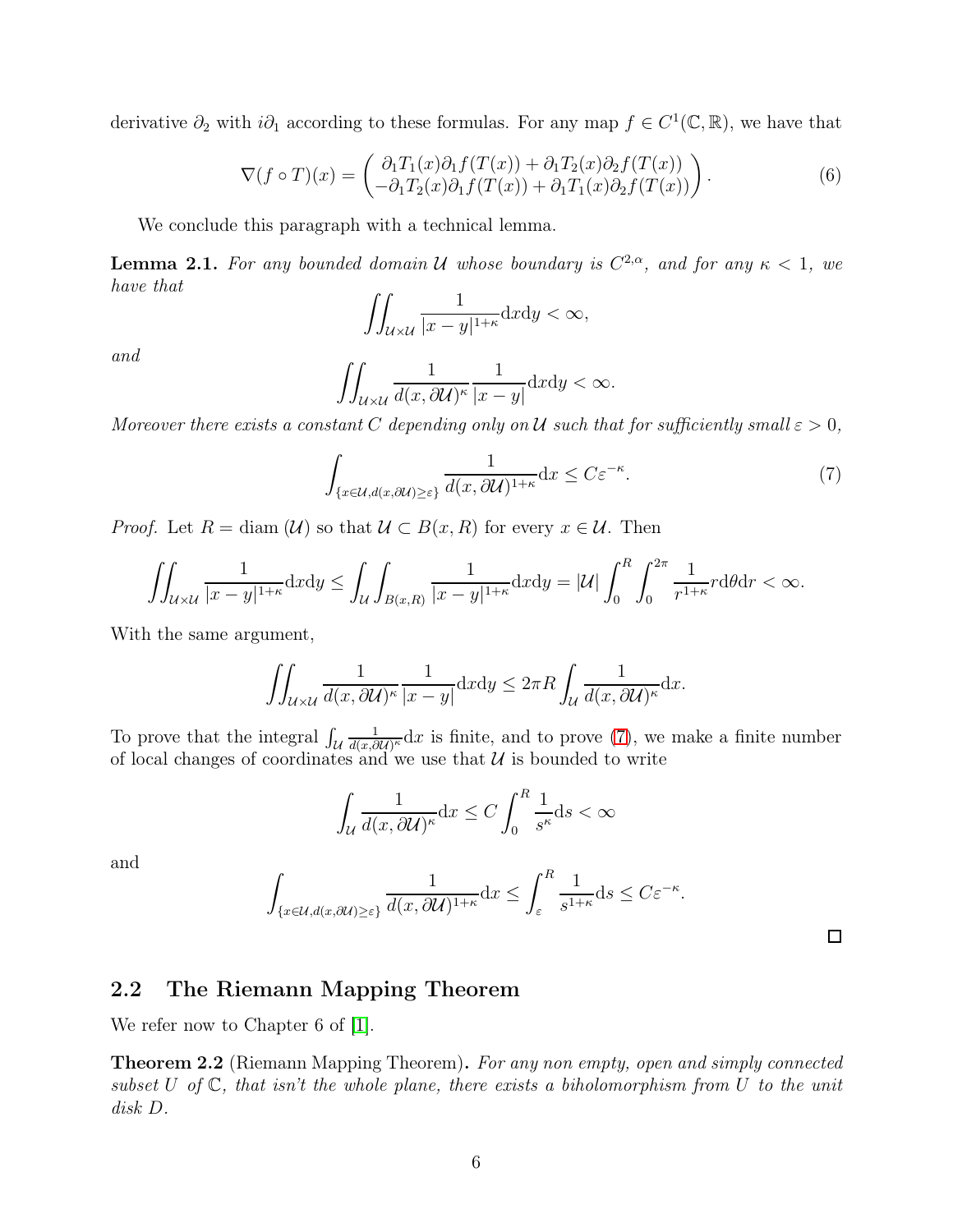The consequence of this theorem is that any suitable domain is linked to the disk by a map that has very interesting properties related to the Green's function of both domains. However the Riemann Mapping Theorem only states the theoretical existence of such map, and only a few explicit examples are known. In particular, we have no control over the derivatives of the biholomorphism in general. We combine Theorems 3.5 and 3.6 from [\[16\]](#page-35-9) to obtain the following corollary of the Kellogg-Warschawski Theorem.

<span id="page-6-0"></span>**Theorem 2.3.** Let T be a biholomorphism mapping on a bounded, open, and simply connected set U whose boundary  $\partial U$  is a  $C^{2,\alpha}$  Jordan curve, with  $0 < \alpha < 1$ . Then T, T' and T'' are continuous up to  $\overline{U}$ , and  $T^{-1}$  and  $(T^{-1})'$  are continuous up to  $\overline{T(U)}$ . Thus there exist constants m and M satisfying for every  $x \in \overline{U}$  that  $0 < m \leq |T'(x)| \leq M$  and  $|T''(x)| \leq M$ .

Let us stress the fact that since the automorphisms of the disk are known explicitly and belong to  $C^{\infty}(\overline{D})$ , if there exists one biholomorphism  $T: U \to D$  that is smooth up to the boundary, then every biholomorphism  $T: U \to D$  is smooth up to the boundary. Since in this paper we will always consider smooth domains U, every biholomorphism  $T : U \rightarrow D$ will satisfy the conclusions of Theorem [2.3.](#page-6-0)

Please note that the  $C^{2,\alpha}$  condition is not optimal. For instance, it is known that if  $\partial U$ has a parametrization with a Dini-continuous curvature, then the conclusion of the theorem is still true. Also, assuming that  $\partial U \in C^{n,\alpha}$  implies more generally that  $T^{(n)}$  is continuous up to  $\partial U$ . Despite these remarks, we will stick to the condition  $C^{2,\alpha}$  in the context of this article.

In conclusion, the Riemann Mapping Theorem states the existence of the map  $T: U \to D$ and Theorem [2.3](#page-6-0) states that  $\forall x \in \overline{U}, 0 < m \leq |T'(x)| \leq M$  and  $|T''(x)| \leq M$ .

We have a very similar result, this time concerning *exterior domains*, which we define as the complement of the closure of a bounded and simply connected set in C. We have the following theorem.

<span id="page-6-1"></span>**Theorem 2.4.** Let  $\Pi$  be an exterior domain, with  $C^{2,\alpha}$  boundary. Let T be a biholomorphic map from  $\Pi$  to  $\Pi_D = \{x \in \mathbb{C}, |x| > 1\}$ . Such a map exists and satisfies that T, T' and T'' are continuous up to  $\overline{\Pi}$ , and that  $T^{-1}$  and  $(T^{-1})'$  are continuous up to  $T(\Pi)$ . Moreover there exist constants m and M such that  $\forall x \in \Pi$ ,  $0 < m \leq |T'(x)| \leq M$  and  $|T''(x)| \leq M$ .

The proof of this result can be found in [\[8\]](#page-35-10). It follows from the bounded domain case using the holomorphic map  $T: \Pi_D \to D$ ,  $T(z) = \frac{1}{z}$ .

### 2.3 Green's Function

We start by recalling that for every  $(x, y) \in D \times D$ ,  $x \neq y$ ,

<span id="page-6-3"></span>
$$
G_D(x,y) = \frac{1}{2\pi} \ln \frac{|x-y|}{|x-y^*||y|},\tag{8}
$$

where  $y^* = \frac{y}{|y|}$  $\frac{y}{|y|^2}$  is the inverse of y relative to the unit circle. Using the decomposition [\(3\)](#page-1-0) we have that for every  $(x, y) \in D \times D$ ,  $x \neq y$ ,

<span id="page-6-2"></span>
$$
\gamma_D(x, y) = G_D(x, y) - G_{\mathbb{R}^2}(x, y) = -\frac{1}{2\pi} \ln(|x - y^*||y|)
$$
\n(9)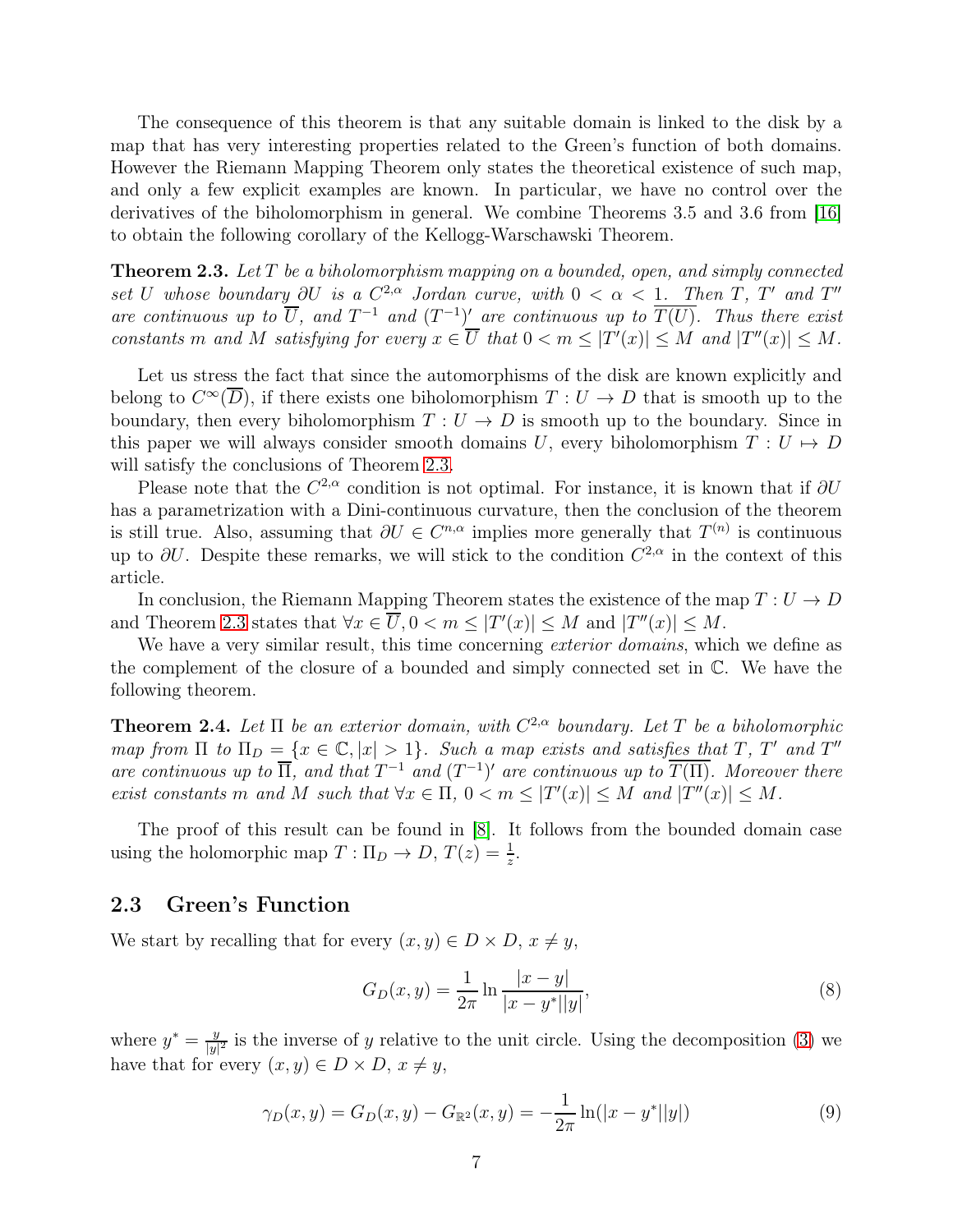and by continuity the relation  $\gamma_D(x, y) = -\frac{1}{2\tau}$  $\frac{1}{2\pi} \ln(|x-y^*||y|)$  holds true also for  $y=x$ . For every  $x\in D$  we thus have that

<span id="page-7-6"></span>
$$
\widetilde{\gamma}_D(x) = \gamma_D(x, x) = -\frac{1}{2\pi} \ln ||x|^2 - 1|.
$$
 (10)

Notice that  $\widetilde{\gamma}_D$  is a radial function.

Let U be a bounded and simply connected domain. If  $T: U \to D$  is a biholomorphic map, then we have the following property.

<span id="page-7-2"></span>**Proposition 2.5.** For every  $(x, y) \in U \times U$ ,  $x \neq y$ ,

$$
G_U(x, y) = G_D(T(x), T(y)) = \frac{1}{2\pi} \ln \frac{|T(x) - T(y)|}{|T(x) - T(y)^*||T(y)|}.
$$

Using this in the decomposition [\(3\)](#page-1-0) we obtain

<span id="page-7-4"></span>
$$
\gamma_U(x, y) + G_{\mathbb{R}^2}(x, y) = \gamma_D(T(x), T(y)) + G_{\mathbb{R}^2}(T(x), T(y))
$$
\n(11)

and thus

$$
\forall x \in U, \quad \widetilde{\gamma}_U(x) = \lim_{y \to x} \gamma_U(x, y)
$$
  
= 
$$
\lim_{y \to x} \left( \gamma_D(T(x), T(y)) + \frac{1}{2\pi} \ln \frac{|T(x) - T(y)|}{|x - y|} \right).
$$

Therefore

<span id="page-7-3"></span>
$$
\forall x \in U, \quad \widetilde{\gamma}_U(x) = \widetilde{\gamma}_D(T(x)) + \frac{1}{2\pi} \ln |T'(x)|. \tag{12}
$$

A quite remarkable fact is that for every  $(x, y) \in \Pi_D, x \neq y$ ,

<span id="page-7-5"></span>
$$
G_{\Pi_D}(x,y) = \frac{1}{2\pi} \ln \frac{|x-y|}{|x-y^*||y|},\tag{13}
$$

which is the same expression as for  $G_D(x, y)$ . Thus the relations above also hold true for any exterior domain  $\Pi$  and any biholomorphism  $T : \Pi \to \Pi_D$ , which exists according to Theorem [2.4.](#page-6-1) For example, for every  $(x, y) \in \Pi \times \Pi$ ,  $x \neq y$ ,

$$
G_{\Pi}(x,y) = G_{\Pi_D}(T(x),T(y)) = \frac{1}{2\pi} \ln \frac{|T(x) - T(y)|}{|T(x) - T(y)^*||T(y)|}.
$$

Let us recall here a classical theorem, see for example [\[3,](#page-34-1) Theorem 4.17].

<span id="page-7-7"></span>**Theorem 2.6.** Let U be a bounded domain with  $C^{2,\alpha}$  boundary. Then  $G_u \in C^2(\overline{U} \times \overline{U})$  $\{(x, x), x \in \overline{\mathcal{U}}\}\big).$ 

In other words, except where  $x = y$ , the Green's function is smooth up to the boundary. In their proof of Theorem [1.1,](#page-2-2) the authors of [\[13\]](#page-35-0) show that for any  $\kappa < 1$ ,

<span id="page-7-0"></span>
$$
\iint_{D\times D} \frac{1}{d(x,\partial D)^{\kappa}} |\nabla_x G_D(x,y) \cdot \nabla^{\perp} \widetilde{\gamma}_D(x)| < \infty \tag{14}
$$

and

<span id="page-7-1"></span>
$$
\iint_{D\times D} \frac{1}{|x-y|^{\kappa}} |\nabla_x G_D(x, y) \cdot \nabla^{\perp} \widetilde{\gamma}_D(x)| < \infty.
$$
 (15)

In this paper we will extend these inequalities to the more general bounded domain  $\Omega$ .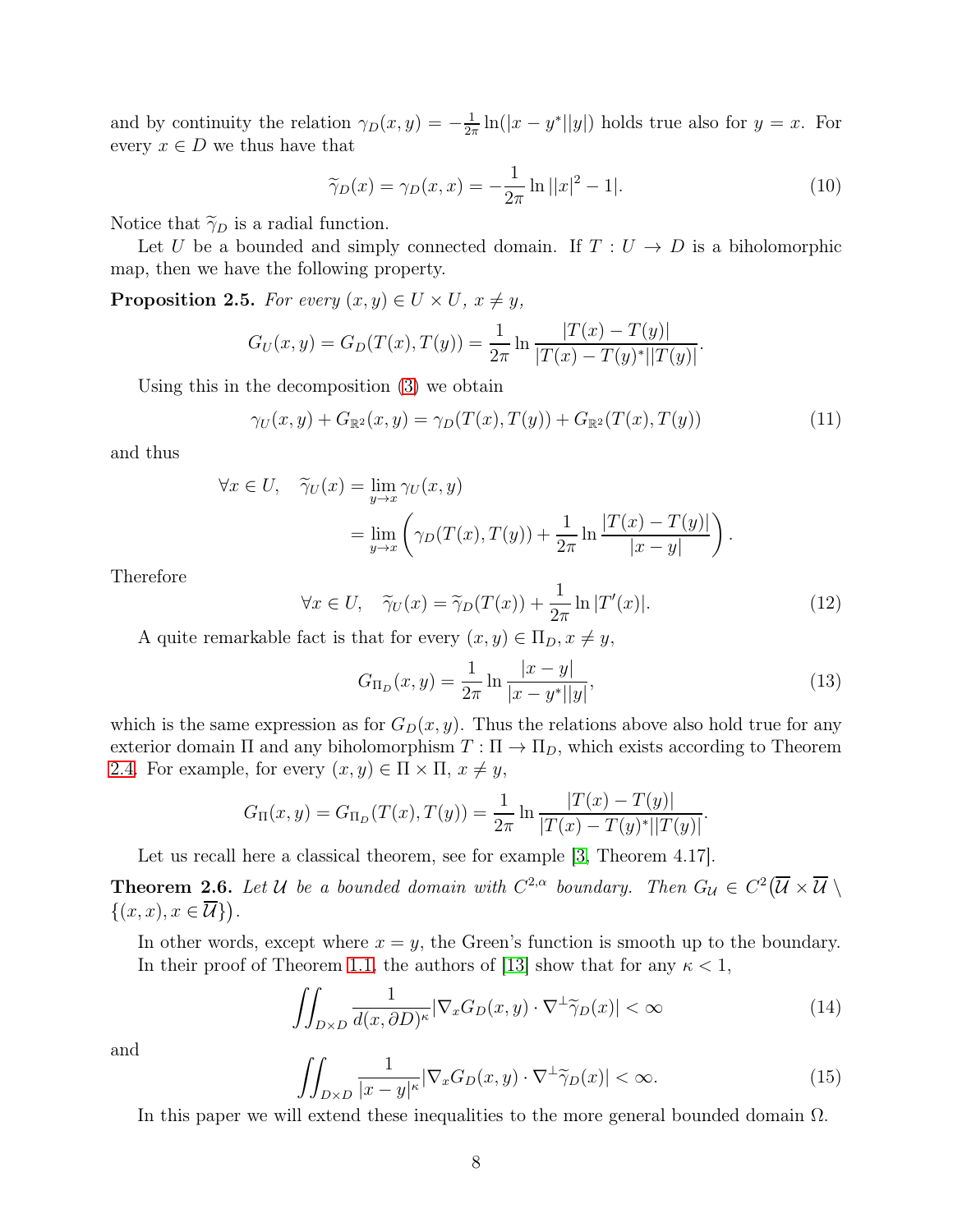### <span id="page-8-3"></span>2.4 Intermediate lemmas

We recall that  $U$  is a bounded simply connected domain, and  $T$  is a biholomorphism from  $U$ to D.

The following lemma is the first step to extend inequalities [\(14\)](#page-7-0) and [\(15\)](#page-7-1) to the domain U.

<span id="page-8-2"></span>**Lemma 2.7.** For every x and y in  $U$ :

<span id="page-8-0"></span>
$$
\nabla_x G_U(x, y) \cdot \nabla^\perp \widetilde{\gamma}_U(x) = |T'(x)|^2 \nabla_x G_D(T(x), T(y)) \cdot \nabla^\perp \widetilde{\gamma}_D(T(x)) + \frac{\nabla_x G_D(T(x), T(y)) \cdot \psi(x)}{|T'(x)|^2},\tag{16}
$$

with  $\psi: U \to \mathbb{R}^2$  an explicit bounded function on U.

Proof. From Proposition [2.5](#page-7-2) and relation [\(6\)](#page-5-1), we have that

$$
\nabla_x G_U(x,y) = \begin{pmatrix} \partial_{x_1} G_D(T(x),T(y))\partial_1 T_1(x) + \partial_{x_2} G_D(T(x),T(y))\partial_1 T_2(x) \\ -\partial_{x_1} G_D(T(x),T(y))\partial_1 T_2(x) + \partial_{x_2} G_D(T(x),T(y))\partial_1 T_1(x) \end{pmatrix}.
$$

Similarly from relation [\(12\)](#page-7-3) and relation  $(6)$ , since T' is also a holomorphic map, we have that

<span id="page-8-1"></span>
$$
\nabla \widetilde{\gamma}_U(x) = \begin{pmatrix} \partial_1 \widetilde{\gamma}_D \partial_1 T_1 + \partial_2 \widetilde{\gamma}_D \partial_1 T_2 + \frac{\partial_1 T_1 \partial_1^2 T_1 + \partial_1 T_2 \partial_1^2 T_2}{2\pi |T'|^2} \\ -\partial_1 \widetilde{\gamma}_D \partial_1 T_2 + \partial_2 \widetilde{\gamma}_D \partial_1 T_1 + \frac{-\partial_1 T_1 \partial_1^2 T_2 + \partial_1 T_2 \partial_1^2 T_1}{2\pi |T'|^2} \end{pmatrix} . \tag{17}
$$

Therefore,

$$
\nabla_x G_U \cdot \nabla^{\perp} \widetilde{\gamma}_U = -(\partial_{x_1} G_D \partial_1 T_1 + \partial_{x_2} G_D \partial_1 T_2) \times \left( -\partial_1 \widetilde{\gamma}_D \partial_1 T_2 + \partial_2 \widetilde{\gamma}_D \partial_1 T_1 + \frac{-\partial_1 T_1 \partial_1^2 T_2 + \partial_1 T_2 \partial_1^2 T_1}{2\pi |T'|^2} \right) \n+ (-\partial_{x_1} G_D \partial_1 T_2 + \partial_{x_2} G_D \partial_1 T_1) \times \left( \partial_1 \widetilde{\gamma}_D \partial_1 T_1 + \partial_2 \widetilde{\gamma}_D \partial_1 T_2 + \frac{\partial_1 T_1 \partial_1^2 T_1 + \partial_1 T_2 \partial_1^2 T_2}{2\pi |T'|^2} \right).
$$

We notice that the terms with the factor  $\partial_{x_1}G_D\partial_1\tilde{\gamma}_D$  cancel each others, as well as the terms with  $\partial_{x_2}G_D\partial_2\tilde{\gamma}_D$ . We thus have that

$$
\nabla_x G_U \cdot \nabla^{\perp} \widetilde{\gamma}_U = -\frac{1}{2\pi} \left( \partial_{x_1} G_D \partial_1 T_1 + \partial_{x_2} G_D \partial_1 T_2 \right) \left( \frac{-\partial_1 T_1 \partial_1^2 T_2 + \partial_1 T_2 \partial_1^2 T_1}{|T'|^2} \right) \n+ \frac{1}{2\pi} \left( -\partial_{x_1} G_D \partial_1 T_2 + \partial_{x_2} G_D \partial_1 T_1 \right) \left( \frac{\partial_1 T_1 \partial_1^2 T_1 + \partial_1 T_2 \partial_1^2 T_2}{|T'|^2} \right) \n- \partial_{x_1} G_D \partial_2 \widetilde{\gamma}_D (\partial_1 T_1)^2 + \partial_{x_2} G_D \partial_1 \widetilde{\gamma}_D (\partial_1 T_2)^2 \n- \partial_{x_1} G_D \partial_2 \widetilde{\gamma}_D (\partial_1 T_2)^2 + \partial_{x_2} G_D \partial_1 \widetilde{\gamma}_D (\partial_1 T_1)^2.
$$

The last two rows can be simplified, showing that they are equal to  $|T'|^2 \nabla_x G_D \cdot \nabla^{\perp} \tilde{\gamma}_D$ . For the first two rows, we factor out by  $\partial_{x_i} G_D$  and then by  $\partial_1^2 T_i$ , so that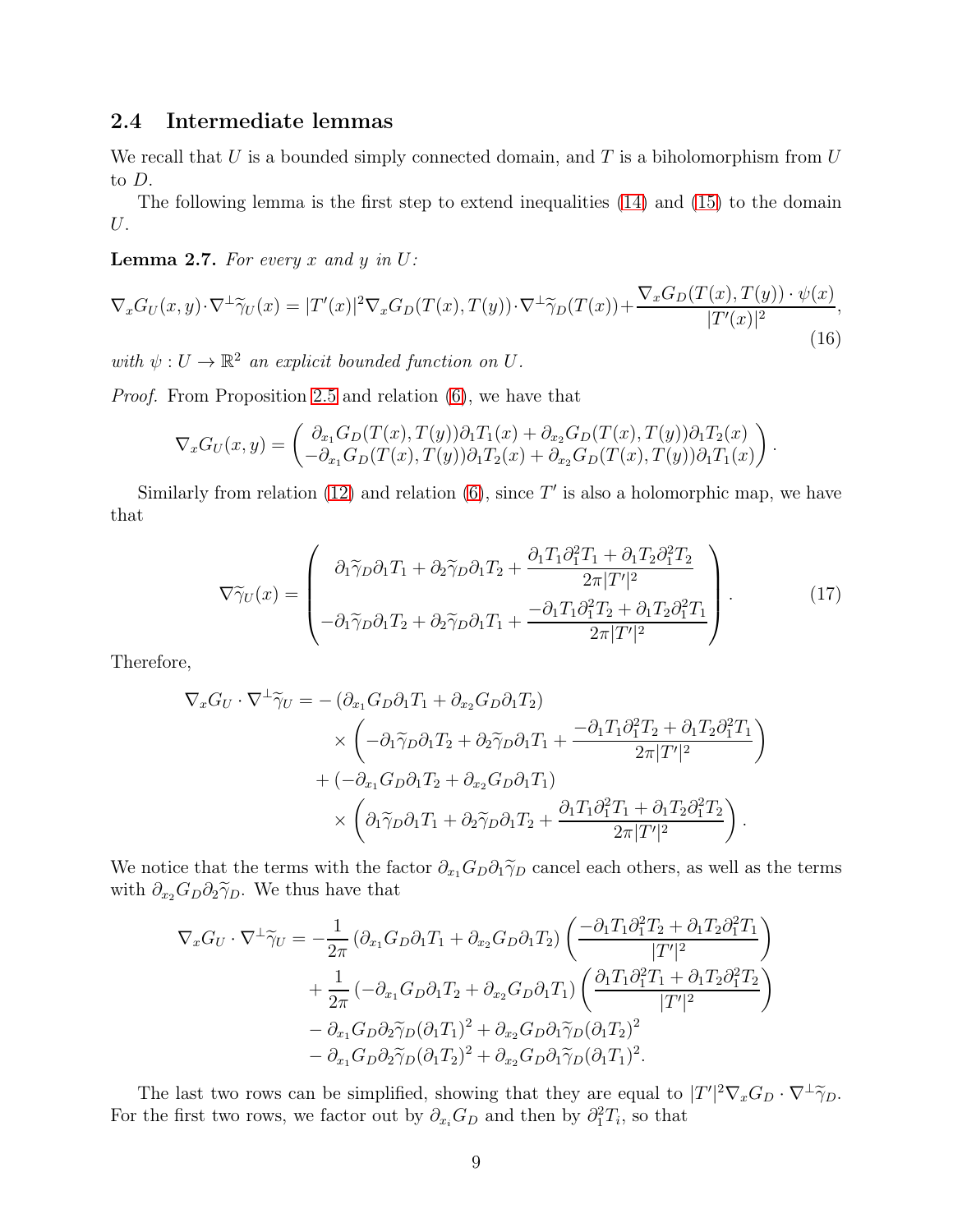$$
\nabla_x G_U \cdot \nabla^{\perp} \widetilde{\gamma}_U = \frac{\partial_{x_1} G_D}{2\pi |T'|^2} \left[ -2\partial_1 T_1 \partial_1 T_2 \partial_1^2 T_1 + \left( (\partial_1 T_1)^2 - (\partial_1 T_2)^2 \right) \partial_1^2 T_2 \right] + \frac{\partial_{x_2} G_D}{2\pi |T'|^2} \left[ \left( -(\partial_1 T_2)^2 + (\partial_1 T_1)^2 \right) \partial_1^2 T_1 + 2\partial_1 T_1 \partial_1 T_2 \partial_1^2 T_2 \right] + |T'|^2 \nabla_x G_D \cdot \nabla^{\perp} \widetilde{\gamma}_D.
$$

This proves equality [\(16\)](#page-8-0) with the following explicit function  $\psi$ :

<span id="page-9-2"></span>
$$
\psi(x) = \frac{1}{2\pi} \begin{pmatrix} -2\partial_1 T_1 \partial_1 T_2 \partial_1^2 T_1 + ((\partial_1 T_1)^2 - (\partial_1 T_2)^2) \partial_1^2 T_2 \\ ((-(\partial_1 T_2)^2 + (\partial_1 T_1)^2) \partial_1^2 T_1 + 2\partial_1 T_1 \partial_1 T_2 \partial_1^2 T_2 \end{pmatrix} . \tag{18}
$$

The function  $\psi$  is bounded since, thanks to Theorem [2.3,](#page-6-0) both T' and T'' are bounded.  $\Box$ 

Notice that the proof of this lemma only uses Proposition [2.5](#page-7-2) and relation [\(12\)](#page-7-3), so the lemma also holds in the domain  $\Pi$ . More precisely, if T denotes this time a biholomorphism from  $\Pi$  to  $\Pi_D$  we have that

$$
\nabla_x G_{\Pi}(x, y) \cdot \nabla^{\perp} \widetilde{\gamma}_{\Pi}(x) = |T'(x)|^2 \nabla_x G_{\Pi_D}(T(x), T(y)) \cdot \nabla^{\perp} \widetilde{\gamma}_{\Pi_D}(T(x)) \n+ \frac{\nabla_x G_{\Pi_D}(T(x), T(y)) \cdot \psi(x)}{|T'(x)|^2},
$$

where  $\psi$  is another bounded function on  $\Pi$  that has the same expression in terms of the conformal map T.

We specify now some properties of  $\gamma_U$ .

<span id="page-9-3"></span>**Lemma 2.8.** We have that for any  $x_0 \in \partial U$ ,  $\gamma_U(x, y) \longrightarrow_{x, y \to x_0} +\infty$ .

*Proof.* Let  $T: U \to D$  a biholomorphism. Relations [\(11\)](#page-7-4) and [\(9\)](#page-6-2) yield that

<span id="page-9-1"></span>
$$
\gamma_U(x,y) = -\frac{1}{2\pi} \ln \left( |T(x) - T(y)^*| |T(y) \right) + \frac{1}{2\pi} \ln \frac{|T(x) - T(y)|}{|x - y|}. \tag{19}
$$

Obviously  $|T(x) - T(y)^*||T(y)|$  →  $|T(x_0) - T(x_0)^*||T(x_0)| = 0$  when x and y go to  $x_0$  so  $-\frac{1}{2n}$  $\frac{1}{2\pi} \ln (|T(x) - T(y)^*||T(y)|)$  goes to  $+\infty$ . Therefore we only need to obtain a lower bound for the other term. By Theorem [2.3](#page-6-0) the map  $x, y \mapsto \frac{|T(x) - T(y)|}{|x-y|}$  is continuous and non zero on  $\overline{U} \times \overline{U}$ . Therefore, there exists a constant C such that

<span id="page-9-0"></span>
$$
\frac{|T(x) - T(y)|}{|x - y|} > C,
$$
\n(20)

for all  $x, y \in \overline{U}$  and thus the lemma is proved.

Noticing that for any exterior domain  $\Pi$  and biholomorphism  $T : \Pi \to \Pi_D$  there exists a neighborhood of  $\partial \Pi \times \partial \Pi$  in  $\Pi \times \Pi$  and a constant C such that in this neighborhood relation [\(20\)](#page-9-0) holds, the proof of the previous lemma holds for exterior domains too and thus,

<span id="page-9-4"></span>
$$
\forall x_0 \in \partial \Pi, \ \gamma_{\Pi}(x, y) \underset{x, y \to x_0}{\longrightarrow} +\infty. \tag{21}
$$

The following lemma gives explicit estimates of  $d(x, \partial U)$ ,  $d(y, \partial U)$  and  $|x-y|$  when  $\gamma_U(x, y) \to$  $+\infty$ .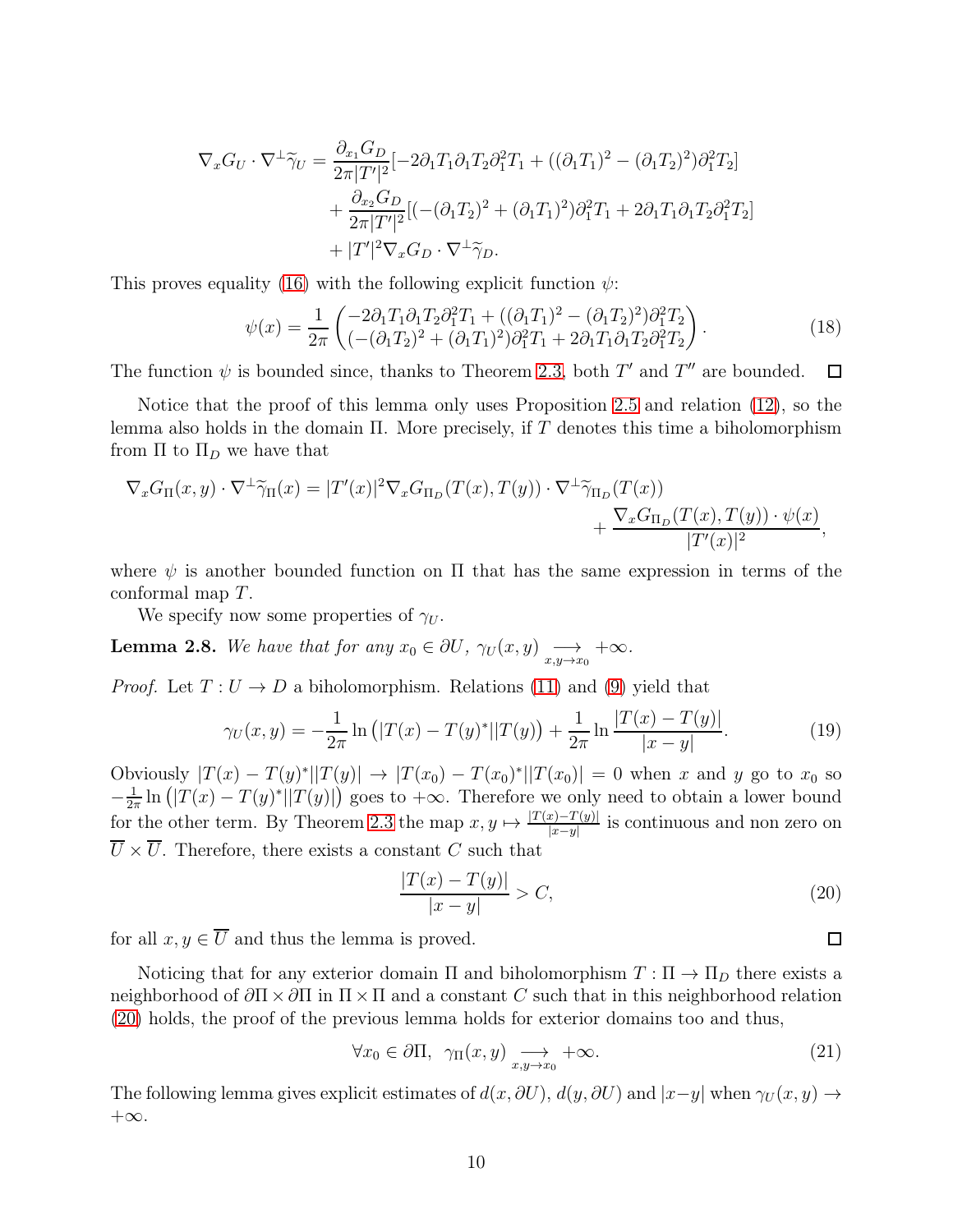<span id="page-10-0"></span>**Lemma 2.9.** Let  $k > 0$  and  $M \ge 0$  be constants. Let  $\varepsilon > 0$ . Assume that  $(x, y) \in U \times U$ are such that

$$
\frac{k}{2\pi}|\ln \varepsilon| - M \le \gamma_U(x, y).
$$

Then there exists a constant  $C = C(M, U)$  such that

$$
\begin{cases} |x - y| \le C\varepsilon^k\\ d(x, \partial U) \le C\varepsilon^k\\ d(y, \partial U) \le C\varepsilon^k. \end{cases}
$$

Proof. Using relation [\(19\)](#page-9-1) we have

$$
\frac{k}{2\pi}|\ln \varepsilon| - M \le -\frac{1}{2\pi} \ln (|T(x) - T(y)^*||T(y)|) + \frac{1}{2\pi} \ln \frac{|T(x) - T(y)|}{|x - y|}
$$

.

Recalling relation  $(20)$ , there exists a constant C such that

$$
\frac{k}{2\pi}|\ln \varepsilon| - M \leq -\frac{1}{2\pi} \ln (|T(x) - T(y)^*||T(y)|) + C,
$$

and thus

$$
|T(x)\overline{T(y)} - 1| \le \varepsilon^k e^{2\pi(C+M)}.
$$

Moreover we have that for every  $(a, b) \in D$ ,  $|a - b| \leq |1 - a\overline{b}|$ . Indeed, one can check that

$$
|1 - a\overline{b}|^2 - |a - b|^2 = (1 - |b|^2)(1 - |a|^2) > 0.
$$

Therefore

$$
|T(x) - T(y)| \le \varepsilon^k e^{2\pi(C - M)}
$$

and relation [\(20\)](#page-9-0) gives that

$$
|x - y| \le C\varepsilon^k.
$$

It also yields that

$$
(1 - |T(x)|^2)(1 - |T(y)|^2) \le |T(x)\overline{T(y)} - 1|^2 \le C\varepsilon^{2k}.
$$

That means that either  $1-|T(x)|^2 \leq \sqrt{C}\varepsilon^k$ , or  $1-|T(y)|^2 \leq \sqrt{C}\varepsilon^k$ . We can assume without loss of generality that  $1 - |T(x)|^2 \le \sqrt{C} \varepsilon^k$ . We infer that  $1 - |T(x)| \le \sqrt{C} \varepsilon^k$  and by the properties of the map  $T^{-1}$  given in Theorem [2.3,](#page-6-0) we conclude that  $d(x, \partial U) \leq C' \varepsilon^k$ . Since  $|x - y| \leq C\varepsilon^k$ , that means that  $d(x, \partial U) \leq C\varepsilon^k$  and  $d(y, \partial U) \leq C\varepsilon^k$ .  $\Box$ 

This lemma also stands in the case of an exterior domain Π as follows.

<span id="page-10-1"></span>**Lemma 2.10.** Let  $k > 0$  and  $M \ge 0$  be constants. Let  $\varepsilon > 0$ . Let  $\mathcal{U} \subset \Pi$  be a bounded domain. Assume that  $(x, y) \in \mathcal{U} \times \mathcal{U}$  are such that

$$
\frac{k}{2\pi}|\ln \varepsilon| - M \le \gamma_{\Pi}(x, y).
$$

Then there exists a constant  $C = C(M, \mathcal{U}, \Pi)$  such that

$$
\begin{cases} |x-y|\leq C\varepsilon^k\\ d(x,\partial\Pi)\leq C\varepsilon^k\\ d(y,\partial\Pi)\leq C\varepsilon^k.\end{cases}
$$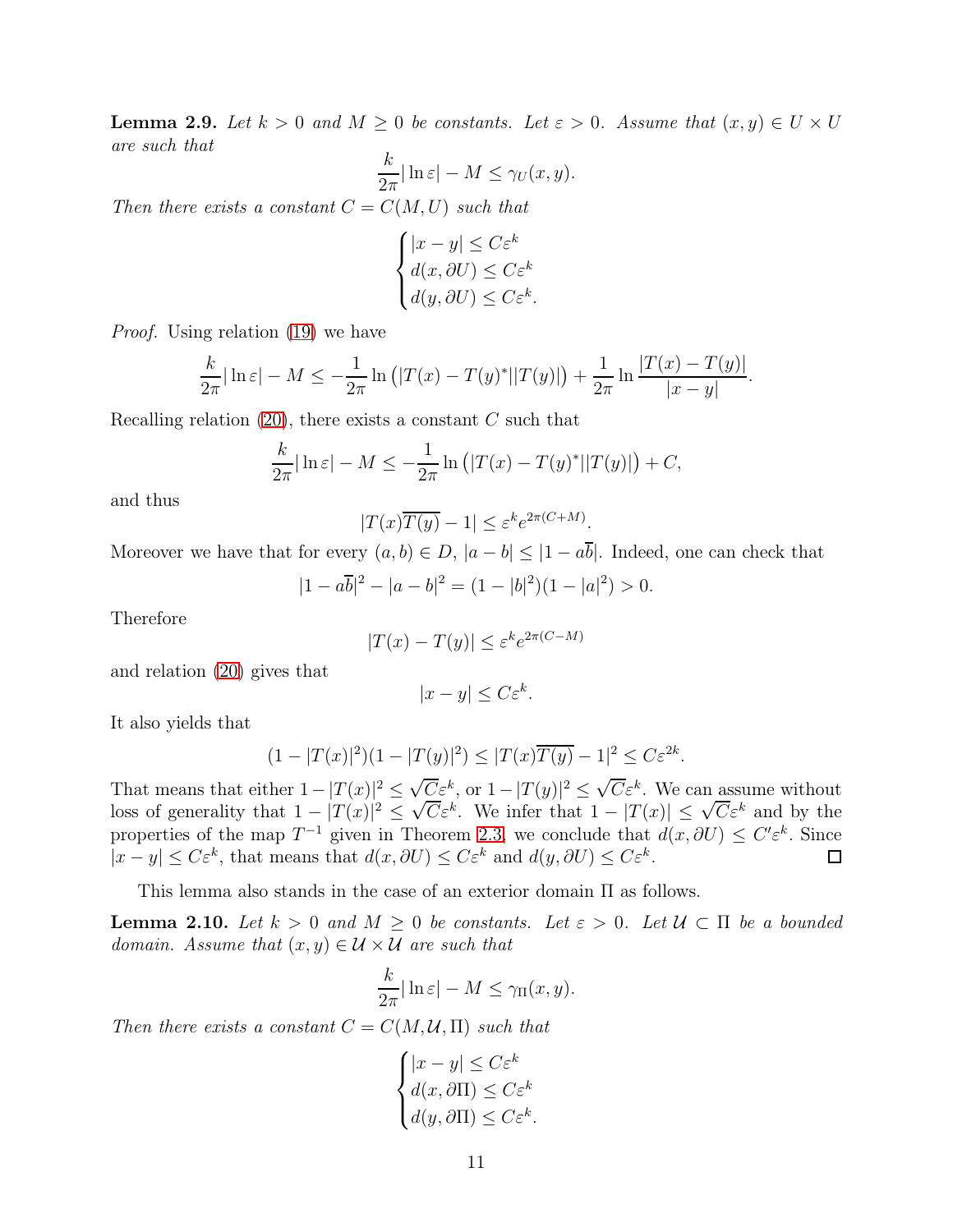*Proof.* We argue as in Lemma [2.9.](#page-10-0) Relation [\(13\)](#page-7-5) gives that if  $T : \Pi \to \Pi_D$  is a biholomorphism, then

$$
\gamma_{\Pi}(x,y) = -\frac{1}{2\pi} \ln (|T(x) - T(y)^*||T(y)|) + \frac{1}{2\pi} \ln \frac{|T(x) - T(y)|}{|x - y|}.
$$

Relation [\(20\)](#page-9-0) holds true on the set  $\overline{\mathcal{U}} \times \overline{\mathcal{U}}$ , so we still have that

$$
|T(x)\overline{T(y)} - 1| \le \varepsilon^k e^{2\pi(C+M)}.
$$

We notice now that for every  $(a, b) \in \Pi_D$  we also have that  $|a - b| \leq |1 - a\overline{b}|$  since  $(1-|b|^2)(1-|a|^2) > 0$ . Thus

$$
|x - y| \le C\varepsilon^k
$$

and

$$
(1-|T(x)|^2)(1-|T(y)|^2) \le |T(x)\overline{T(y)}-1|^2 \le C\varepsilon^{2k}.
$$

We have either  $|T(x)|^2 - 1 \leq \sqrt{C} \varepsilon^k$ , or  $|T(y)|^2 - 1 \leq \sqrt{C} \varepsilon^k$ , and by the same argument, recalling Theorem [2.4,](#page-6-1) we have that

$$
|T(x)|^2 - 1 \le \sqrt{C} \varepsilon^k \Longrightarrow d(x, \partial \Pi) \le C\varepsilon^k.
$$

This proves the lemma.

The next lemma give the formula for the exterior normal vector to  $\partial U$ .

<span id="page-11-1"></span>**Lemma 2.11.** Let  $x \in \partial U$ . If  $n_U(x)$  is the exterior normal unit vector to  $\partial U$  in x, and  $n_D(T(x))$  the exterior normal unit vector to ∂D in  $T(x)$ , then

<span id="page-11-0"></span>
$$
n_U(x) = \frac{1}{|T'(x)|} \begin{pmatrix} \partial_1 T_1(x) n_D^1(T(x)) + \partial_1 T_2(x) n_D^2(T(x)) \\ \partial_1 T_1(x) n_D^2(T(x)) - \partial_1 T_2(x) n_D^1(T(x)) \end{pmatrix}.
$$
 (22)

.

*Proof.* Since we chose U and T as in Theorem [2.3,](#page-6-0) the map:

$$
\Gamma : \mathbb{R} \to \partial U, \quad \Gamma(\theta) = T^{-1}(e^{i\theta})
$$

is well defined and smooth. Therefore, denoting  $x = \Gamma(\theta)$  we have that  $T(x) = e^{i\theta}$  and

$$
\Gamma'(\theta) = ie^{i\theta}(T^{-1})'(e^{i\theta}) = \frac{ie^{i\theta}}{T'(T^{-1}(e^{i\theta}))} = \frac{ie^{i\theta}}{T'(x)}
$$

Naturally, the exterior normal unit vector  $n_D(e^{i\theta})$  to  $\partial D$  in  $e^{i\theta}$  is itself  $e^{i\theta}$ . Since an holomorphic map preserves the orientation,  $-i\frac{\Gamma(\theta)}{|\Gamma(\theta)|}$  is the exterior normal unit vector to  $\partial U$  in  $T^{-1}(e^{i\theta})=x.$  Therefore

$$
n_U(x) = -i \frac{\Gamma'(\theta)}{|\Gamma'(\theta)|} = \frac{e^{i\theta}}{T'(x)}|T'(x)| = \frac{n_D(T(x))\overline{T'(x)}}{|T'(x)|}.
$$

We then compute the product

$$
n_D \overline{T'} = (n_D^1 + in_D^2)(\partial_1 T_1 - i \partial_1 T_2) = n_D^1 \partial_1 T_1 + n_D^2 \partial_1 T_2 + i(n_D^2 \partial_1 T_1 - n_D^1 \partial_1 T_2)
$$

and the lemma is now proved.

 $\Box$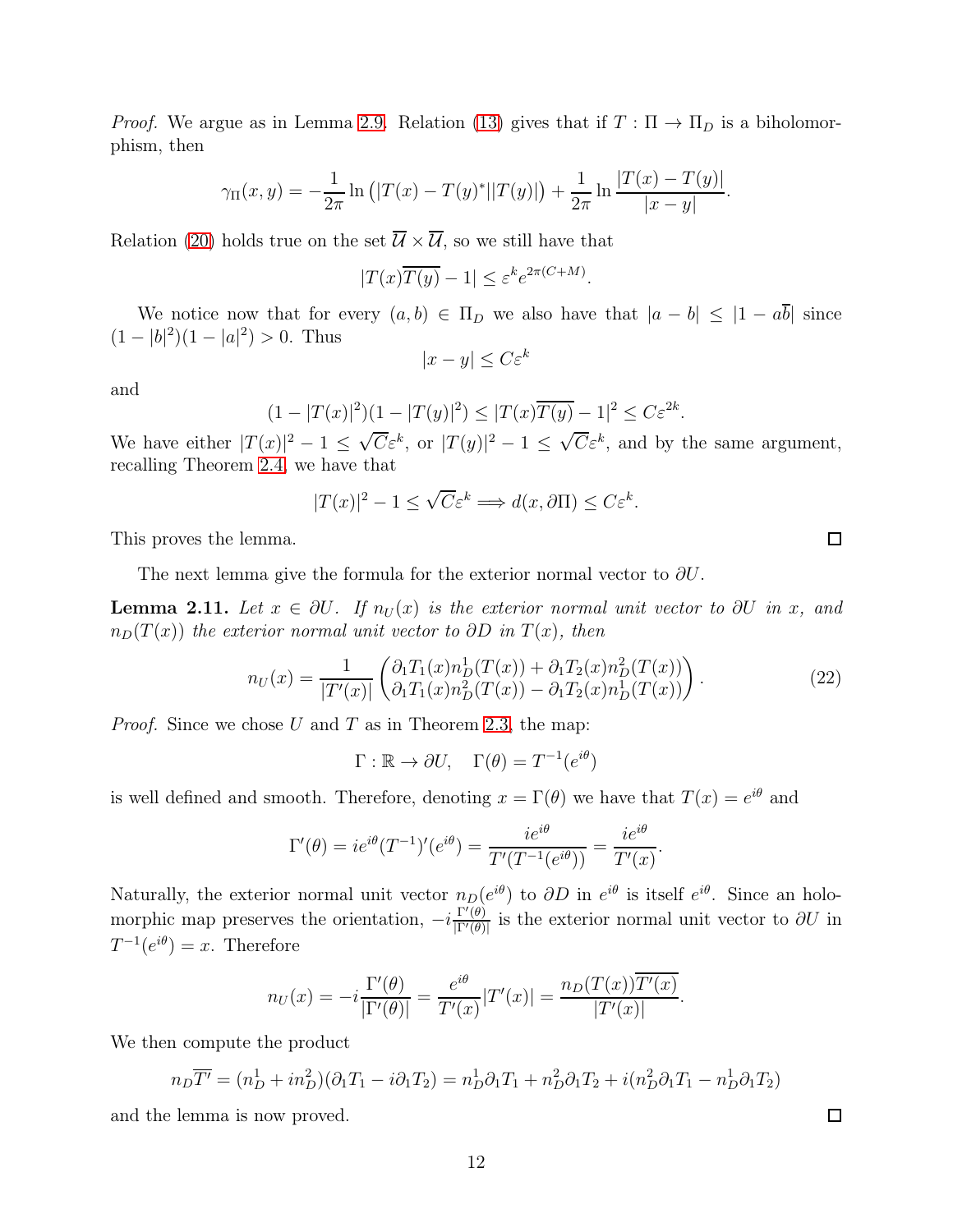We extend the map  $n_D$  to the interior of D by the natural formula  $n_D(x) = x$ . We then extend the map  $n_U$  to U by formula [\(22\)](#page-11-0). The following lemma holds true.

<span id="page-12-0"></span>**Lemma 2.12.** There exists a constant C such that for every  $x \in U$ , we have that

$$
|\nabla^{\perp}\widetilde{\gamma}_U(x)\cdot n_U(x)|\leq C
$$

*Proof.* We compute the scalar product  $\nabla^{\perp}\tilde{\gamma}_U\cdot n_U$  by using relations [\(17\)](#page-8-1) and [\(22\)](#page-11-0). We obtain

$$
\nabla^{\perp}\tilde{\gamma}_U\cdot n_U=\begin{pmatrix} \partial_1\tilde{\gamma}_D\partial_1T_2-\partial_2\tilde{\gamma}_D\partial_1T_1+\frac{+\partial_1T_1\partial_1^2T_2-\partial_1T_2\partial_1^2T_1}{2\pi|T'|^2}\\ \\ \partial_1\tilde{\gamma}_D\partial_1T_1+\partial_2\tilde{\gamma}_D\partial_1T_2+\frac{\partial_1T_1\partial_1^2T_1+\partial_1T_2\partial_1^2T_2}{2\pi|T'|^2}\\ &\cdot\frac{1}{|T'|}\begin{pmatrix} \partial_1T_1n_D^1+\partial_1T_2n_D^2\\ \partial_1T_1n_D^2-\partial_1T_2n_D^1 \end{pmatrix}.\end{pmatrix}
$$

We write

$$
\nabla^{\perp} \widetilde{\gamma}_U \cdot n_U \equiv \frac{1}{|T'|} A + \frac{1}{2\pi |T'|^3} B
$$

with

$$
A = \begin{pmatrix} \partial_1 \widetilde{\gamma}_D \partial_1 T_2 - \partial_2 \widetilde{\gamma}_D \partial_1 T_1 \\ \partial_1 \widetilde{\gamma}_D \partial_1 T_1 + \partial_2 \widetilde{\gamma}_D \partial_1 T_2 \end{pmatrix} \cdot \begin{pmatrix} \partial_1 T_1 n_D^1 + \partial_1 T_2 n_D^2 \\ \partial_1 T_1 n_D^2 - \partial_1 T_2 n_D^1 \end{pmatrix}
$$

and

$$
B = \begin{pmatrix} \partial_1 T_1 \partial_1^2 T_2 - \partial_1 T_2 \partial_1^2 T_1 \\ \partial_1 T_1 \partial_1^2 T_1 + \partial_1 T_2 \partial_1^2 T_2 \end{pmatrix} \cdot \begin{pmatrix} \partial_1 T_1 n_D^1 + \partial_1 T_2 n_D^2 \\ \partial_1 T_1 n_D^2 - \partial_1 T_2 n_D^1 \end{pmatrix}
$$

.

We have that

$$
A = n_D^1 \left[ \partial_1 \tilde{\gamma}_D \left( \partial_1 T_1 \partial_1 T_2 - \partial_1 T_2 \partial_1 T_1 \right) - \partial_2 \tilde{\gamma}_D \left( \partial_1 T_1 \partial_1 T_1 + \partial_1 T_2 \partial_1 T_2 \right) \right]
$$
  
+ 
$$
n_D^2 \left[ \partial_1 \tilde{\gamma}_D \left( \partial_1 T_2 \partial_1 T_2 + \partial_1 T_1 \partial_1 T_1 \right) + \partial_2 \tilde{\gamma}_D \left( -\partial_1 T_2 \partial_1 T_1 + \partial_1 T_1 \partial_1 T_2 \right) \right]
$$
  
= 
$$
-n_D^1 \partial_2 \tilde{\gamma}_D |T'|^2 + n_D^2 \partial_1 \tilde{\gamma}_D |T'|^2
$$
  
= 
$$
|T'|^2 n_D \cdot \nabla^{\perp} \tilde{\gamma}_D.
$$

We know from relation [\(10\)](#page-7-6) that  $\tilde{\gamma}_D$  is a radial function and thus  $n_D \cdot \nabla^{\perp} \tilde{\gamma}_D = 0$ . So  $A = 0$ . We now compute  $B$ .

$$
B = \begin{pmatrix} \partial_1 T_1 \partial_1^2 T_2 - \partial_1 T_2 \partial_1^2 T_1 \\ \partial_1 T_1 \partial_1^2 T_1 + \partial_1 T_2 \partial_1^2 T_2 \end{pmatrix} \cdot \begin{pmatrix} \partial_1 T_1 n_D^1 + \partial_1 T_2 n_D^2 \\ \partial_1 T_1 n_D^2 - \partial_1 T_2 n_D^1 \end{pmatrix}
$$
  
=  $n_D^1 (\partial_1^2 T_1 (-2\partial_1 T_2 \partial_1 T_1) + \partial_1^2 T_2 ((\partial_1 T_1)^2 - (\partial_1 T_2)^2))$   
+  $n_D^2 (\partial_1^2 T_1 ((\partial_1 T_1)^2 - (\partial_1 T_2)^2) + 2\partial_1^2 T_2 \partial_1 T_2 \partial_1 T_1)$   
=  $2\pi \psi(T) \cdot n_D$ ,

where the map  $\psi$  is defined by relation [\(18\)](#page-9-2), and is bounded. Since there exists a constant m such that  $|T'(x)| > m > 0$ , we infer that there exists a constant C such that

$$
|\nabla^{\perp} \widetilde{\gamma}_U(x) \cdot n_U(x)| \le C.
$$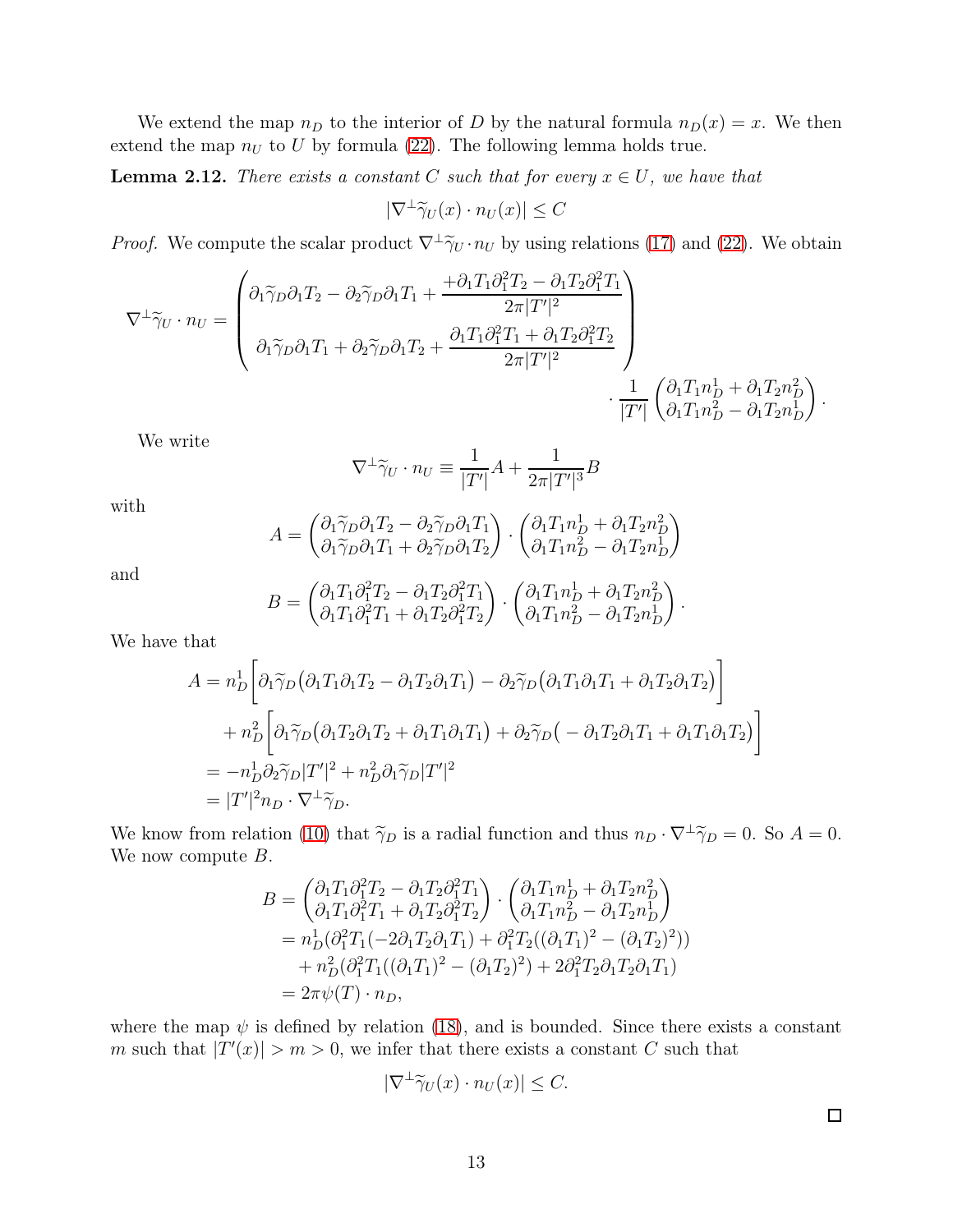Similarly, the normal vector  $n_{\Pi_D}$  can be extended to  $\Pi_D$  as a smooth function by the formula  $n_{\Pi_D}(x) = -x$  for all  $x \in \Pi_D$ . We can then reproduce Lemma [2.11](#page-11-1) to extend  $n_{\Pi}$  to the interior of Π by the formula

$$
n_{\Pi}(x) = \frac{1}{|T'(x)|} \begin{pmatrix} \partial_1 T_1(x) n_{\Pi_D}^1(T(x)) + \partial_1 T_2(x) n_{\Pi_D}^2(T(x)) \\ \partial_1 T_1(x) n_{\Pi_D}^2(T(x)) - \partial_1 T_2(x) n_{\Pi_D}^1(T(x)) \end{pmatrix}.
$$

Lemma [2.12](#page-12-0) can be adapted to the exterior domain case in a straightforward manner. We obtain that for any exterior domain  $\Pi$ , and any bounded subset  $\mathcal{U} \subset \Pi$ , there exists a constant C such that  $\forall x \in \mathcal{U}$ ,

<span id="page-13-2"></span>
$$
|\nabla^{\perp}\widetilde{\gamma}_{\Pi}(x)\cdot n_{\Pi}(x)| \leq C. \tag{23}
$$

### 2.5 Inequalities for simply connected bounded domains and exterior domains

We start with an estimate on the gradient of the Green's function. Let  $\mathcal U$  be a bounded domain with  $C^{2,\alpha}$  boundary. There exists a constant C depending only on U such that

<span id="page-13-0"></span>
$$
\forall (x, y) \in \mathcal{U} \times \mathcal{U}, \ x \neq y, \quad |\nabla_x G_{\mathcal{U}}(x, y)| \leq \frac{C}{|x - y|}.\tag{24}
$$

This estimate can be found in [\[12\]](#page-35-11), see also [\[9,](#page-35-12) Proposition 6.1].

Now we can state the required inequalities for simply connected domains. We recall that U is a simply connected bounded domain with  $C^{2,\alpha}$  boundary.

<span id="page-13-1"></span>**Lemma 2.13.** The following inequalities hold true for any  $\kappa < 1$ :

$$
\iint_{U\times U} \frac{1}{d(x,\partial U)^{\kappa}} |\nabla_x G_U(x,y) \cdot \nabla^{\perp} \widetilde{\gamma}_U(x)| \mathrm{d}x \mathrm{d}y < \infty
$$

and

$$
\iint_{U\times U} \frac{1}{|x-y|^{\kappa}} |\nabla_x G_U(x,y) \cdot \nabla^{\perp} \widetilde{\gamma}_U(x)| \mathrm{d}x \mathrm{d}y < \infty.
$$

*Proof.* We start by denoting either  $p(x, y) = \frac{1}{|x-y|^{\kappa}}$  or  $p(x, y) = \frac{1}{d(x, \partial U)^{\kappa}}$ . We use Lemma [2.7.](#page-8-2) Since  $\psi$  is bounded, and since from Theorem [2.3](#page-6-0) there exist constants m and M such that for every  $x \in U$ ,  $0 < m < |T'(x)| < M$ , we obtain that

$$
\iint_{U\times U} p(x,y) |\nabla_x G_U(x,y) \cdot \nabla^{\perp} \widetilde{\gamma}_U(x)| \, dx \, dy
$$
\n
$$
\leq C \iint_{U\times U} p(x,y) [|\nabla_x G_D(T(x),T(y)) \cdot \nabla^{\perp} \widetilde{\gamma}_D(T(x))| + |\nabla_x G_D(T(x),T(y))|] \, dx \, dy.
$$

We now change variables using that  $0 < m < |T'(x)| < M$ , to obtain that

$$
\iint_{U\times U} p(x,y) |\nabla_x G_U(x,y) \cdot \nabla^{\perp} \tilde{\gamma}_U(x)| dxdy
$$
\n
$$
\leq C \iint_{D\times D} p(T^{-1}(x), T^{-1}(y)) [|\nabla_x G_D(x,y) \cdot \nabla^{\perp} \tilde{\gamma}_D(x)| + |\nabla_x G_D(x,y)|] dxdy.
$$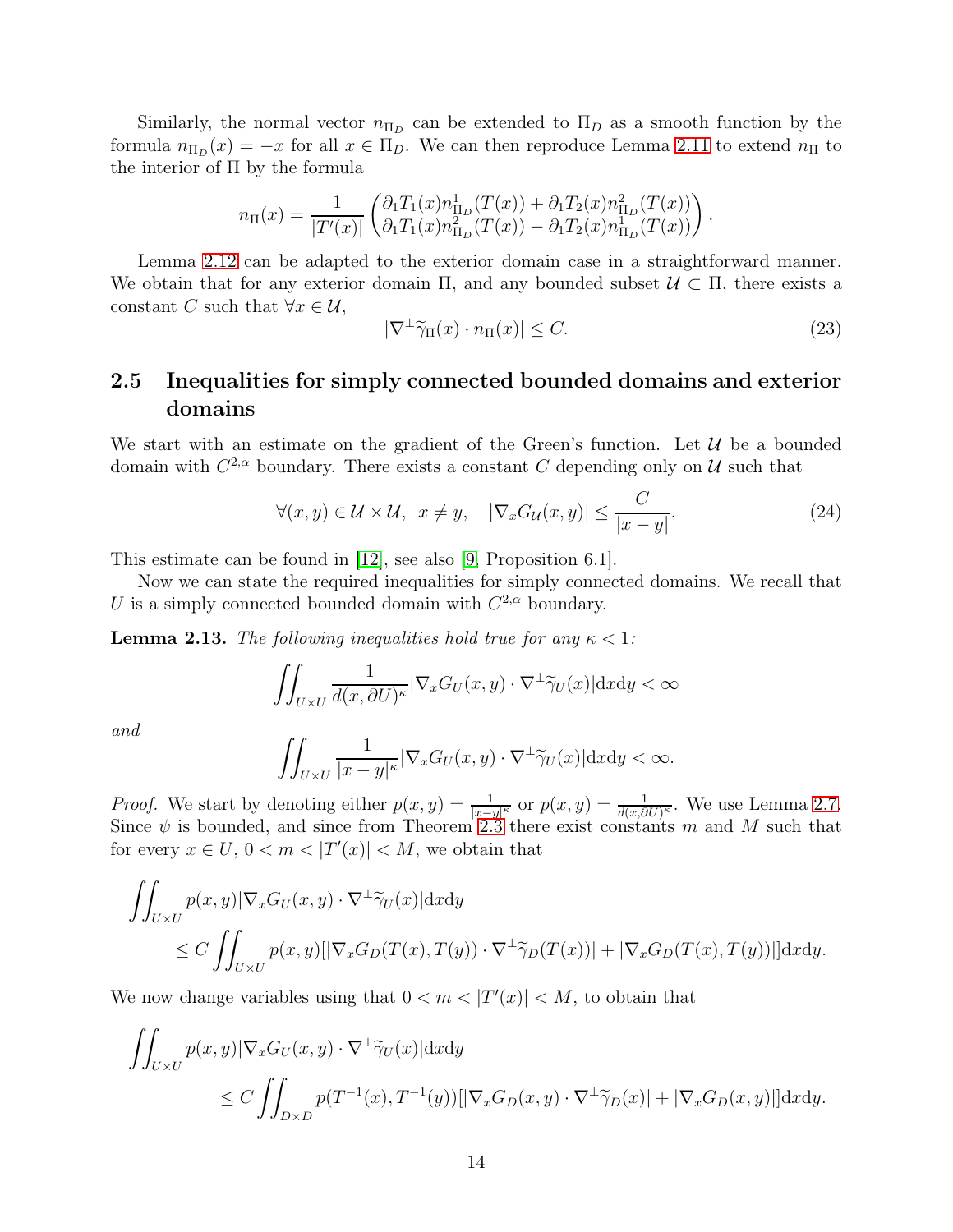Assume now that  $p(x, y) = \frac{1}{d(x, \partial U)^k}$ . By the properties of the map T, there exists a constant  $C > 0$  such that  $d(T^{-1}(x), \partial U) \geq C d(x, \partial D)$ . We thus have that

$$
p(T^{-1}(x), T^{-1}(y)) = \frac{C}{d(T^{-1}(x), \partial U)^{\kappa}} \le \frac{C}{d(x, \partial D)^{\kappa}}.
$$

In the light of this inequality, using relation [\(24\)](#page-13-0) and Lemma [2.1](#page-5-2) on  $\mathcal{U} = D$  yields that

$$
\iint_{D\times D} p(T^{-1}(x), T^{-1}(y)) |\nabla_x G_D(x, y)| \mathrm{d}x \mathrm{d}y \le C \iint_{D\times D} \frac{1}{d(x, \partial D)^{\kappa} |x - y|} < \infty.
$$

Recalling relation [\(14\)](#page-7-0) implies

$$
\iint_{U\times U} \frac{1}{d(x,\partial U)^{\kappa}} |\nabla_x G_U(x,y) \cdot \nabla^{\perp} \widetilde{\gamma}_U(x)| \mathrm{d}x \mathrm{d}y < \infty.
$$

We assume next that  $p(x, y) = \frac{1}{|x-y|^{\kappa}}$ . By the properties of the map T, we have for every  $(x, y) \in D \times D$ ,  $x \neq y$  that  $|T^{-1}(x) - T^{-1}(y)| > C|x - y|$ . Thus

$$
p(T^{-1}(x), T^{-1}(y)) \le Cp(x, y).
$$

Using once again [\(24\)](#page-13-0) and Lemma [2.1,](#page-5-2) we have that

$$
\iint_{D\times D} p(T^{-1}(x), T^{-1}(y)) |\nabla_x G_D(x, y)| \mathrm{d}x \mathrm{d}y \le C \iint_{D\times D} \frac{1}{|x - y|^{1+\kappa}} < \infty,
$$

and recalling relation [\(15\)](#page-7-1) we conclude that

$$
\iint_{U\times U} \frac{1}{|x-y|^{\kappa}} |\nabla_x G_U(x,y) \cdot \nabla^{\perp} \widetilde{\gamma}_U(x)| \mathrm{d}x \mathrm{d}y < \infty.
$$

The lemma is proved.

We now show these inequalities for  $\Pi_D$ . However the integral must be taken on a bounded subset.

<span id="page-14-0"></span>**Lemma 2.14.** Let U be any bounded subset of  $\Pi_D$ . The following inequalities hold true for any  $\kappa < 1$ :

$$
\iint_{\mathcal{U}\times\mathcal{U}}\frac{1}{d(x,\partial\Pi_D)^{\kappa}}|\nabla_xG_{\Pi_D}(x,y)\cdot\nabla^{\perp}\widetilde{\gamma}_{\Pi_D}(x)|\mathrm{d}x\mathrm{d}y<\infty
$$

and

$$
\iint_{\mathcal{U}\times\mathcal{U}}\frac{1}{|x-y|^{\kappa}}|\nabla_{x}G_{\Pi_{D}}(x,y)\cdot\nabla^{\perp}\widetilde{\gamma}_{\Pi_{D}}(x)|\mathrm{d}x\mathrm{d}y<\infty.
$$

*Proof.* We recall that  $G_D$  and  $G_{\Pi_D}$  have the same explicit expression, see relations [\(8\)](#page-6-3) and [\(13\)](#page-7-5). Noticing that for  $(x, y) \in \mathbb{C} \times \mathbb{C}^*$ ,  $|x - y^*||y| = |x\overline{y} - 1|$  we obtain that for every  $(x, y) \in \Pi_D \times \Pi_D, x \neq y,$ 

$$
G_D\left(\frac{1}{x},\frac{1}{y}\right) = \frac{1}{2\pi} \ln \frac{\left|\frac{1}{x} - \frac{1}{y}\right|}{\left|\frac{1}{x\overline{y}} - 1\right|} = \frac{1}{2\pi} \ln \frac{|x - y|}{|x\overline{y} - 1|} = G_{\Pi_D}(x, y).
$$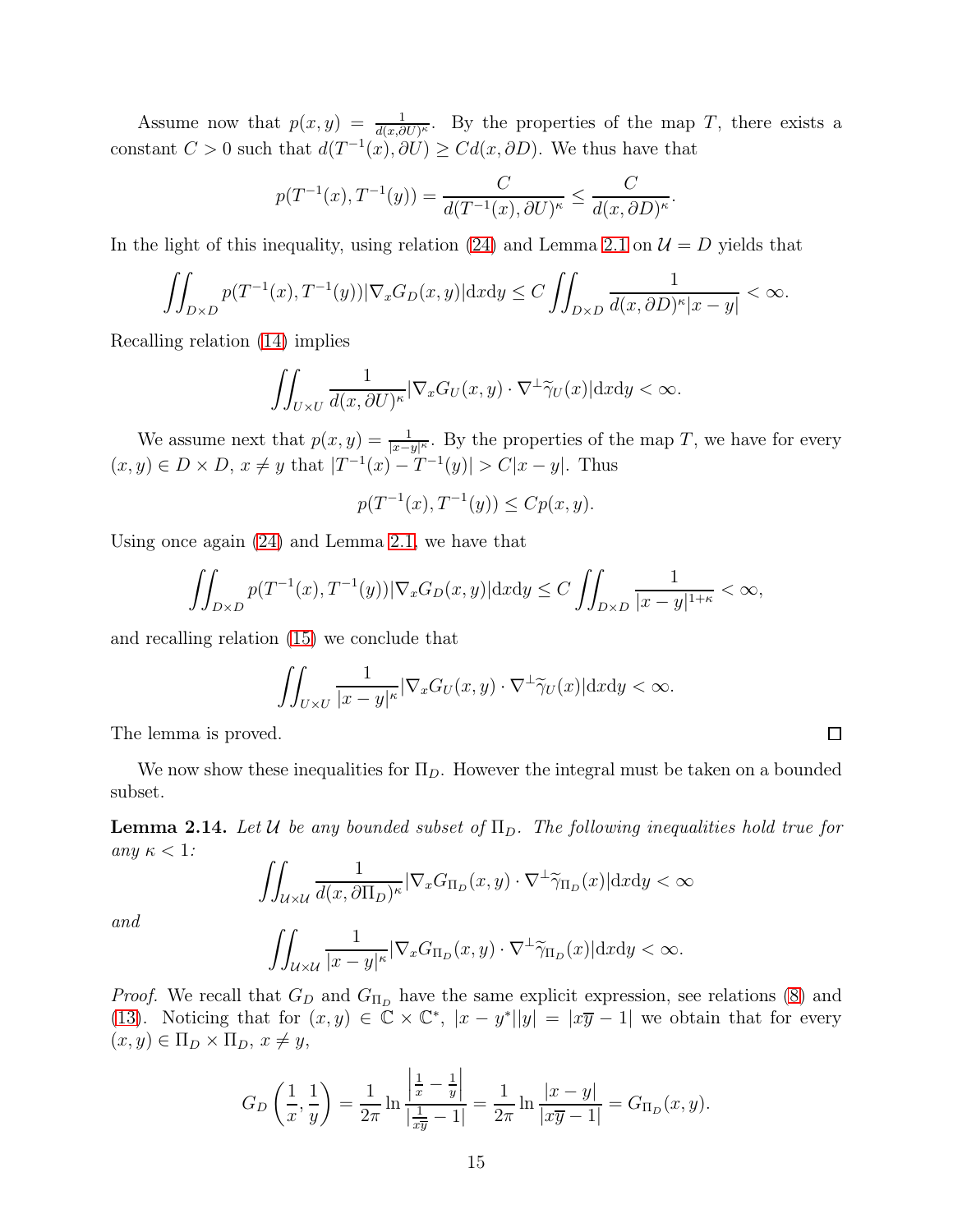We can reproduce the proof of Lemma [2.7](#page-8-2) where we replace the biholomorphism  $T: U \to D$ with the map  $T : \Pi_D \to D$ ,  $T(z) = 1/z$ . This map is holomorphic and satisfies that  $0 < m < |T'(x)| < M$  and  $|T''(x)| < M$  on U. The calculations given in the proof of Lemma [2.7](#page-8-2) allow to obtain the following bound

$$
|\nabla_x G_{\Pi_D}(x,y)\cdot\nabla^{\perp}\widetilde{\gamma}_{\Pi_D}(x)|\leq C\left|\nabla_x G_D\left(\frac{1}{x},\frac{1}{y}\right)\cdot\nabla^{\perp}\widetilde{\gamma}_D\left(\frac{1}{x}\right)\right|+C\left|\nabla_x G_D\left(\frac{1}{x},\frac{1}{y}\right)\right|.
$$

for all  $x, y \in \mathcal{U}$ .

Thus for any  $p: \mathbb{C}^2 \to \mathbb{R}$ , we have that

$$
\iint_{\mathcal{U}\times\mathcal{U}} p(x,y) |\nabla_x G_{\Pi_D}(x,y) \cdot \nabla^{\perp} \tilde{\gamma}_{\Pi_D}(x)| dxdy
$$
\n
$$
\leq C \iint_{\mathcal{U}\times\mathcal{U}} p(x,y) \left( \left| \nabla_x G_D\left(\frac{1}{x}, \frac{1}{y}\right) \cdot \nabla^{\perp} \tilde{\gamma}_D\left(\frac{1}{x}\right) \right| + \left| \nabla_x G_D\left(\frac{1}{x}, \frac{1}{y}\right) \right| \right) dxdy.
$$

Changing variables we obtain

$$
\iint_{\mathcal{U}\times\mathcal{U}} p(x,y) |\nabla_x G_{\Pi_D}(x,y) \cdot \nabla^{\perp} \widetilde{\gamma}_{\Pi_D}(x)| \, dx dy
$$
\n
$$
\leq C \iint_{T(\mathcal{U})\times T(\mathcal{U})} p\left(\frac{1}{x}, \frac{1}{y}\right) \left( |\nabla_x G_D(x,y) \cdot \nabla^{\perp} \widetilde{\gamma}_D(x)| + |\nabla_x G_D(x,y)| \right) dx dy.
$$

The end of the proof is very similar to Lemma [2.13.](#page-13-1) We start by showing that in the case  $p(x, y) = \frac{1}{d(x, \partial \Pi_D)^{\kappa}} = \frac{1}{(|x|-1)^{\kappa}}$ , we have for every  $x, y \in T(\mathcal{U}) \times T(\mathcal{U})$  that

$$
p\left(\frac{1}{x},\frac{1}{y}\right) = \frac{|x|^{\kappa}}{(1-|x|)^{\kappa}} \le \frac{1}{d(x,\partial D)^{\kappa}}.
$$

We can use relation [\(24\)](#page-13-0) and Lemma [2.1](#page-5-2) on  $T(\mathcal{U})$  which is a bounded domain, to observe that

$$
\iint_{T(u)\times T(u)}\frac{1}{d(x,\partial D)^{\kappa}}|\nabla_xG_D(x,y)|dxdy < \infty.
$$

Relation [\(14\)](#page-7-0) implies that

$$
\iint_{T(\mathcal{U}) \times T(\mathcal{U})} \frac{1}{d(x, \partial D)^{\kappa}} |\nabla_x G_D(x, y) \cdot \nabla^{\perp} \widetilde{\gamma}_D(x)| \mathrm{d}x \mathrm{d}y < \infty.
$$

We proved that

$$
\iint_{\mathcal{U}\times\mathcal{U}}\frac{1}{d(x,\partial\Pi_D)^{\kappa}}|\nabla_xG_{\Pi_D}(x,y)\cdot\nabla^{\perp}\widetilde{\gamma}_{\Pi_D}(x)|\mathrm{d}x\mathrm{d}y<\infty.
$$

Similarly, in the case  $p(x, y) = \frac{1}{|x-y|^{\kappa}}$ , we have that

$$
p\left(\frac{1}{x},\frac{1}{y}\right) = \frac{|xy|^{\kappa}}{|y-x|^{\kappa}} \le \frac{1}{|y-x|^{\kappa}}.
$$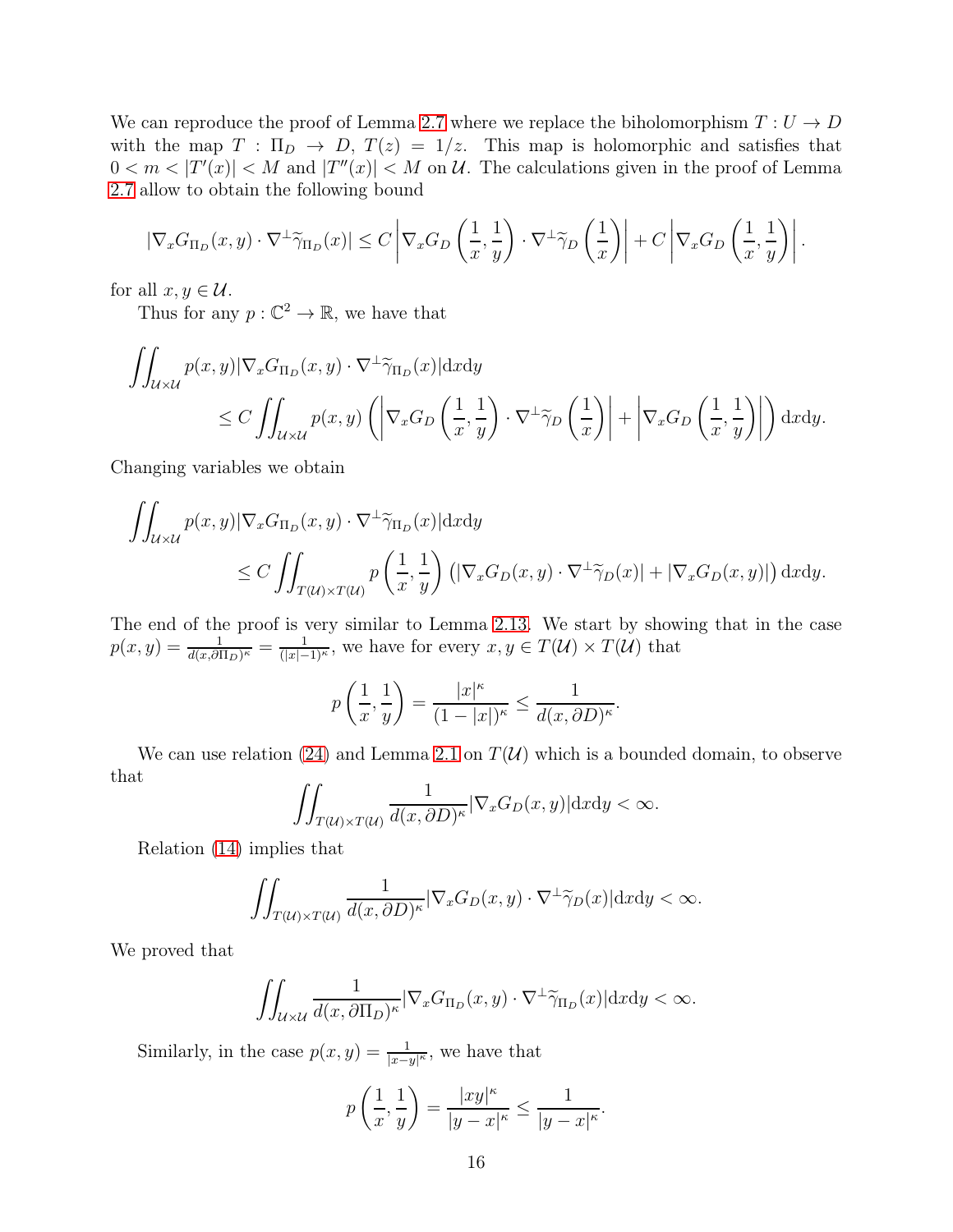Since  $U$  is bounded, Lemma [2.1](#page-5-2) apply, and using relation [\(24\)](#page-13-0) yields that

$$
\iint_{\mathcal{U}\times\mathcal{U}}\frac{1}{|y-x|^{\kappa}}|\nabla_xG_D(x,y)|\mathrm{d}x\mathrm{d}y < \infty.
$$

Relation [\(15\)](#page-7-1) implies that

$$
\iint_{T(\mathcal{U}) \times T(\mathcal{U})} \frac{1}{|x - y|^{\kappa}} |\nabla_x G_D(x, y) \cdot \nabla^{\perp} \widetilde{\gamma}_D(x)| \mathrm{d}x \mathrm{d}y < \infty.
$$

We conclude that

$$
\iint_{\mathcal{U}\times\mathcal{U}}\frac{1}{|x-y|^{\kappa}}|\nabla_xG_{\Pi_D}(x,y)\cdot\nabla^{\perp}\widetilde{\gamma}_{\Pi_D}(x)|\mathrm{d}x\mathrm{d}y<\infty.
$$

The lemma is now proved.

We conclude this section with the same inequalities for any exterior domain Π.

<span id="page-16-3"></span>**Lemma 2.15.** Let U be any bounded subset of  $\Pi$ . The following inequalities hold true for any  $\kappa < 1$ :

$$
\iint_{\mathcal{U}\times\mathcal{U}}\frac{1}{d(x,\partial\Pi)^{\kappa}}|\nabla_xG_{\Pi}(x,y)\cdot\nabla^{\perp}\widetilde{\gamma}_{\Pi}(x)|\mathrm{d}x\mathrm{d}y<\infty
$$

and

$$
\iint_{\mathcal{U}\times\mathcal{U}}\frac{1}{|x-y|^{\kappa}}|\nabla_xG_{\Pi}(x,y)\cdot\nabla^{\perp}\widetilde{\gamma}_{\Pi}(x)|\mathrm{d}x\mathrm{d}y<\infty.
$$

<span id="page-16-0"></span>Proof. The proof follows the same outline as the proofs of Lemmas [2.13](#page-13-1) and [2.14.](#page-14-0)  $\Box$ 

# 3 Multiply connected domain

We work now with the multiply connected domain  $\Omega$ . There exists a compact set K such that  $\Omega \setminus K$  has exactly  $n+1$  connected components  $V_0, \ldots, V_n$  that satisfy  $d(V_i, \Gamma_j) > 0$  for every  $i \neq j$ . For example one can take  $V_i$  to be the  $\varepsilon$ -neighborhood of  $\Gamma_i$ , for  $\varepsilon$  small enough. Thus we also have that

<span id="page-16-1"></span>
$$
\Omega = K \cup \left( \bigcup_{j=0}^{m} V_j \right). \tag{25}
$$

#### 3.1 Biot-Savart law

Let  $\omega$  be a fixed function on  $\Omega$ . Obtaining the velocity u in terms of the vorticity  $\omega$  is solving the following problem

<span id="page-16-2"></span>
$$
\begin{cases}\n\text{curl } u = \omega, & \text{in } \Omega \\
\nabla \cdot u = 0, & \text{in } \Omega \\
u \cdot n = 0, & \text{on } \partial\Omega.\n\end{cases}
$$
\n(26)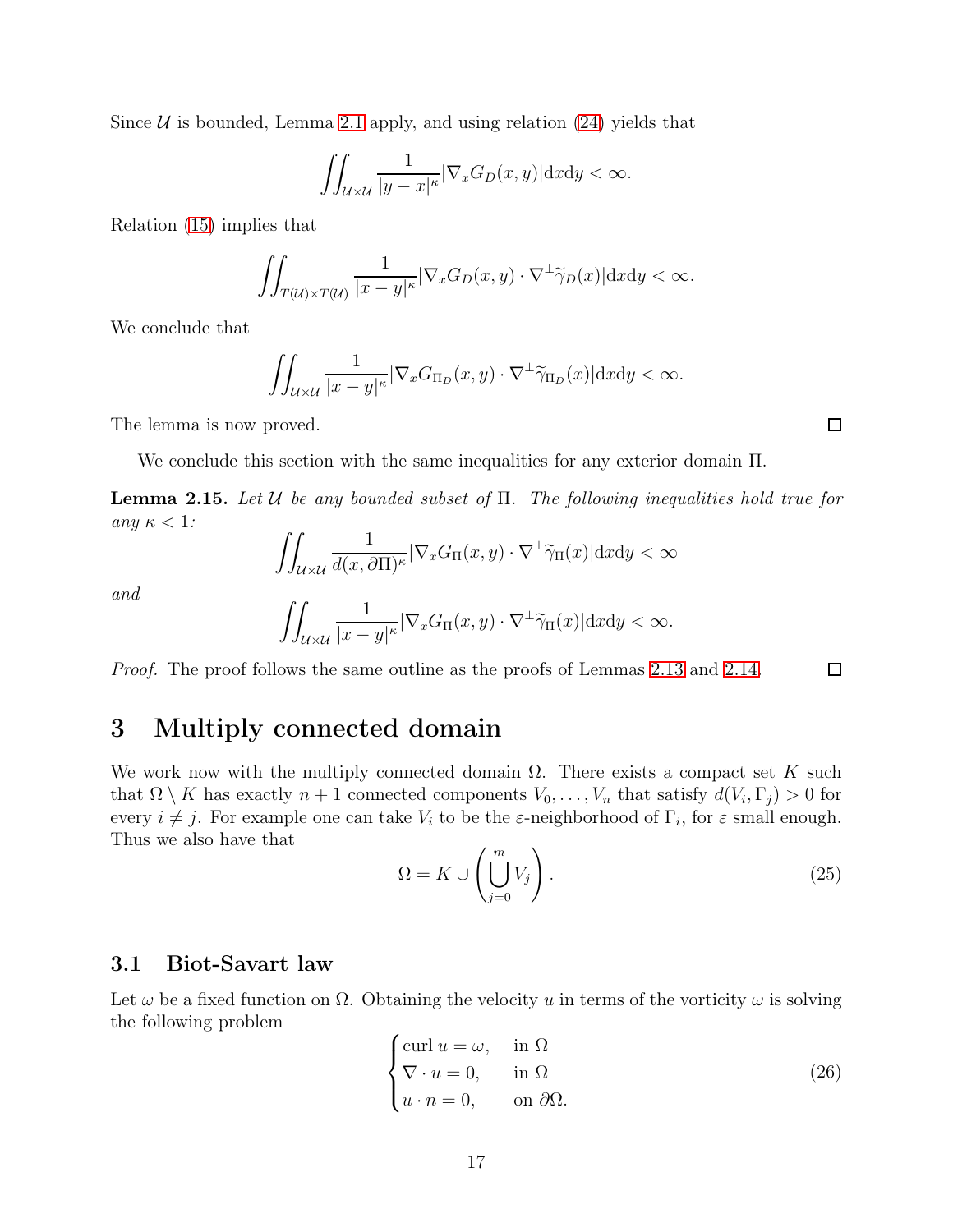<span id="page-17-0"></span>

Figure 2: Decomposition [\(25\)](#page-16-1).

As in the simply connected case, a particular solution is given by

$$
u(x) = \int_{\Omega} \nabla_x^{\perp} G_{\Omega}(x, y) \omega(y) \mathrm{d}y.
$$

Since [\(26\)](#page-16-2) is linear, the general solution is given by this particular solution plus the general solution of the homogeneous problem. The solution is of the form (see [\[9\]](#page-35-12))

$$
u(x,t) = \int \nabla_x^{\perp} G_{\Omega}(x,y)\omega(y,t)dy + \sum_{j=1}^m c_{j,\omega}(t)\nabla^{\perp}w_j(x)
$$

where

$$
c_{j,\omega}(t) = \int w_j(x)\omega(x,t)dx + \xi_j,
$$

 $\xi_j$  is the circulation of the velocity u on  $\Gamma_j$  and  $w_j : \Omega \mapsto \mathbb{R}$  are the harmonic measures defined by

$$
\begin{cases} \Delta w_j = 0 & \text{in } \Omega \\ w_j = \delta_{j,l} & \text{on } \Gamma_l, 0 \le l \le n. \end{cases}
$$

The vector fields

$$
\beta_j(x) = \nabla^{\perp} w_j(x)
$$

are called harmonic vector fields.

In the case of a discrete vorticity

$$
\omega(t) = \sum_{j=1}^{N} a_j \delta_{x_j(t)}
$$

we define the point vortex dynamics in multiply connected bounded domains as follows:

$$
\forall 1 \leq i \leq N, \quad \frac{\mathrm{d}x_i(t)}{\mathrm{d}t} = \sum_{\substack{j=1 \ j \neq i}}^N \nabla_x^{\perp} G_{\Omega}(x_i(t), x_j(t)) a_j + \nabla_x^{\perp} \gamma_{\Omega}(x_i(t), x_i(t)) a_i + \sum_{j=1}^m c_j(t) \beta_j(x)
$$

where

$$
c_j(t) = \xi_j + \sum_{k=1}^{N} a_k w_j(x_k(t)).
$$

Let us observe that by the Kelvin theorem, the circulations  $\xi_j$  are constant in time. They are therefore prescribed at the initial time. The harmonic measures  $w_j$  being smooth, we observe that the functions  $c_j : \mathbb{R}^+ \to \mathbb{R}$  are bounded.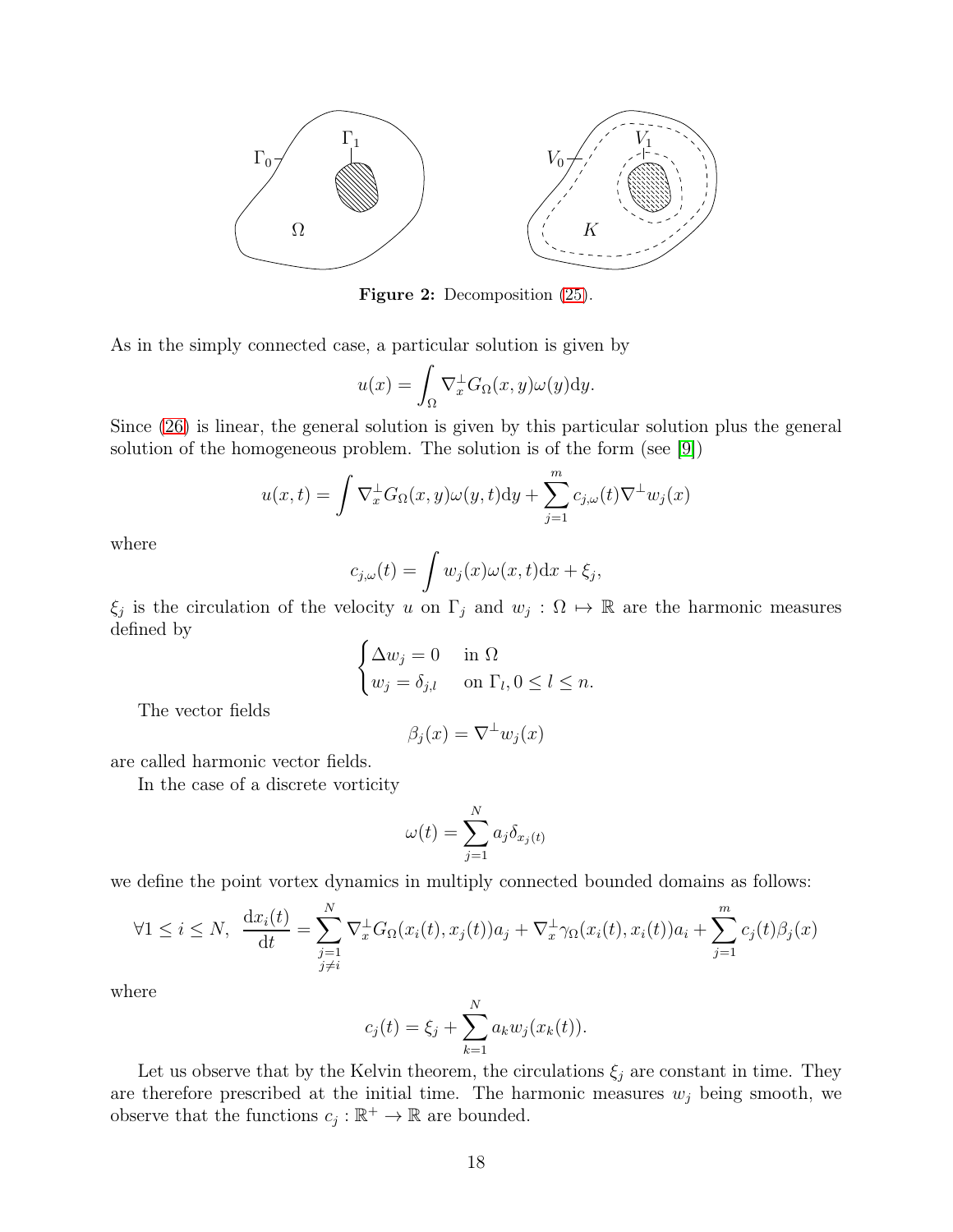#### 3.2 Inequalities for multiply connected domains

We know from [\[9,](#page-35-12) Proposition 6.1] that the inequality

<span id="page-18-6"></span>
$$
|G_{\Omega}(x,y)| \le C(1 + |\ln|x - y||)
$$
\n(27)

holds true for bounded domains. We also recall relation  $(24)$ :

$$
|\nabla_x G_{\Omega}(x,y)| \leq \frac{C}{|x-y|}.
$$

We combine this with Lemma [2.1.](#page-5-2) Since  $\Omega$  is bounded, for any  $\kappa < 1$  we have that

<span id="page-18-1"></span>
$$
\iint_{\Omega \times \Omega} \frac{1}{|x - y|^{\kappa}} |\nabla_x G_{\Omega}(x, y)| \, dxdy < \infty \tag{28}
$$

and

<span id="page-18-2"></span>
$$
\iint_{\Omega \times \Omega} \frac{1}{d(x, \partial \Omega)^{\kappa}} |\nabla_x G_{\Omega}(x, y)| \, dx \, dy < \infty. \tag{29}
$$

The following proposition gives an estimate of the map  $\widetilde{\gamma}_{\Omega}$  near the boundary.

<span id="page-18-3"></span>**Proposition 3.1** (Gustafsson [\[7\]](#page-35-1) Proposition 3.3). Denoting by  $K_j$  the connected components of  $\mathbb{R}^2 \setminus \Omega$  and  $d_j(x) = \inf\{|x - y|, y \in K_j\}, D_j(x) = \sup\{|x - y|, y \in K_j\},\$ we have that

$$
\forall x \in \Omega, \quad \ln d(x, \partial \Omega) \le -2\pi \widetilde{\gamma}_{\Omega}(x) \le \min_j \ln \frac{4d_j(x)}{1 - \frac{d_j(x)}{D_j(x)}}.
$$

Clearly,  $d_j(x) < D_j(x)$  for every  $x \in \Omega$ , so by compactness

$$
\sup \left\{ \frac{d_j(x)}{D_j(x)}, x \in \Omega \right\} < 1.
$$

That means that there exists a constant  $C_1$  depending only on  $\Omega$  such that for every  $x \in \Omega$ 

$$
\ln d(x, \partial \Omega) \le -2\pi \widetilde{\gamma}_{\Omega}(x) \le \min_j \ln d_j + C_1
$$

and thus

<span id="page-18-4"></span>
$$
\ln d(x, \partial \Omega) \le -2\pi \tilde{\gamma}_{\Omega}(x) \le \ln d(x, \partial \Omega) + C_1. \tag{30}
$$

In particular,

$$
\widetilde{\gamma}_{\Omega}(x) \sim -\frac{1}{2\pi} \ln d(x, \partial \Omega)
$$
 as  $x \to \partial \Omega$ 

and

<span id="page-18-5"></span>
$$
\inf_{\Omega} \widetilde{\gamma}_{\Omega} = \min_{\Omega} \widetilde{\gamma}_{\Omega} > -\infty.
$$
\n(31)

In addition, we state in the following proposition an estimate of  $\nabla \tilde{\gamma}_{\Omega}$  near the boundary.

Proposition 3.2 (Gustafsson [\[7\]](#page-35-1) Proposition 3.5). There exists a constant C such that for every  $x \in \Omega$ ,

<span id="page-18-0"></span>
$$
|\nabla \widetilde{\gamma}_{\Omega}(x)| \le \frac{C}{d(x, \partial \Omega)}\tag{32}
$$

Moreover, we can take  $C = \frac{1}{2i}$  $\frac{1}{2\pi}$  if  $\Omega$  is simply connected.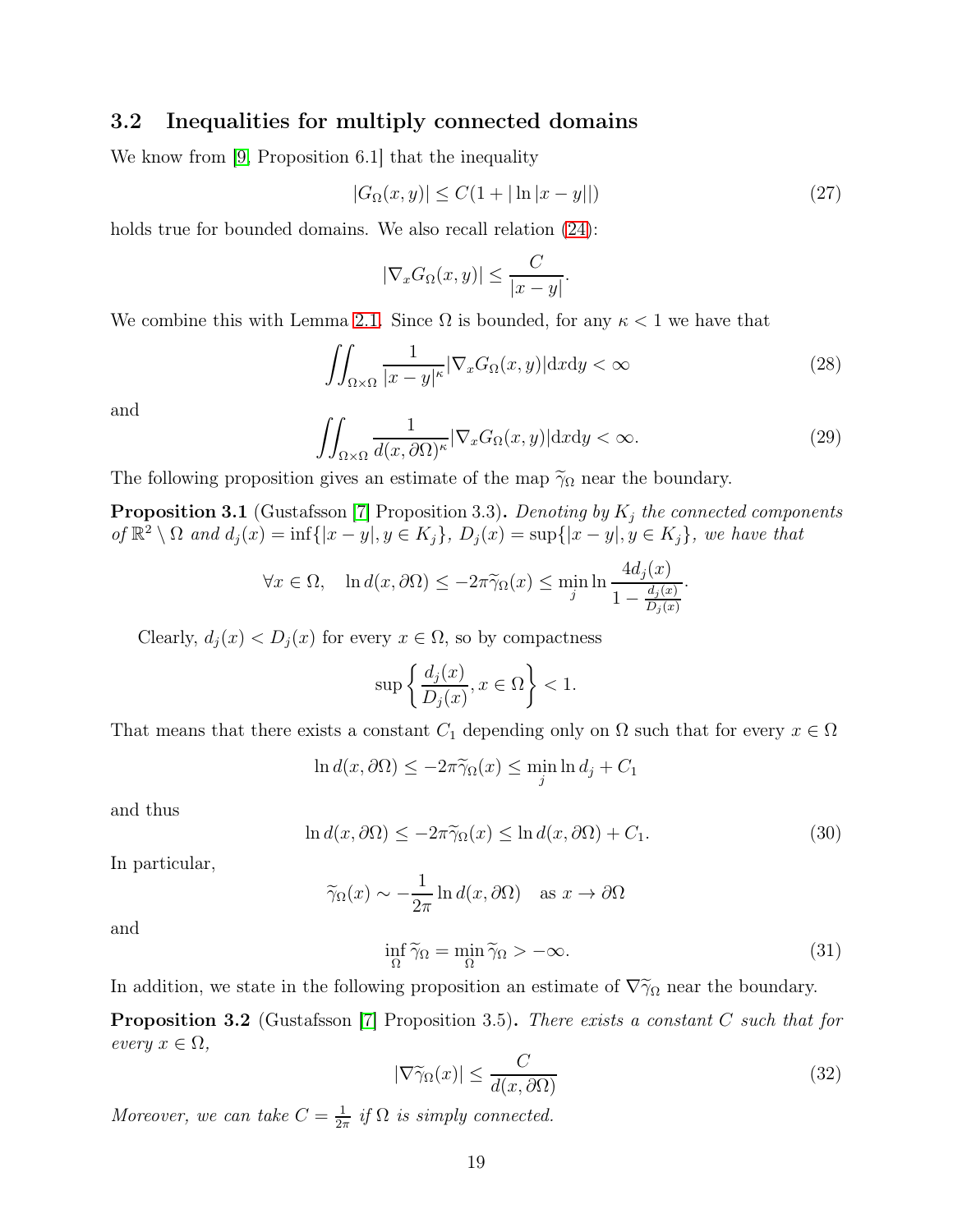We now want to compare the map  $\gamma_{\Omega}$  near the boundary  $\Gamma_j$ , to the map  $\gamma_{\Omega_j}$ .

<span id="page-19-0"></span>**Lemma 3.3.** For any  $0 \leq j \leq m$ , the map  $\gamma_{\Omega} - \gamma_{\Omega_j}$  is bounded in  $V_j \times \Omega$ .

Proof. We have that

$$
\gamma_{\Omega}(x,y) - \gamma_{\Omega_j}(x,y) = G_{\Omega}(x,y) - G_{\Omega_j}(x,y)
$$

We fix  $x \in V_j$ , and we define  $F(y) = G_{\Omega}(x, y) - G_{\Omega_j}(x, y)$ . It satisfies that

$$
\begin{cases} \Delta_y F(y) = 0, & \text{on } \Omega, \\ F(y) = 0, & \text{on } \Gamma_j, \\ |F(y)| \le C & \text{on } \Gamma_k, \, k \ne j, \end{cases}
$$

where

$$
C = \sup_{\substack{x \in V_j \\ k \neq j \\ y \in \Gamma_k}} |G_{\Omega_j}(x, y)| < \infty
$$

is a constant that does not depend on  $x \in V_j$ . The supremum is finite since  $d(V_j, \Gamma_k) > 0$  for each  $k \neq j$ . Therefore by the maximum principle,

$$
|\gamma_{\Omega}(x,y) - \gamma_{\Omega_j}(x,y)| = |F(y)| \le \max_{y \in \partial \Omega} |F(y)| \le C
$$

for every  $(x, y) \in V_i \times \Omega$ .

Observe that, for  $x \in V_j$ , the map  $F(y) = \nabla_x \gamma_\Omega(x, y) - \nabla_x \gamma_{\Omega_j}(x, y)$  satisfies the exact same problem: its Laplacian vanishes over  $\Omega$ ,  $\widetilde{F}(y) = 0$  on  $\Gamma_j$  and it is bounded on  $\Gamma_k$  by a map  $C(x)$  that is itself bounded in  $V_j$ . Hence the map  $\nabla_x \gamma_\Omega - \nabla_x \gamma_{\Omega_j}$  is also bounded in  $V_j \times \Omega$ . Since  $V_j \times V_j \subset V_j \times \Omega$ , we can set  $y = x$  in those inequalities and obtain similar bounds for  $\tilde{\gamma}_{\Omega} - \tilde{\gamma}_{\Omega_j}$  and  $\nabla \tilde{\gamma}_{\Omega} - \nabla \tilde{\gamma}_{\Omega_j}$ . In this manner we obtain the following corollary.

<span id="page-19-1"></span>**Corollary 3.4.** For any  $0 \leq j \leq m$ , we have that

- the map  $\nabla_x \gamma_{\Omega} \nabla_x \gamma_{\Omega_j}$  is bounded in  $V_j \times \Omega$ .
- the map  $\widetilde{\gamma}_{\Omega} \widetilde{\gamma}_{\Omega_j}$  is bounded in  $V_j$ .
- the map  $\nabla \widetilde{\gamma}_{\Omega} \nabla \widetilde{\gamma}_{\Omega_j}$  is bounded in  $V_j$ .

Lemma [2.8](#page-9-3) is stated for bounded simply-connected domains, it is also true for exterior domains, see relation [\(21\)](#page-9-4). Lemma [3.3](#page-19-0) allows to prove it for multiply connected domains.

<span id="page-19-2"></span>Corollary 3.5. We have that for any  $x_0 \in \partial\Omega$ ,  $\gamma_{\Omega}(x, y) \longrightarrow_{x, y \to x_0 \in \partial\Omega} +\infty$ .

We now combine Lemma [2.12](#page-12-0) and Lemma [3.4](#page-19-1) to obtain the following result.

<span id="page-19-3"></span>**Corollary 3.6.** There exists a constant C such that for every  $x \in \Omega$  and every  $1 \leq j \leq m$ ,

$$
|\nabla \widetilde{\gamma}_{\Omega}(x) \cdot \beta_j(x)| \leq C.
$$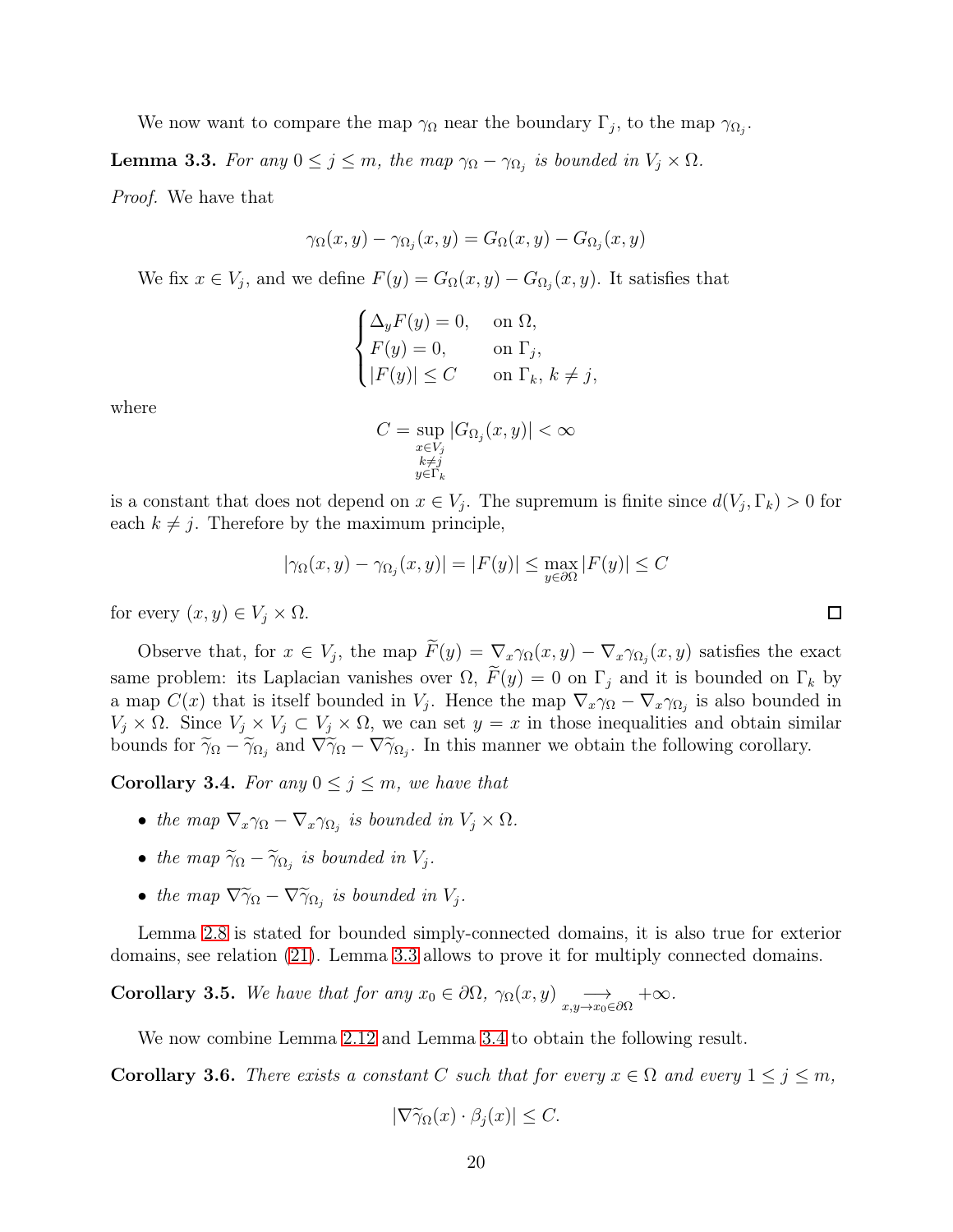*Proof.* Let  $1 \leq j \leq m$  and  $0 \leq k \leq m$ . In a neighborhood of  $\Gamma_k$ , we decompose

$$
\beta_j(x) \equiv \beta_j^1(x) n_{\Omega_k}(x) + \beta_j^2(x) n_{\Omega_k}^{\perp}(x).
$$

Since  $\beta_j$  is tangent to the boundary,  $\beta_j^1(x) = 0$  when  $x \in \Gamma_k$ . Since  $\beta_j$  is smooth, there exists a constant  $C_{j,k}$  such that  $|\beta_j^1(x)| \leq C_{j,k} d(x,\Gamma_k)$  in a neighborhood of  $\Gamma_k$ . Recalling relation [\(32\)](#page-18-0) and provided that the neighborhood is sufficiently small so that  $d(x, \partial\Omega) = d(x, \Gamma_k)$ , we have that

$$
|\beta_j^1(x)\nabla\widetilde{\gamma}_\Omega(x)\cdot n_{\Omega_k}(x)|\leq C_{j,k}d(x,\Gamma_k)\frac{C}{d(x,\partial\Omega)}\leq C_{j,k}.
$$

If  $k = 0$ , we apply Lemma [2.12.](#page-12-0) If  $k \neq 0$ , we use relation [\(23\)](#page-13-2). In both cases, it yields that

$$
|\nabla^{\perp} \widetilde{\gamma}_{\Omega_k}(x) \cdot n_{\Omega_k}(x))| \leq C_k
$$

in a neighborhood of  $\Gamma_k$ . Thus by Corollary [3.4,](#page-19-1) and since  $n_{\Omega_k}$  is bounded in that neighborhood,

$$
|\nabla^{\perp} \widetilde{\gamma}_{\Omega}(x) \cdot n_{\Omega_k}(x))| \leq C_k.
$$

Consequently, since  $\beta_j$  is bounded,

$$
|\beta_j^2(x)\nabla\widetilde{\gamma}_\Omega(x)\cdot n_{\Omega_k}^\perp(x))|\leq C_{j,k}.
$$

Therefore on this neighborhood of the boundary  $\Gamma_k$ , there exists a constant  $C_{j,k}$  such that

$$
|\nabla^{\perp} \widetilde{\gamma}_{\Omega}(x) \cdot \beta_j(x)| \le C_{j,k}
$$

Outside of each of these neighborhoods, we know that the maps  $\nabla \tilde{\gamma}_{\Omega}$  and  $\beta_i$  are bounded. Therefore, as there are a finite number of boundaries  $\Gamma_k$ , and of maps  $\beta_j$ , there exists a constant C depending only on  $\Omega$  such that for every  $x \in \Omega$ ,

$$
|\nabla^{\perp} \widetilde{\gamma}_{\Omega}(x) \cdot \beta_j(x)| \leq C.
$$

 $\Box$ 

We can now extend Lemma [2.13](#page-13-1) to the case of multiply connected domains.

<span id="page-20-0"></span>**Lemma 3.7.** The following inequalities hold true for any  $\kappa < 1$ :

$$
\iint_{\Omega\times\Omega} \frac{1}{|x-y|^{\kappa}} |\nabla_x G_{\Omega}(x,y)\cdot\nabla^{\perp}\widetilde{\gamma}_{\Omega}(x)| \mathrm{d}x \mathrm{d}y < \infty.
$$

and

$$
\iint_{\Omega\times\Omega} \frac{1}{d(x,\partial\Omega)^{\kappa}} |\nabla_x G_{\Omega}(x,y)\cdot\nabla^{\perp}\widetilde{\gamma}_{\Omega}(x)| \mathrm{d}x \mathrm{d}y < \infty.
$$

*Proof.* Let us introduce the map h defined by

$$
h(x, y) = \nabla_x G_{\Omega}(x, y) \cdot \nabla^{\perp} \widetilde{\gamma}_{\Omega}(x).
$$

We must show that  $ph \in L^1(\Omega \times \Omega)$  for  $p(x, y) = \frac{1}{|x-y|^{\kappa}}$  and also for  $p(x, y) = \frac{1}{d(x, \partial \Omega)^{\kappa}}$ . We split the integral using the decomposition [\(25\)](#page-16-1), pictured in Figure [2.](#page-17-0)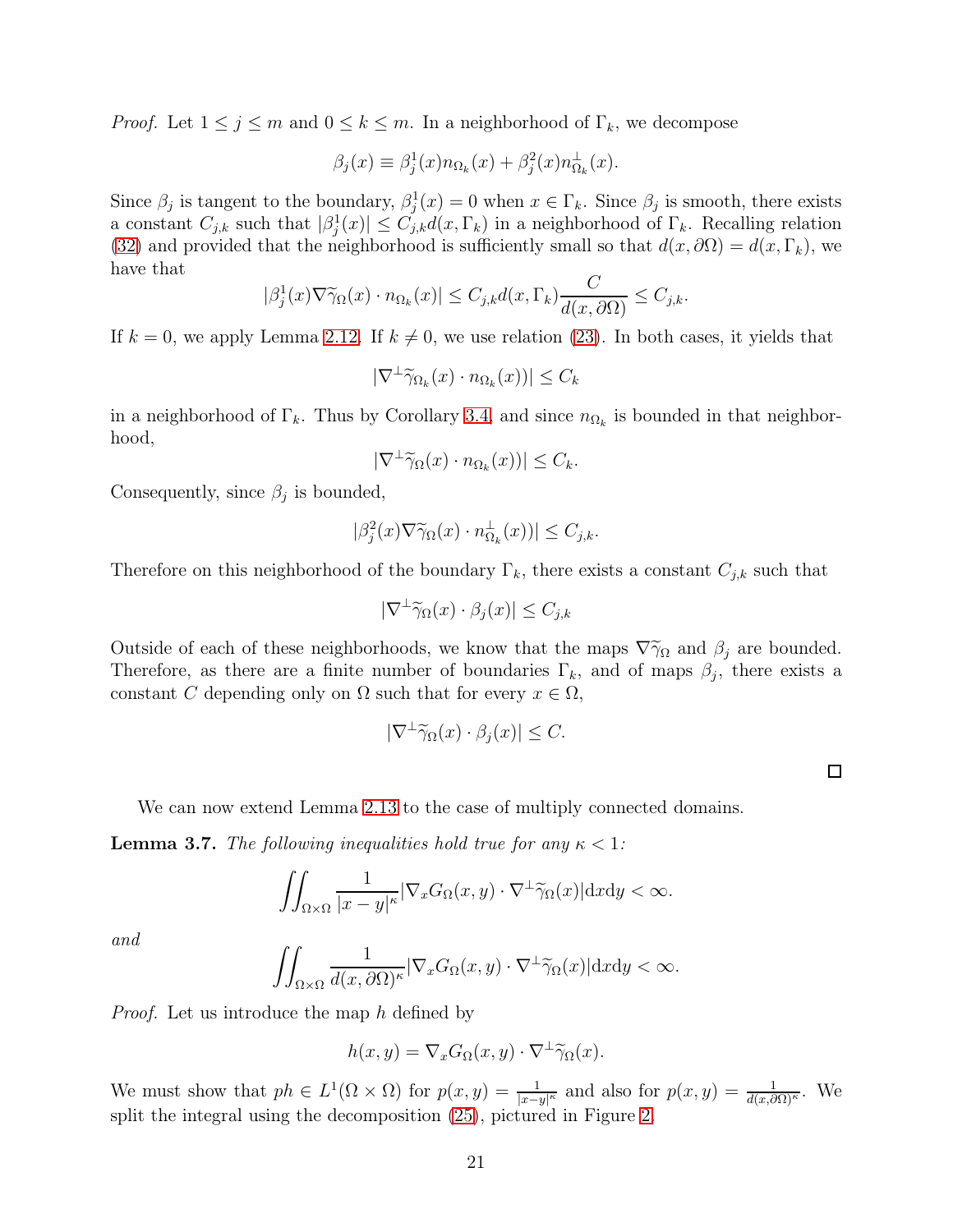First, there exists a constant C such that  $|\nabla^{\perp}\tilde{\gamma}_{\Omega}(x)| \leq C$  on K. Relations [\(28\)](#page-18-1) and [\(29\)](#page-18-2) thus imply that  $ph \in L^1(K \times \Omega)$  for both expression of p. Now we must prove that  $ph \in L^1(V_j \times \Omega)$  for every  $0 \le j \le m$ . We fix  $0 \le j \le m$ . By Corollary [3.4](#page-19-1) as well as relations [\(28\)](#page-18-1) and [\(29\)](#page-18-2), we know that proving  $ph \in L^1(V_j \times \Omega)$  is equivalent to proving that  $ph_1 \in L^1(V_j \times \Omega)$ , with

$$
h_1(x, y) = \nabla_x G_{\Omega}(x, y) \cdot \nabla^{\perp} \widetilde{\gamma}_{\Omega_j}(x).
$$

Let us introduce

$$
h_2(x,y) = \nabla_x G_{\Omega_j}(x,y) \cdot \nabla^{\perp} \widetilde{\gamma}_{\Omega_j}(x).
$$

We have that  $h_1 - h_2 \in C^{\infty}(\Omega \times \Omega)$  and that  $\Delta_y(h_1 - h_2) = 0$ . The maximum principle yields

<span id="page-21-1"></span>
$$
\forall (x, y) \in V_j \times \Omega, \ |h_1(x, y) - h_2(x, y)| \leq \sup_{y \in \partial \Omega} |h_1(x, y) - h_2(x, y)|. \tag{33}
$$

However,  $h_1(x, y) = 0$  when  $y \in \partial \Omega$ , since  $\forall x \in \Omega$ ,  $G_{\Omega}(x, y) = 0$  when  $y \in \partial \Omega$ . And similarly,  $h_2(x, y) = 0$  when  $y \in \partial \Omega_j$ . Thus,

$$
\sup_{y \in \partial \Omega} |h_1(x, y) - h_2(x, y)| = \sup_{\substack{k \neq j \\ y \in \Gamma_k}} |h_2(x, y)|.
$$

We need to bound  $h_2(x, y)$  when  $x \in V_j$  and  $y \in \Gamma_k$ . We decompose

$$
\nabla_x G_{\Omega_j}(x,y) \equiv g_1(x,y) n_{\Omega_j(x)} + g_2(x,y) n_{\Omega_j(x)}^\perp
$$

where  $n_{\Omega_j(x)}$  is defined in Section [2.4.](#page-8-3) We have that  $g_2(x, y) = 0$  when  $x \in \Gamma_j$  since  $G_{\Omega_j}(x, y) =$ 0 for every  $(x, y) \in \Gamma_j \times \Gamma_k$  so  $\nabla_x G_{\Omega_j}(x, y)$  is normal to the boundary  $\Gamma_j$ . By Theorem [2.6,](#page-7-7)  $G_{\Omega_j}$ is  $C<sup>2</sup>$  up to the boundary except on the diagonal, thus there exists a constant C independent of  $y \in \Gamma_k$  such that  $|g_2(x, y)| \leq C d(x, \Gamma_j)$  for all  $x \in V_j$  and  $y \in \Gamma_k$ . Using relation [\(32\)](#page-18-0), we have that

$$
|g_2(x,y)n_{\Omega_j(x)}^{\perp} \cdot \nabla^{\perp} \widetilde{\gamma}_{\Omega_j}(x)| \leq C.
$$

Using Lemma [2.12](#page-12-0) if  $j = 0$  and relation [\(23\)](#page-13-2) if  $j \neq 0$ , we have that

$$
|g_1(x, y)n_{\Omega_j(x)} \cdot \nabla^{\perp} \widetilde{\gamma}_{\Omega_j}(x)| \le C
$$

for all  $x \in V_j$  and  $y \in \Gamma_k$ . So there exists a constant independent of  $x \in V_j$  and  $y \in \Gamma_k$  such that  $|h_2(x, y)| \leq C$ . Thus there exists a constant C such that

<span id="page-21-2"></span>
$$
\sup_{y \in \partial \Omega} |h_1(x, y) - h_2(x, y)| \le C. \tag{34}
$$

Therefore, since  $p \in L^1(\Omega \times \Omega)$ , relations [\(33\)](#page-21-1) and [\(34\)](#page-21-2) yield that  $p(h_1 - h_2) \in L^1(V_j \times \Omega)$ .

If  $j = 0$ , we now apply Lemma [2.13](#page-13-1) to  $\Omega_0$ . If  $j \neq 0$  we apply Lemma [2.15](#page-16-3) to the domain  $\Omega_j$  and to its bounded subset  $\Omega$ . In both cases, we get that  $ph_2$  is integrable on  $\Omega \times \Omega$ . Therefore  $ph_1 \in L^1(V_j \times \Omega)$  and thus  $ph \in L^1(V_j \times \Omega)$ . This completes the proof of the lemma.

# <span id="page-21-0"></span>4 Completion of the proof of Theorem [1.2](#page-2-1)

In this section we denote by G,  $\gamma$  and  $\tilde{\gamma}$  the maps associated to the domain  $\Omega$  in order to lighten the notations as there should be no ambiguity.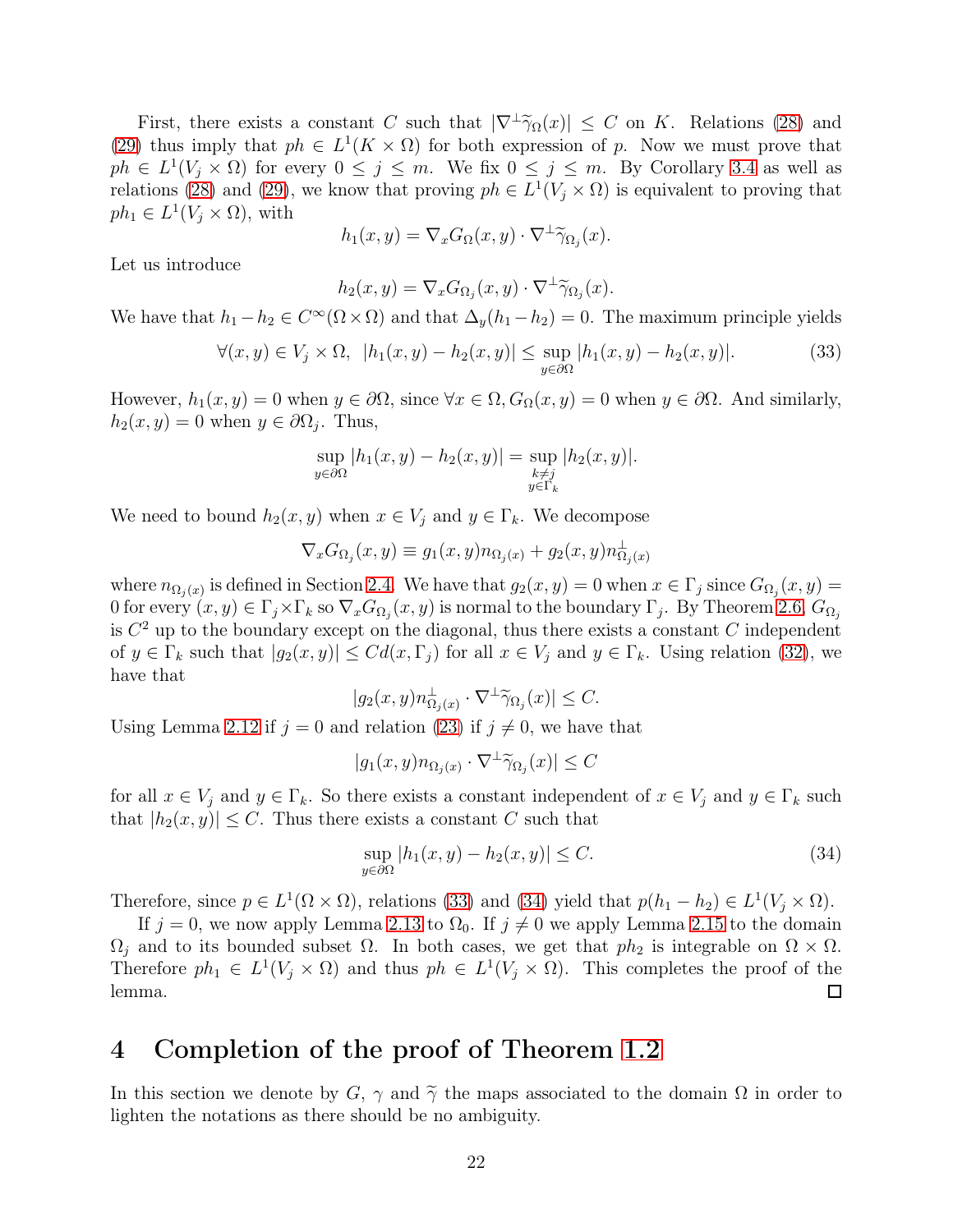#### <span id="page-22-0"></span>4.1 Construction of a regularized dynamic

We need to construct a dynamics that is well defined for every time and which is the same as the point vortex dynamics as long as no point vortex is close to the boundary and no two point vortices are close to each other. More precisely, we need to construct two functions  $G_{\varepsilon}$ and  $\widetilde{\gamma}_{\varepsilon}$  such that the dynamics

<span id="page-22-2"></span>
$$
\forall 1 \leq i \leq N, \quad \frac{\mathrm{d}x_i^{\varepsilon}(t)}{\mathrm{d}t} = \sum_{\substack{j=1 \ j \neq i}}^{N} \nabla_x^{\perp} G_{\varepsilon}(x_i^{\varepsilon}(t), x_j^{\varepsilon}(t)) a_j + \frac{1}{2} \nabla^{\perp} \widetilde{\gamma}_{\varepsilon}(x_i^{\varepsilon}(t)) a_i + \sum_{j=1}^{m} c_j(t) \beta_j(x_i^{\varepsilon}(t)) \tag{35}
$$

is well defined in  $\overline{\Omega}$  for every time. It suffices that  $G_{\varepsilon} \in C^2(\overline{\Omega} \times \overline{\Omega})$  and  $\widetilde{\gamma}_{\varepsilon} \in C^1(\overline{\Omega})$  and that  $\nabla_x^{\perp} G_{\varepsilon}$  and  $\nabla^{\perp} \widetilde{\gamma}_{\varepsilon}$  are tangent to  $\partial \Omega$  when the first variable is at the boundary. Moreover, we want to ensure that the following implication is true for every  $(x, y) \in \Omega \times \Omega$ ,

<span id="page-22-1"></span>
$$
\begin{cases}\n|G_{\mathbb{R}^2}(x,y)| < \frac{1}{2\pi} |\ln \varepsilon| \\
|\widetilde{\gamma}(x)| < \frac{1}{2\pi} |\ln \varepsilon| \implies \begin{cases}\nG_{\varepsilon}(x,y) = G(x,y) \\
\widetilde{\gamma}_{\varepsilon}(x) = \widetilde{\gamma}(x).\n\end{cases}\n\end{cases} (36)
$$
\n
$$
|\gamma(x,y)| < \frac{1}{2\pi} |\ln \varepsilon|
$$

This ensures that the maps  $G_{\varepsilon}$ , and  $\widetilde{\gamma}_{\varepsilon}$  are good approximations of the maps G and  $\widetilde{\gamma}$  when  $\varepsilon$  goes to 0.

In order to have a proper control over the regularized maps, we also want to ensure that

<span id="page-22-3"></span>
$$
\begin{cases}\n|\widetilde{\gamma}_{\varepsilon}(x)| \leq |\widetilde{\gamma}(x)| \\
|\nabla \widetilde{\gamma}_{\varepsilon}(x)| \leq |\nabla \widetilde{\gamma}(x)| \\
|G_{\varepsilon}(x, y)| \leq |G(x, y)| \\
|\nabla_x G_{\varepsilon}(x, y)| \leq \frac{C}{|x - y|}\n\end{cases}
$$
\n(37)

for a constant C independent of  $\varepsilon$ .

We consider  $f_{\varepsilon} \in \overline{C^{\infty}}(\mathbb{R}, \mathbb{R})$  an odd map such that

$$
\begin{cases}\nf_{\varepsilon}(r) = r, & \forall |r| < \frac{1}{2\pi} |\ln \varepsilon| \\
f_{\varepsilon}(r) = L_{\varepsilon}, & \forall r > \frac{1}{2\pi} |\ln \varepsilon| + 1 \\
0 \le f'_{\varepsilon}(r) \le 1, & \forall r \in \mathbb{R}\n\end{cases}
$$

for some constant  $L_{\varepsilon}$ .

#### Construction of  $\widetilde{\gamma}_{\varepsilon}$

We define the regularized Robin function as

$$
\widetilde{\gamma}_{\varepsilon}(x) = f_{\varepsilon}(\widetilde{\gamma}(x))
$$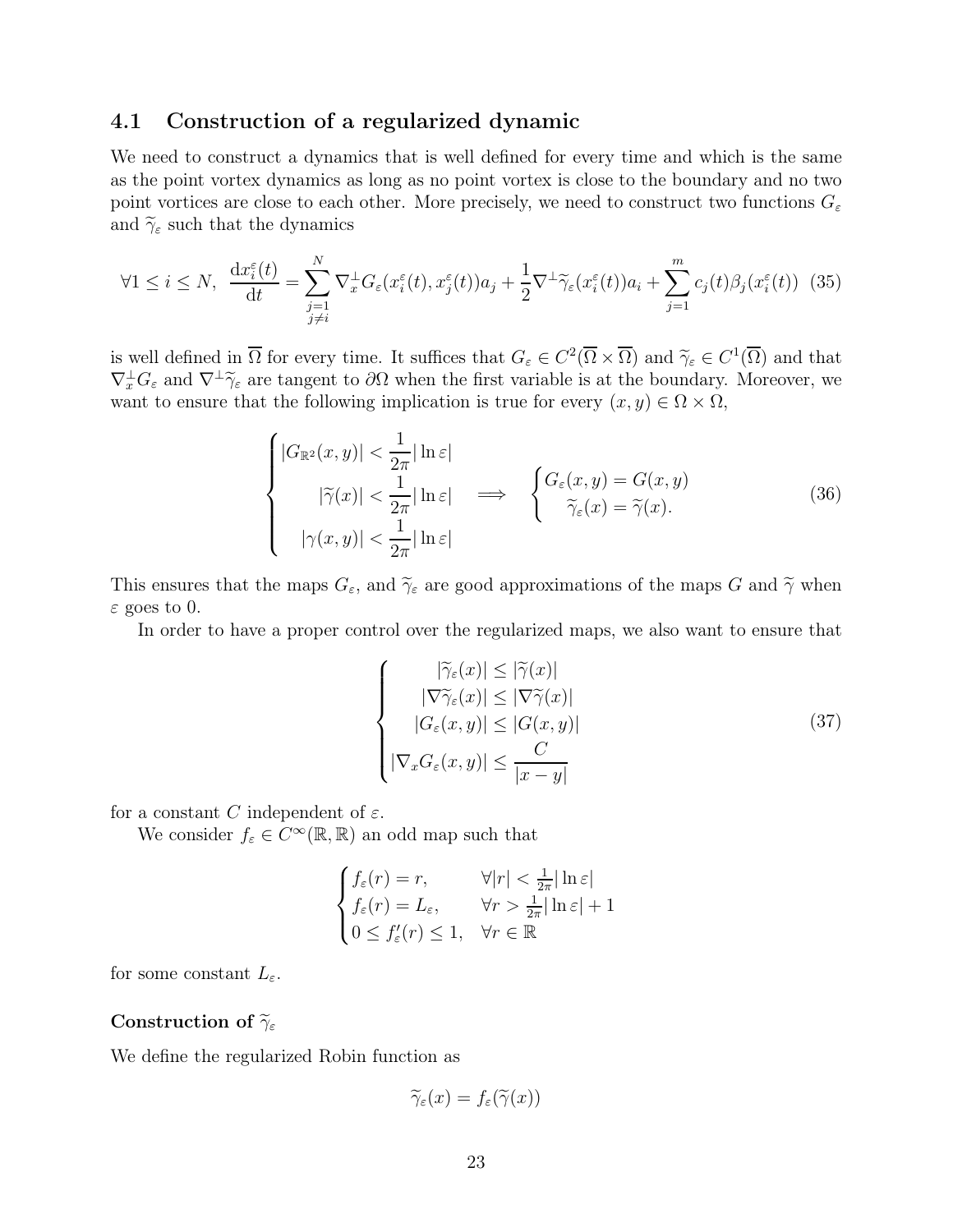so that

$$
\nabla \widetilde{\gamma}_{\varepsilon}(x) = \nabla \widetilde{\gamma}(x) f_{\varepsilon}'(\widetilde{\gamma}(x)).
$$

We recall that according to Proposition [3.1,](#page-18-3)  $\tilde{\gamma}(x) \longrightarrow x \to \infty$  and thus  $\tilde{\gamma}_{\varepsilon}(x) \longrightarrow L_{\varepsilon}$  and  $\nabla \widetilde{\gamma}_{\varepsilon}(x) \longrightarrow \infty$  O. Therefore  $\widetilde{\gamma}_{\varepsilon} \in C^{1}(\overline{\Omega})$  and  $\nabla^{\perp} \widetilde{\gamma}_{\varepsilon}$  is indeed tangent to the boundary since it vanishes at the boundary, and satisfies both

$$
|\widetilde{\gamma}_{\varepsilon}(x)| \leq |\widetilde{\gamma}(x)|
$$

and

$$
|\nabla \widetilde{\gamma}_{\varepsilon}(x)| \leq |\nabla \widetilde{\gamma}(x)|.
$$

#### Construction of  $G_{\varepsilon}$

We define the regularized Green's function for  $(x, y) \in \overline{\Omega} \times \overline{\Omega}$  as follows:

$$
\begin{cases}\nG_{\varepsilon}(x, y) = f_{\varepsilon}(G_{\mathbb{R}^2}(x, y)) + f_{\varepsilon}(\gamma(x, y)) & \text{if } (x, y) \in \Omega \times \Omega, \ x \neq y \\
G_{\varepsilon}(x, y) = 0 & \text{if } x \in \partial\Omega \text{ or } y \in \partial\Omega \\
G_{\varepsilon}(x, x) = -L_{\varepsilon} + f_{\varepsilon}(\widetilde{\gamma}(x)) & \text{if } x \in \Omega.\n\end{cases}
$$

Let us notice straight away that  $G_{\varepsilon}(x, y) = G_{\varepsilon}(y, x)$ .

We collect some properties of  $G_{\varepsilon}$  in the following lemma.

**Lemma 4.1.** We have that  $G_{\varepsilon} \in C^2(\overline{\Omega} \times \overline{\Omega})$  and that  $\nabla_x^{\perp} G_{\varepsilon}(x, y)$  is tangent to  $\partial \Omega$  when  $x \in \partial\Omega$ . Moreover,  $|G_{\varepsilon}(x,y)| \leq |G(x,y)|$  and there exists a constant C independent of  $\varepsilon$  such that  $|\nabla_x G_{\varepsilon}(x, y)| \leq \frac{C}{|x-y|}$ .

*Proof.* We start by proving that  $G_{\varepsilon} \in C^1(\overline{\Omega} \times \overline{\Omega})$ . Since  $f_{\varepsilon} \in C^{\infty}(\mathbb{R})$ , the map  $G_{\varepsilon}$  is clearly  $C^{\infty}$  on the set  $\Omega \times \Omega \setminus \{x = y\}.$ 

We show first the continuity over  $\overline{\Omega} \times \overline{\Omega}$ . From relation [\(30\)](#page-18-4) we clearly have that  $G_{\varepsilon}(x,x) \to 0$  as  $x \to \partial\Omega$ , so the restriction of  $G_{\varepsilon}$  to the set  $\partial\Omega \times \overline{\Omega} \cup \overline{\Omega} \times \partial\Omega \cup \{(x,x) ; x \in \Omega\}$ is continuous.

Let  $(x_0, y_0) \in \overline{\Omega} \times \overline{\Omega}$ . We take  $x \to x_0$  and  $y \to y_0$  and we want to show that  $G_{\varepsilon}(x, y) \to$  $G_{\varepsilon}(x_0, y_0)$ . We can assume without loss of generality that  $x \neq y$  and  $x, y \in \Omega$ . We consider several cases depending on the location of  $(x_0, y_0)$ .

Assume first that  $x_0 \in \partial\Omega$  and  $y_0 \in \overline{\Omega}$ , with  $x_0 \neq y_0$ . By Theorem [2.6,](#page-7-7)

$$
G_{\mathbb{R}^2}(x,y) + \gamma(x,y) = G(x,y) \underset{(x,y) \to (x_0,y_0)}{\longrightarrow} G(x_0,y_0) = 0
$$

since  $x_0 \in \partial \Omega$ . Moreover

$$
G_{\mathbb{R}^2}(x,y) \underset{(x,y)\to(x_0,y_0)}{\longrightarrow} \frac{1}{2\pi} \ln|x_0-y_0|
$$

so

$$
\gamma(x,y) \underset{(x,y)\to(x_0,y_0)}{\longrightarrow} -\frac{1}{2\pi} \ln|x_0-y_0|.
$$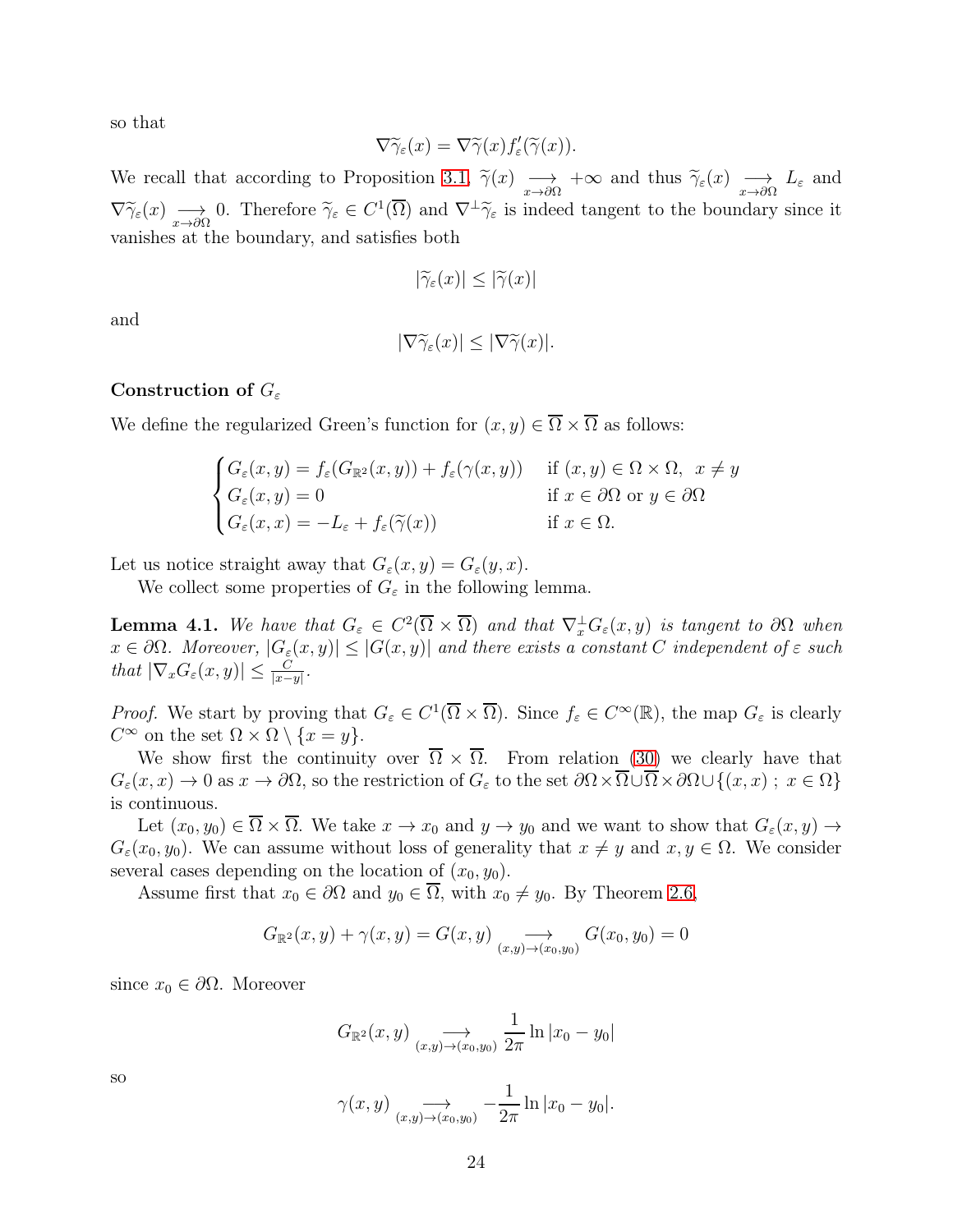We recall that  $f_{\varepsilon}$  is odd and continuous and thus

$$
G_{\varepsilon}(x,y) = f_{\varepsilon}(G_{\mathbb{R}^2}(x,y)) + f_{\varepsilon}(\gamma(x,y)) \underset{(x,y) \to (x_0,y_0)}{\longrightarrow} 0 = G_{\varepsilon}(x_0,y_0).
$$

Now assume  $x_0 = y_0 \in \Omega$ . Then

$$
G_{\mathbb{R}^2}(x,y) \underset{(x,y)\to(x_0,y_0)}{\longrightarrow} -\infty
$$

and

$$
\gamma(x,y) \underset{(x,y)\to(x_0,y_0)}{\longrightarrow} \widetilde{\gamma}(x_0)
$$

thus

$$
G_{\varepsilon}(x,y) \underset{(x,y)\to(x_0,y_0)}{\longrightarrow} -L_{\varepsilon} + f_{\varepsilon}(\widetilde{\gamma}(x_0)) = G_{\varepsilon}(x_0,y_0).
$$

Finally, assume that  $x_0 = y_0 \in \partial\Omega$ . Then

$$
G_{\mathbb{R}^2}(x,y) \underset{(x,y)\to(x_0,y_0)}{\longrightarrow} -\infty
$$

and by Corollary [3.5](#page-19-2) we have that

$$
\gamma(x,y) \underset{(x,y)\to(x_0,y_0)}{\longrightarrow} +\infty
$$

thus

$$
G_{\varepsilon}(x,y) \underset{(x,y)\to(x_0,y_0)}{\longrightarrow} -L_{\varepsilon} + L_{\varepsilon} = 0 = G_{\varepsilon}(x_0,y_0).
$$

We conclude that  $G_{\varepsilon}$  is continuous.

We prove now that  $G_{\varepsilon}$  is  $C^1$  up to the boundary. Let us compute its gradient in the first variable for any  $(x, y) \in \Omega \times \Omega, x \neq y$ :

<span id="page-24-0"></span>
$$
\nabla_x G_{\varepsilon}(x, y) = \nabla_x G_{\mathbb{R}^2}(x, y) f'_{\varepsilon}(G_{\mathbb{R}^2}(x, y)) + \nabla_x \gamma(x, y) f'_{\varepsilon}(\gamma(x, y)). \tag{38}
$$

Since  $f'_{\varepsilon}$  is compactly supported,  $f'_{\varepsilon}(G_{\mathbb{R}^2}(x,y)) = 0$  in a neighborhood of the diagonal of  $\overline{\Omega} \times \overline{\Omega}$ . Similarly, if  $x_0 \in \partial \Omega$  then  $f'_\varepsilon(\gamma(x, y)) = 0$  in a neighborhood of  $(x_0, x_0)$  so  $f'_\varepsilon(\gamma(x, y))$ is smooth in a neighborhood of the diagonal of  $\overline{\Omega} \times \overline{\Omega}$ .

Let now  $x_0 \in \partial\Omega$  and  $y_0 \in \overline{\Omega}$  with  $x_0 \neq y_0$ . Consider  $x \to x_0, y \to y_0$  where  $x \neq y$ and  $x, y \in \Omega$ . By Theorem [2.6,](#page-7-7)  $\nabla_x G(x, y)$  converges, so  $\nabla_x \gamma(x, y)$  converges too, and thus all quantities involved in [\(38\)](#page-24-0) converge. We proved that  $G_{\varepsilon} \in C^1(\overline{\Omega} \times \overline{\Omega})$ . The proof that  $G_{\varepsilon} \in C^2(\overline{\Omega} \times \overline{\Omega})$  follows along the same lines.

We now notice that  $\nabla_x^{\perp} G_{\varepsilon}(x, y)$  is tangent to the boundary when  $(x, y) \in \partial\Omega \times \overline{\Omega}$ , since  $G_{\varepsilon}(x, y) = 0$  when  $x \in \partial \Omega$ , for every  $y \in \Omega$ .

We now prove the bounds stated in the lemma. Since  $f_{\varepsilon}$  is an odd Lipschitz map with Lipschitz constant 1, we have that

$$
\forall (a,b) \in \mathbb{R}^2, |f_{\varepsilon}(x) + f_{\varepsilon}(y)| = |f_{\varepsilon}(x) - f_{\varepsilon}(-y)| \le |x - (-y)| = |x + y|
$$

and therefore

$$
|G_{\varepsilon}(x,y)| = |f_{\varepsilon}(G_{\mathbb{R}^2}(x,y)) + f_{\varepsilon}(\gamma(x,y))| \leq |G_{\mathbb{R}^2}(x,y) + \gamma(x,y)| = |G(x,y)|.
$$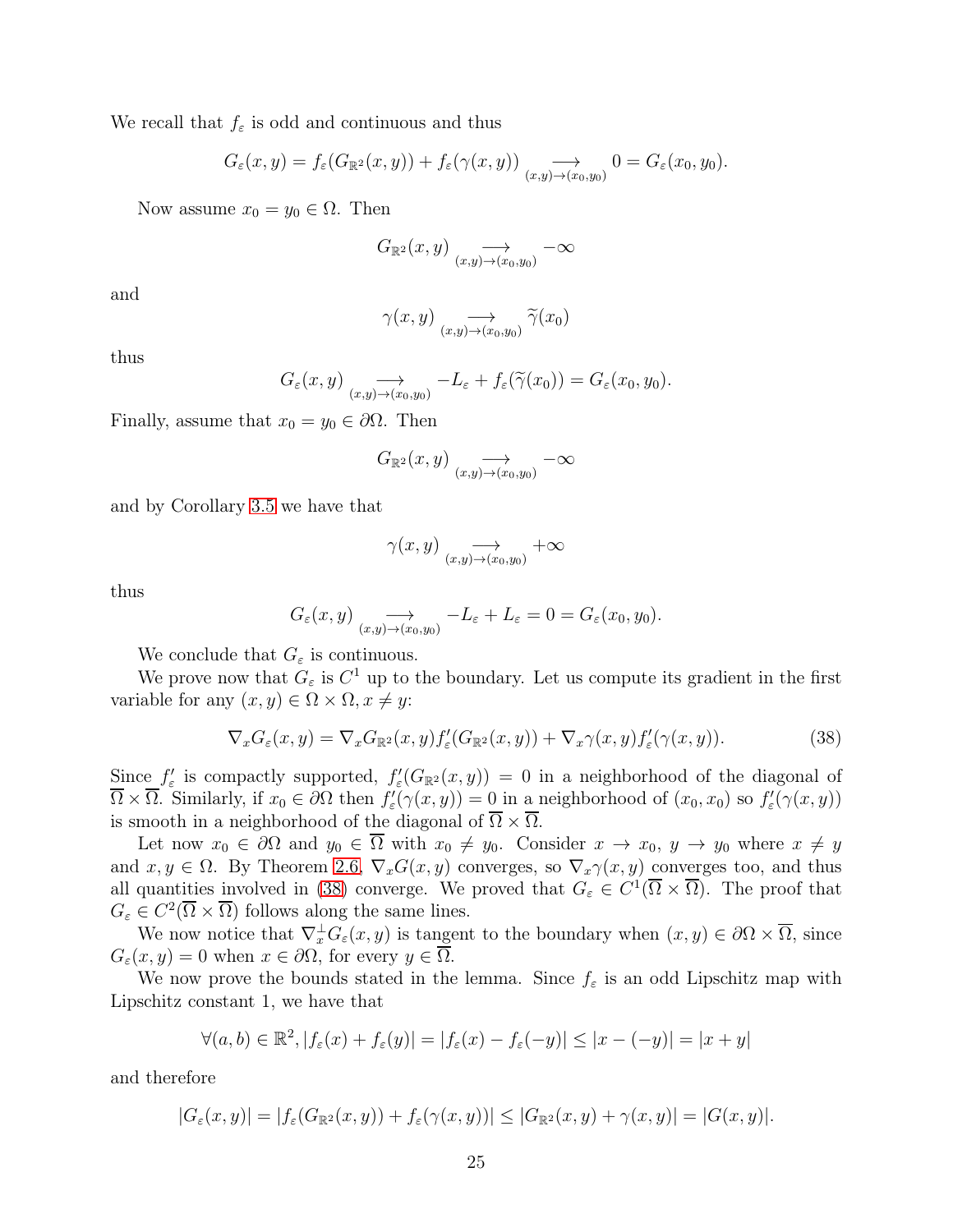Combining relation [\(3\)](#page-1-0) with inequality [\(24\)](#page-13-0) we have that  $|\nabla_x \gamma(x, y)| \leq \frac{C}{|x-y|}$  which gives that

$$
|\nabla_x G_{\varepsilon}(x,y)| \le \frac{1}{2\pi|x-y|} + \frac{C}{|x-y|}.
$$

Therefore  $|\nabla_x G_{\varepsilon}(x,y)| \leq \frac{C}{|x-y|}$  and this completes the proof of the lemma.

Note that by construction, the implication [\(36\)](#page-22-1) is true. We thus constructed a suitable regularized dynamics.

#### Additional properties

We need to establish that the estimates of Lemma [3.7](#page-20-0) also hold true for the regularized dynamics.

<span id="page-25-0"></span>**Lemma 4.2.** We have that for any  $\kappa < 1$ 

$$
\iint_{\Omega \times \Omega} \frac{1}{|x - y|^{\kappa}} |\nabla_x G_{\varepsilon}(x, y) \cdot \nabla^{\perp} \widetilde{\gamma}_{\varepsilon}(x)| dxdy < C.
$$
  

$$
\iint_{\Omega \times \Omega} \frac{1}{d(x, \partial \Omega)^{\kappa}} |\nabla_x G_{\varepsilon}(x, y) \cdot \nabla^{\perp} \widetilde{\gamma}_{\varepsilon}(x)| dxdy < C.
$$

where the constant C doesn't depend on  $\varepsilon$ .

Proof. One can check from [\(38\)](#page-24-0) that the following relation holds true

$$
\nabla_x G_{\varepsilon}(x,y) = \nabla_x G(x,y) f_{\varepsilon}'(G_{\mathbb{R}^2}(x,y)) + \nabla_x \gamma(x,y) (f_{\varepsilon}'(\gamma(x,y)) - f_{\varepsilon}'(G_{\mathbb{R}^2}(x,y))).
$$

We use the expression of  $\widetilde{\gamma}_{\varepsilon}$  and the previous relation to obtain that

$$
\nabla_x G_{\varepsilon}(x, y) \cdot \nabla^{\perp} \widetilde{\gamma}_{\varepsilon}(x) = \nabla_x G(x, y) \cdot \nabla_x^{\perp} \widetilde{\gamma}(x) f'_{\varepsilon}(\widetilde{\gamma}(x)) f'_{\varepsilon}(G_{\mathbb{R}^2}(x, y)) \n+ \nabla_x \gamma(x, y) \cdot \nabla_x^{\perp} \widetilde{\gamma}(x) f'_{\varepsilon}(\widetilde{\gamma}(x)) (f'_{\varepsilon}(\gamma(x, y)) - f'_{\varepsilon}(G_{\mathbb{R}^2}(x, y))) \n\equiv A_{1,\varepsilon}(x, y) + A_{2,\varepsilon}(x, y).
$$

Recalling that  $|f'_{\varepsilon}| \leq 1$ , we can apply directly Lemma [3.7](#page-20-0) to the term  $A_{1,\varepsilon}$  to obtain that there exists a constant C that doesn't depend on  $\varepsilon$  such that

$$
\iint_{\Omega \times \Omega} \frac{1}{d(x, \partial \Omega)^{\kappa}} |A_{1,\varepsilon}(x, y)| \mathrm{d}x \mathrm{d}y < C
$$

and

$$
\iint_{\Omega\times\Omega} \frac{1}{|x-y|^{\kappa}} |A_{1,\varepsilon}(x,y)| \mathrm{d}x \mathrm{d}y < C.
$$

It remains to prove the same bounds for  $A_{2,\varepsilon}$ . Let

$$
E = \{(x, y) \in \Omega \times \Omega, f'_{\varepsilon}(\widetilde{\gamma}(x))\big(f'_{\varepsilon}(\gamma(x, y)) - f'_{\varepsilon}(G_{\mathbb{R}^2}(x, y))\big) \neq 0\}.
$$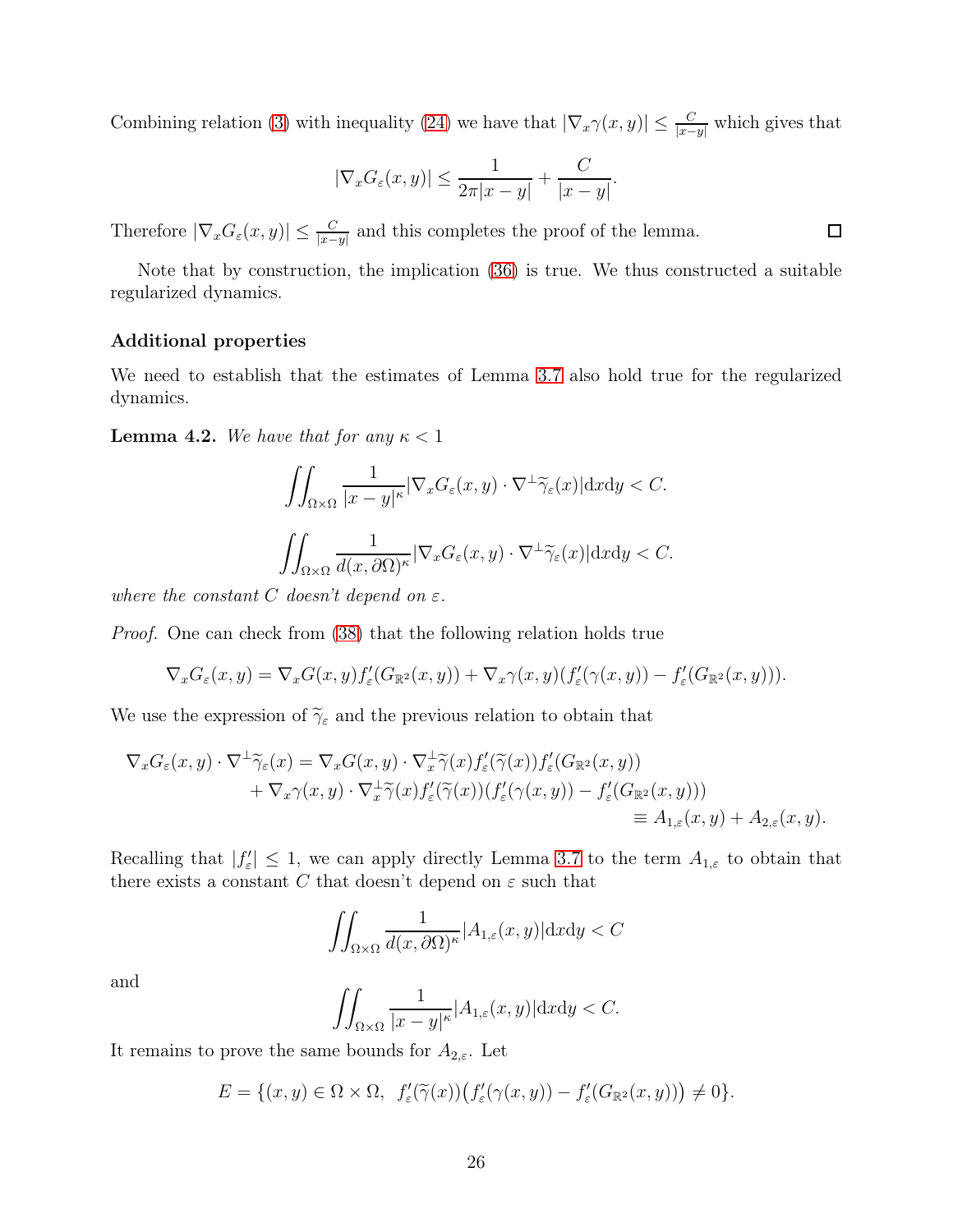Since  $|f'_{\varepsilon}(\tilde{\gamma}(x))\big(f'_{\varepsilon}(\gamma(x,y)) - f'_{\varepsilon}(G_{\mathbb{R}^2}(x,y))\big)| \leq 2$ , we have that

<span id="page-26-0"></span>
$$
\iint_{\Omega \times \Omega} p(x, y) |A_{2,\varepsilon}(x, y)| \, \mathrm{d}x \, \mathrm{d}y \le \iint_{E} 2p(x, y) |\nabla_x \gamma(x, y)| |\nabla_x^{\perp} \widetilde{\gamma}(x)| \, \mathrm{d}x \, \mathrm{d}y \tag{39}
$$

with  $p(x, y) = \frac{1}{d(x, \partial \Omega)^{\kappa}}$  or  $p(x, y) = \frac{1}{|x - y|^{\kappa}}$ .

We now want to show that for every  $(x, y) \in E$ , we have that  $d(x, \partial \Omega) \geq C \varepsilon$ . By construction of  $f_{\varepsilon}$ , if  $\widetilde{\gamma}(x) > \frac{1}{2\pi}$  $\frac{1}{2\pi} \ln \varepsilon + 1$  then  $f'_{\varepsilon}(\tilde{\gamma}(x)) = 0$ . By construction of E this means that for  $\varepsilon$  small enough such that  $-(\frac{1}{2i})$  $\frac{1}{2\pi} \ln \varepsilon + 1$  <  $\min_{\Omega} \tilde{\gamma}$ , for every  $(x, y) \in E$ , we have that  $|\tilde{\gamma}(x)| \leq \frac{1}{2\pi} |\ln \varepsilon| + 1$ . Moreover relation [\(30\)](#page-18-4) gives that

$$
-\ln d(x,\partial\Omega) - C_1 \le 2\pi |\widetilde{\gamma}(x)| \le |\ln \varepsilon| + 2\pi
$$

and therefore, provided  $\varepsilon < 1$ ,

$$
d(x, \partial \Omega) \ge \varepsilon \exp(-2\pi - C_1) \equiv C_2 \varepsilon.
$$

Consequently  $E \subset E_1$  with

$$
E_1 = \{(x, y) \in \Omega \times \Omega, d(x, \partial \Omega) \ge C_2 \varepsilon\}.
$$

Moreover we have that  $f'_{\varepsilon}(\gamma(x,y)) - f'_{\varepsilon}(G_{\mathbb{R}^2}(x,y)) = 0$  on the set

$$
E' = \left\{ (x, y) \in \Omega \times \Omega, |G_{\mathbb{R}^2}(x, y)| < \frac{1}{2\pi} |\ln \varepsilon| \text{ and } |\gamma(x, y)| < \frac{1}{2\pi} |\ln \varepsilon| \right\}.
$$

Since  $E \subset (E')^c$ , assuming that  $\varepsilon < \frac{1}{\text{diam }\Omega}$  we have that  $E \subset E_2 \cup E_3$  with

$$
E_2 = \{(x, y) \in \Omega \times \Omega, |x - y| \le \varepsilon\}
$$

and

$$
E_3 = \left\{ (x, y) \in \Omega \times \Omega, |\gamma(x, y)| \ge \frac{1}{2\pi} |\ln \varepsilon| \right\}.
$$

Using the fact that  $E \subset (E_1 \cap E_2) \cup (E_1 \cap E_3)$  as well as relation [\(32\)](#page-18-0) into relation [\(39\)](#page-26-0) yields that

$$
\iint_{\Omega \times \Omega} p(x, y) |A_{2,\varepsilon}(x, y)| \, dx \, dy \le \iint_{E_1 \cap E_2} p(x, y) B_{\varepsilon}(x, y) \, dx \, dy\n+ \iint_{E_1 \cap E_3} p(x, y) B_{\varepsilon}(x, y) \, dx \, dy \tag{40}
$$

with

<span id="page-26-1"></span>
$$
B_{\varepsilon}(x, y) = 2|\nabla_x \gamma(x, y)| \frac{C}{d(x, \partial \Omega)}.
$$

We bound now the quantity  $\iint_{E_1 \cap E_2} p(x, y) B_{\varepsilon}(x, y) dx dy$ . Let  $x \in \Omega$  be such that  $d(x, \partial \Omega) \ge$  $C_2\varepsilon$ . We have that  $\{y \in \Omega, (x, y) \in E_2\} = D(x, \varepsilon) \cap \Omega$ . Since  $\nabla_x \gamma$  is harmonic in both its variables, by the maximum principle we have that

$$
\sup_{y \in D(x,\varepsilon) \cap \Omega} |\nabla_x \gamma(x,y)| \leq \sup_{y \in \partial(D(x,\varepsilon) \cap \Omega)} |\nabla_x \gamma(x,y)|.
$$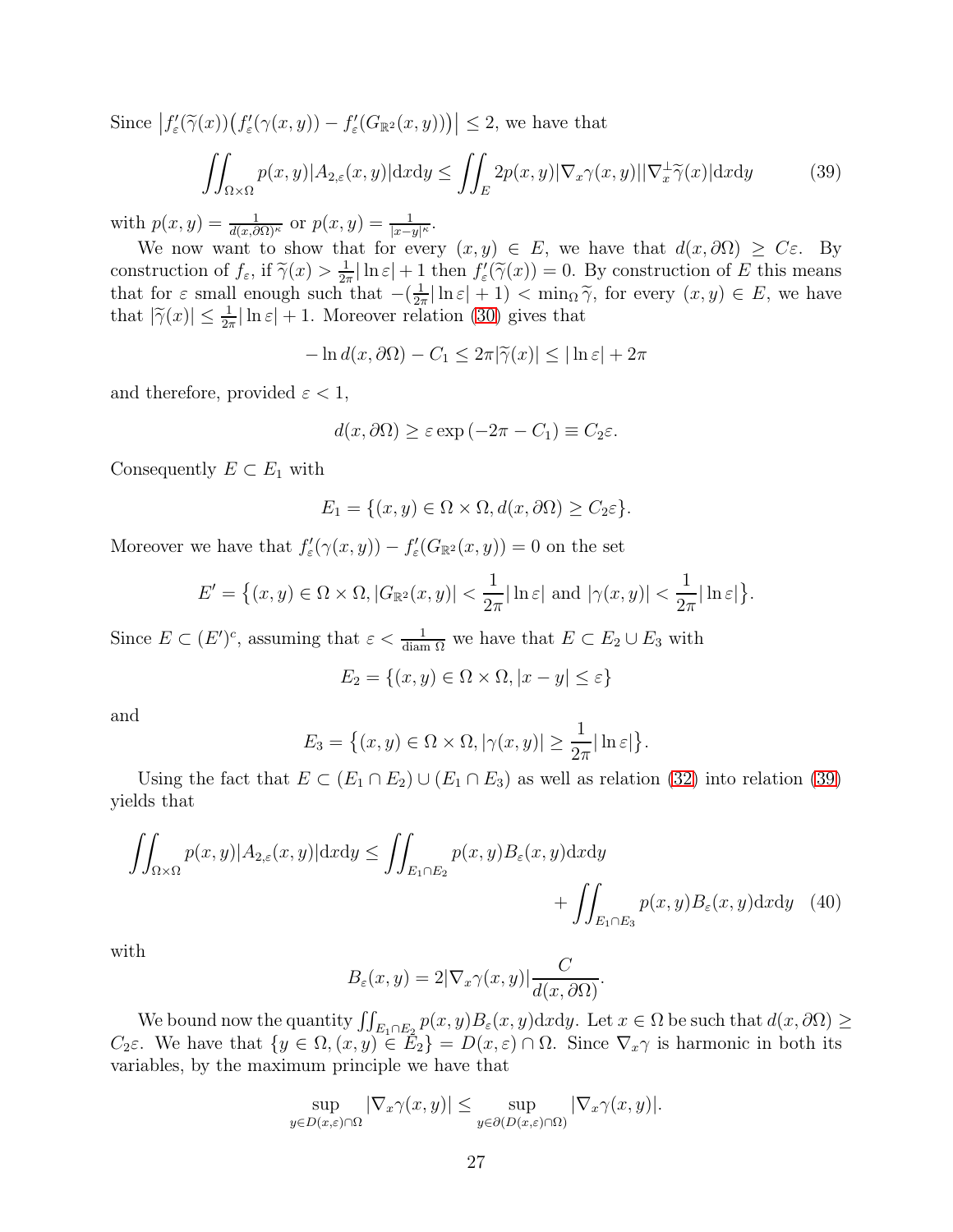Since  $\partial(D(x,\varepsilon)\cap\Omega)\subset\{y\in\mathbb{C},|x-y|=\varepsilon\}\cup\partial\Omega$ , and  $d(x,\partial\Omega)\geq C_2\varepsilon$ , we have that for every  $y \in \partial(D(x, \varepsilon) \cap \Omega)$ , there exists a constant C independent of x and y such that  $|x - y|$  $C\varepsilon$ . Since  $|\nabla_x \gamma(x,y)| \leq \frac{C}{x-y}$ , for every  $y \in \partial(D(x,\varepsilon) \cap \Omega)$  we have that  $|\nabla_x \gamma(x,y)| \leq \frac{C}{\varepsilon}$ . Therefore,

$$
\sup_{y \in D(x,\varepsilon) \cap \Omega} |\nabla_x \gamma(x,y)| \le \frac{C}{\varepsilon}
$$

and thus in the case  $p(x, y) = \frac{1}{d(x, \partial\Omega)^{\kappa}},$ 

$$
\iint_{E_1 \cap E_2} p(x, y) B_{\varepsilon}(x, y) dx dy \leq \frac{C}{\varepsilon} \iint_{E_1 \cap E_2} \frac{1}{d(x, \partial \Omega)^{1+\kappa}} dx dy
$$
  
\n
$$
\leq \frac{C}{\varepsilon} 2\pi \varepsilon^2 \int_{\{x, d(x, \partial \Omega) \geq C\varepsilon\}} \frac{1}{d(x, \partial \Omega)^{1+\kappa}} dx
$$
  
\n
$$
\leq C \varepsilon^{1-\kappa}
$$
  
\n
$$
\leq C
$$

where we used Lemma [2.1.](#page-5-2)

For the other expression of  $p(x, y)$  we directly use that  $|\nabla_x \gamma(x, y)| \leq \frac{C}{|x-y|}$  as well as relation [\(32\)](#page-18-0) to obtain that

$$
\iint_{E_1 \cap E_2} p(x, y) B_{\varepsilon}(x, y) dx dy \le \iint_{E_1 \cap E_2} \frac{C}{|x - y|^{1 + \kappa}} \frac{1}{d(x, \partial \Omega)} dx dy
$$
  
\n
$$
\le \int_{d(x, \partial \Omega) \ge C_2 \varepsilon} \frac{C}{d(x, \partial \Omega)} \Biggl( \int_{|x - y| \le \varepsilon} \frac{1}{|x - y|^{1 + \kappa}} dy \Biggr) dx
$$
  
\n
$$
\le C \varepsilon^{1 - \kappa} \int_{d(x, \partial \Omega) \ge C_2 \varepsilon} \frac{C}{d(x, \partial \Omega)} dx
$$
  
\n
$$
\le C \varepsilon^{1 - \kappa} |\ln(\varepsilon)|
$$
  
\n
$$
\le C.
$$

Therefore

$$
\iint_{E_1 \cap E_2} p(x, y) B_{\varepsilon}(x, y) \mathrm{d}x \mathrm{d}y < C
$$

for both choices of p.

Now we need to estimate the quantity  $\iint_{E_1 \cap E_3} p(x, y) B_{\varepsilon}(x, y) \mathrm{d}x \mathrm{d}y$ . We start by recalling that since  $\gamma$  is smooth on  $\Omega \times \Omega$  and symmetric, for  $\varepsilon$  small enough, the relation  $(x, y) \in E_3$ implies that either  $x \in V_j$  or  $y \in V_j$  for an index j. By Lemma [3.3,](#page-19-0) we know that on  $V_j \times \Omega$  the map  $\gamma - \gamma_{\Omega_j}$  is bounded by a constant M. We conclude that  $\forall (x, y) \in E_3$ ,<br> $\frac{1}{x} |\ln s| = M \leq |\gamma_{\Omega_j}(x, y)|$  and therefore using Lemma 2.9 or Lemma 2.10 with  $k = 1$  we  $\frac{1}{2\pi}|\ln \varepsilon| - M \leq |\gamma_{\Omega_j}(x, y)|$  and therefore using Lemma [2.9](#page-10-0) or Lemma [2.10](#page-10-1) with  $k = 1$ , we know that there exists a constant C such that

$$
|x-y| \leq C\varepsilon.
$$

So  $E_3$  is included in a domain of similar form to  $E_2$  and we can reproduce the previous argument and conclude that there exists a constant C independent of  $\varepsilon$  such that

$$
\iint_{E_1 \cap E_3} p(x, y) B_{\varepsilon}(x, y) \mathrm{d}x \mathrm{d}y < C.
$$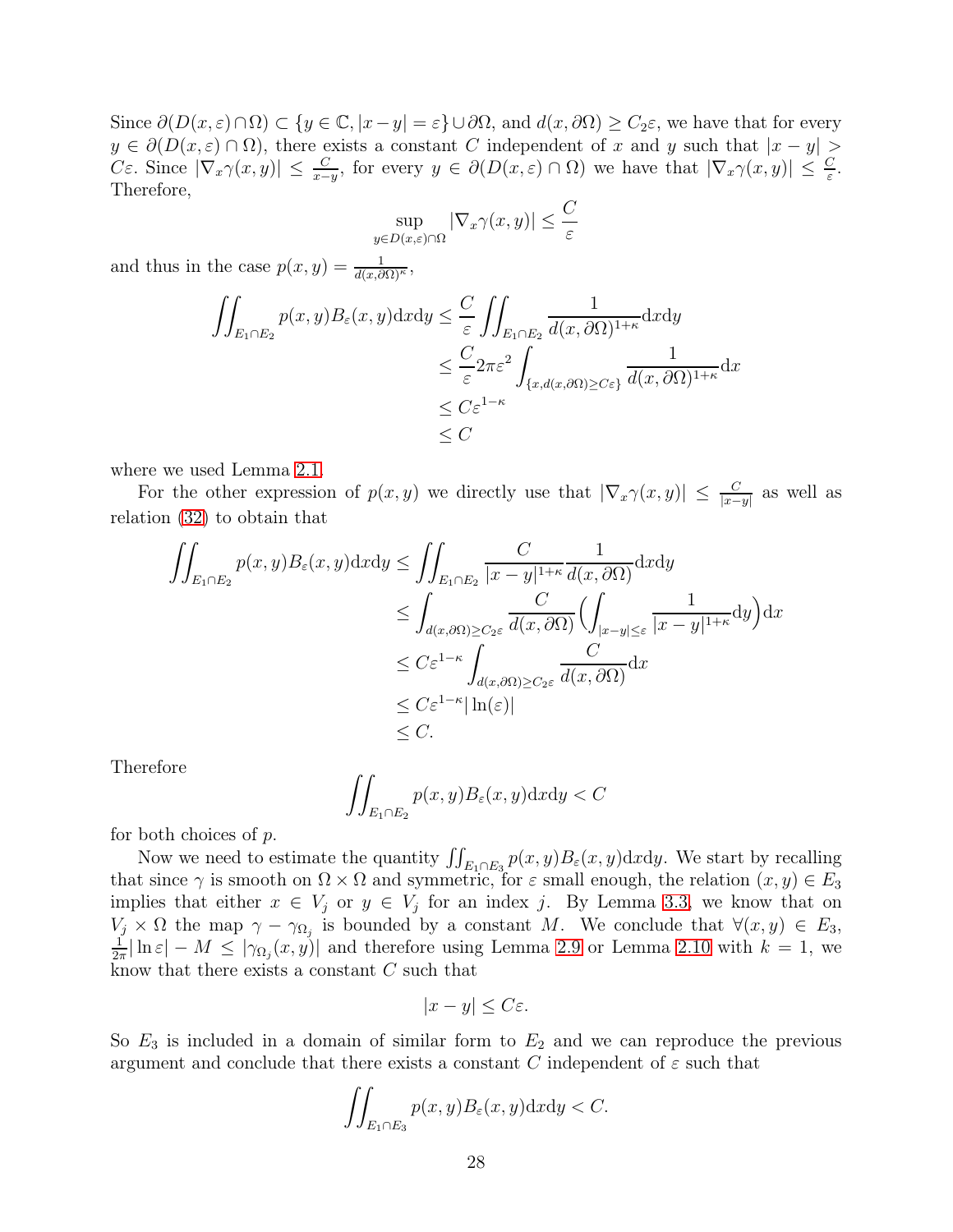Recalling relation [\(40\)](#page-26-1), we have proved that

$$
\iint_{\Omega \times \Omega} p(x, y) |A_{2,\varepsilon}(x, y)| \mathrm{d}x \mathrm{d}y < C
$$

which concludes the proof of the lemma.

**Lemma 4.3.** There exists a constant C independent of  $\varepsilon$  such that for every  $1 \leq j \leq m$ ,

<span id="page-28-4"></span>
$$
|\nabla \widetilde{\gamma}_{\varepsilon}(x) \cdot \beta_j(x)| \le C. \tag{41}
$$

*Proof.* Recalling that  $|f'_{\epsilon}| \leq 1$ , this lemma is a direct consequence of the fact that  $\nabla \widetilde{\gamma}_{\epsilon}(x) = \nabla^{\epsilon}(\epsilon) f'(\widetilde{\epsilon}(\epsilon))$  $\nabla \widetilde{\gamma}(x) f'_{\varepsilon}(\widetilde{\gamma}(x))$  and of Corollary [3.6.](#page-19-3)

### <span id="page-28-0"></span>4.2 End of the proof of Theorem [1.2](#page-2-1)

The end of the proof of Theorem [1.2](#page-2-1) is largely inspired from the work previously done in [\[13\]](#page-35-0).

Recall that  $\Gamma = \{X = (x_1, \ldots, x_N), d(X) > 0\}$  where

$$
d(X) = \min\left(\min_{i \neq j} |x_i - x_j|, \min_i d(x_i, \partial \Omega)\right) \quad \forall X = (x_1, \dots, x_N).
$$

The aim of the Theorem [1.2](#page-2-1) is to prove that  $\tau(X) = \infty$  for  $\lambda$ -almost every X in  $\Omega^N$ . Since  $\lambda(\Omega^N \setminus \Gamma) = 0$ , we can assume that  $X \in \Gamma$ . We denote by  $S_t X = (x_1(t), \ldots, x_N(t))$  the maximal solution of the point vortex system [\(5\)](#page-2-0) with  $(x_1(0),...,x_N(0)) = X$ , and by  $S_t^{\varepsilon} X =$  $(x_1^{\varepsilon}(t),\ldots,x_N^{\varepsilon}(t))$  the global solution of equations [\(35\)](#page-22-2) which is the regularized dynamics with the same initial data X.

For any  $X \in \Gamma$ , we define  $\tau_{\varepsilon}(X)$  as the supremum of all times such that the system of relations

$$
\begin{cases} |G_{\mathbb{R}^2}(x_i(t), x_j(t))| < \frac{1}{2\pi} |\ln \varepsilon| \\ |\widetilde{\gamma}(x_i(t))| < \frac{1}{2\pi} |\ln \varepsilon| \\ |\gamma_\Omega(x_i(t), x_j(t))| < \frac{1}{2\pi} |\ln \varepsilon| \end{cases}
$$

are true for any  $i \neq j$  and any  $t \in [0, \tau_{\varepsilon}(X)$ , with the convention that  $\tau_{\varepsilon}(X) = 0$  if there exists no such t. By relations [\(36\)](#page-22-1), we know that for every  $X \in \Gamma$ ,  $S_t^{\varepsilon} X = S_t X$  for every  $t < \tau_{\varepsilon}(X)$ .

Let us introduce the function

<span id="page-28-3"></span>
$$
F(r) = \exp(-\eta r),\tag{42}
$$

with a constant  $0 < \eta < 1$  that we will specify later. Let  $\phi_{\varepsilon} : \Gamma \to \mathbb{R}$  be defined by

<span id="page-28-2"></span>
$$
\phi_{\varepsilon}(X) = \frac{1}{2} \sum_{i \neq j} F(G_{\varepsilon}(x_i, x_j)) + \frac{1}{2} \sum_{i} F(-\widetilde{\gamma}_{\varepsilon}(x_i)), \tag{43}
$$

and  $\Lambda_{\varepsilon} : \Gamma \times \mathbb{R}_{+} \to \mathbb{R}$  defined by

<span id="page-28-1"></span>
$$
\Lambda_{\varepsilon}(X,t) = \frac{\mathrm{d}}{\mathrm{d}t} \phi_{\varepsilon}(S_t^{\varepsilon} X). \tag{44}
$$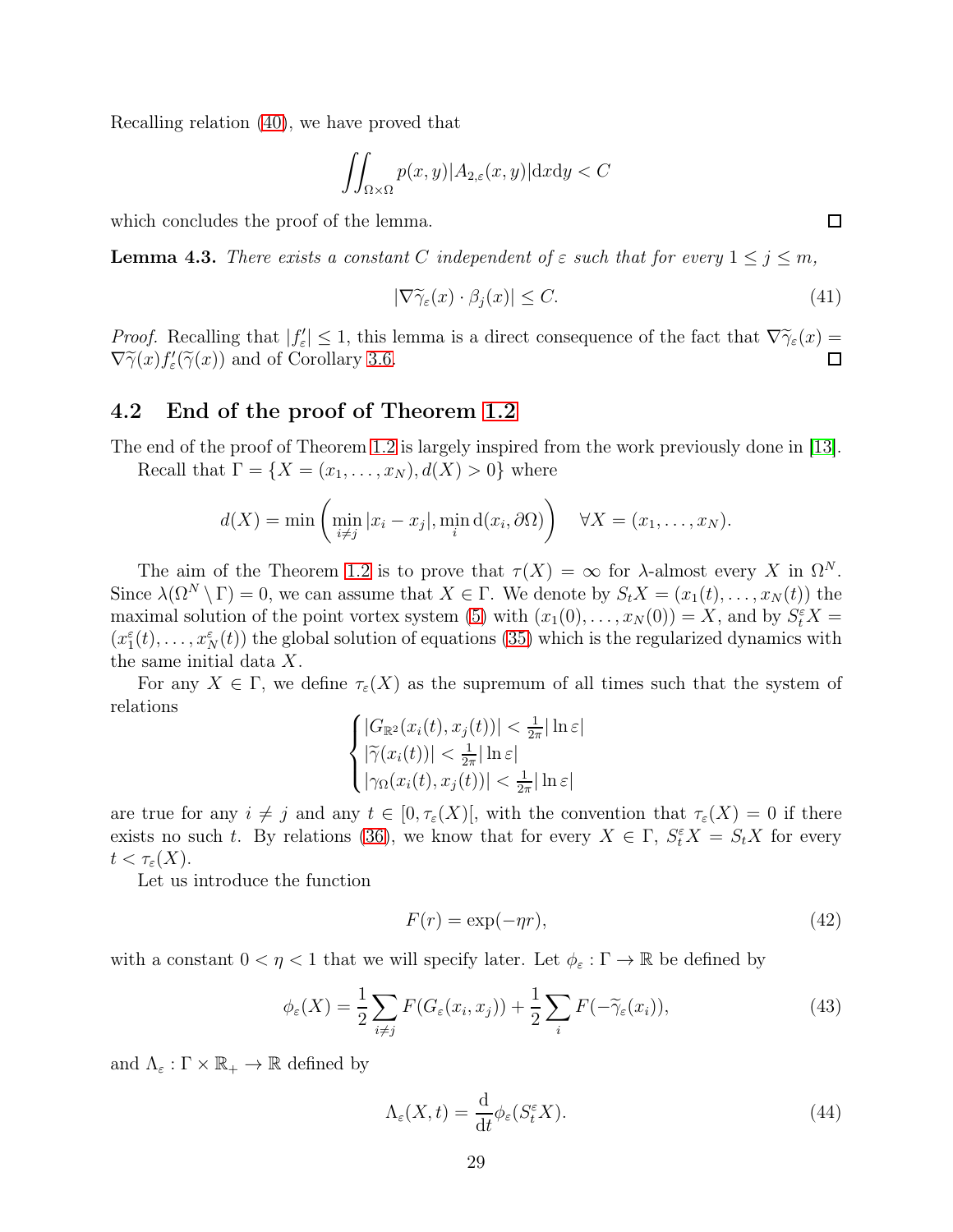Since equations [\(35\)](#page-22-2) are autonomous, we have that

<span id="page-29-1"></span>
$$
\Lambda_{\varepsilon}(X,t) = \Lambda_{\varepsilon}(S_t^{\varepsilon}X,0). \tag{45}
$$

We now claim that the following proposition is true.

<span id="page-29-0"></span>**Proposition 4.4.** For every  $X \in \Gamma$ ,

$$
\phi_{\varepsilon}(S_{\tau_{\varepsilon}(X)}^{\varepsilon}X) \ge \frac{1}{2}F\left(\frac{1}{8\pi}\ln(\varepsilon)\right) = \frac{1}{2}\varepsilon^{-\frac{\eta}{8\pi}}.
$$

We delay the proof for the time being. Let  $\tau > 0$  be a fixed time. By Proposition [4.4,](#page-29-0)

$$
\{X \in \Gamma, \tau_{\varepsilon}(X) \leq \tau\} \subset \left\{X \in \Gamma, \sup_{t \in [0,\tau]} \phi(S_{t}^{\varepsilon} X) \geq \frac{1}{2} \varepsilon^{-\frac{\eta}{8\pi}}\right\},\
$$

Therefore,

$$
\lambda(\{X \in \Gamma, \tau(X) \le \tau\}) \le \lambda(\{X \in \Gamma, \tau_{\varepsilon}(X) \le \tau\})
$$
  

$$
\le \lambda \left(\left\{X \in \Gamma, \sup_{t \in [0,\tau]} \phi_{\varepsilon}(S_t^{\varepsilon} X) \ge \frac{1}{2} \varepsilon^{-\frac{\eta}{8\pi}}\right\}\right)
$$
  

$$
\le 2\varepsilon^{\frac{\eta}{8\pi}} \int_{\Gamma} \sup_{t \in [0,\tau]} \phi_{\varepsilon}(S_t^{\varepsilon} X) d\lambda(X).
$$

Recalling the definition [\(44\)](#page-28-1) of  $\Lambda_{\varepsilon}$  and relation [\(45\)](#page-29-1), for every  $t \in [0, \tau]$  we have that

$$
\phi_{\varepsilon}(S_{t}^{\varepsilon}X)=\phi_{\varepsilon}(X)+\int_{0}^{t}\Lambda_{\varepsilon}(X,s)\mathrm{d}s=\phi_{\varepsilon}(X)+\int_{0}^{t}\Lambda_{\varepsilon}(S_{s}^{\varepsilon}X,0)\mathrm{d}s,
$$

thus

$$
\sup_{t\in[0,\tau]}\phi_{\varepsilon}(S_t^{\varepsilon}X)\leq|\phi_{\varepsilon}(X)|+\int_0^{\tau}|\Lambda_{\varepsilon}(S_s^{\varepsilon}X,0)|\mathrm{d}s.
$$

Using Fubini-Tonelli's Theorem we have that

$$
\int_{\Gamma} \sup_{t \in [0,\tau]} \phi_{\varepsilon}(S_t^{\varepsilon} X) d\lambda(X) \leq \int_{\Gamma} |\phi_{\varepsilon}(X)| d\lambda(X) + \int_0^{\tau} \int_{\Gamma} |\Lambda_{\varepsilon}(S_s^{\varepsilon} X,0)| d\lambda(X) ds.
$$

Since the flow  $S^{\varepsilon}$  is Hamiltonian, it is area preserving (see [\[2,](#page-34-2) Corollary 1.10]) and thus we have that for any  $s \in \mathbb{R}_+$ ,

$$
\int_{\Omega} |\Lambda_{\varepsilon}(S_{s}^{\varepsilon} X,0)| \mathrm{d}\lambda(X) = \int_{\Omega} |\Lambda_{\varepsilon}(X,0)| \mathrm{d}\lambda(X).
$$

We will prove later that there exists a constant  $A_0$  depending only on  $\Omega$ , N,  $\eta$  and on the masses  $(a_i)_i$ , such that for every  $\varepsilon > 0$  and  $t \in \mathbb{R}$ , we have that

<span id="page-29-2"></span>
$$
\int_{\Gamma} \phi_{\varepsilon}(X) d\lambda(X) \le A_0,
$$
\n(46)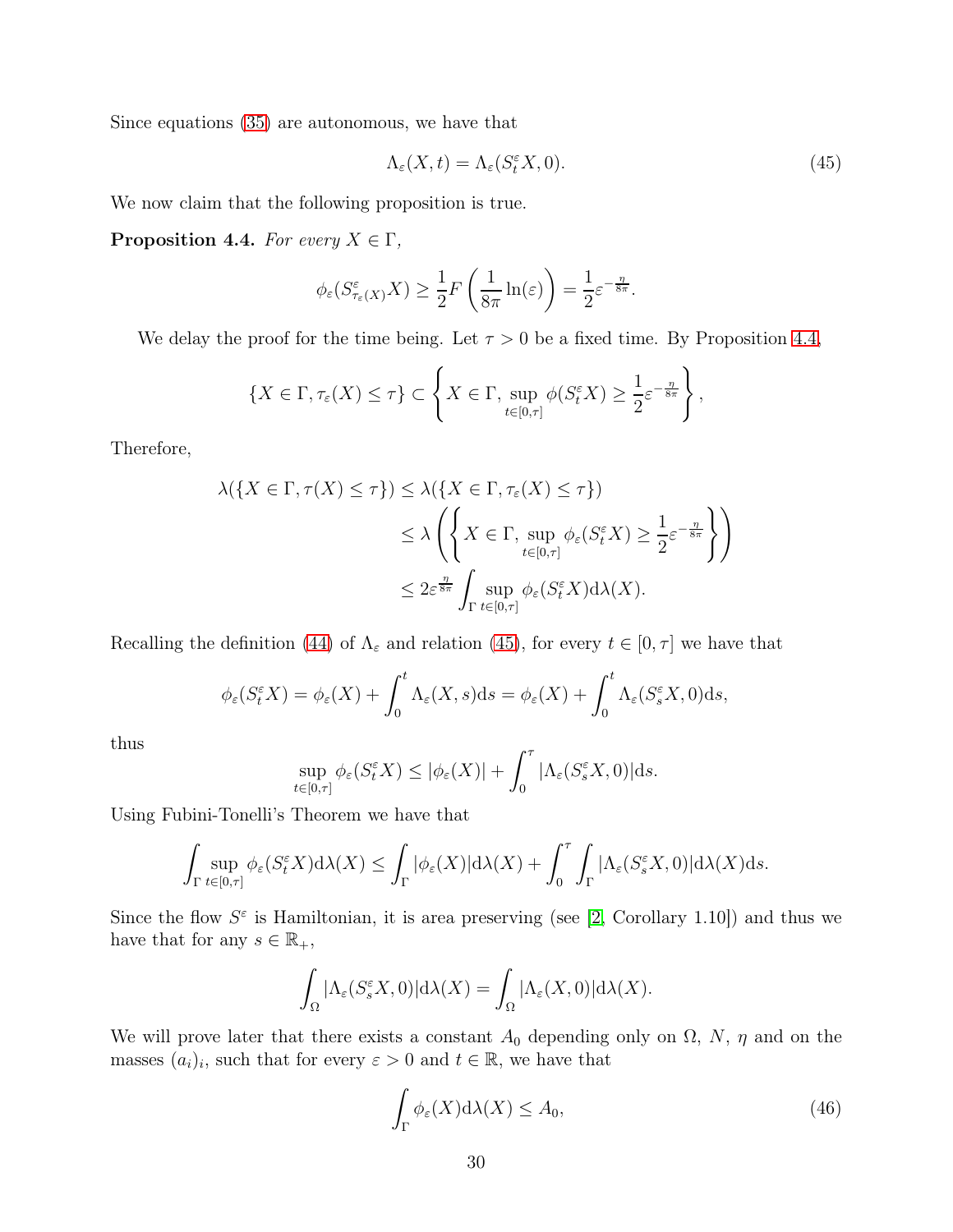and

<span id="page-30-0"></span>
$$
\int_{\Gamma} |\Lambda_{\varepsilon}(X,0)| \, d\lambda(X) \le A_0. \tag{47}
$$

Relations [\(46\)](#page-29-2) and [\(47\)](#page-30-0) yield that

$$
\int_{\Gamma} \sup_{t \in [0,\tau]} \phi_{\varepsilon}(S_t^{\varepsilon}(X)) d\lambda(X) \le A_0(1+\tau)
$$

and therefore

$$
\lambda(\{X \in \Gamma, \tau(X) \le \tau\}) \le 2\varepsilon^{\frac{\eta}{8\pi}} A_0(1+\tau).
$$

This being true for every  $\varepsilon > 0$ , and given that the left-hand side of the equation doesn't depend on  $\varepsilon$ , letting  $\varepsilon \to 0$  yields

$$
\lambda(\{X \in \Gamma, \tau(X) \le \tau\}) = 0.
$$

This is true for every time  $\tau > 0$ , and since

$$
\{X \in \Gamma, \tau(X) < \infty\} = \bigcup_{k \in \mathbb{N}^*}^{\infty} \{X \in \Gamma, \tau(X) < k\},
$$

we have the desired result:

$$
\lambda\{X \in \Gamma, \tau(X) < \infty\} = 0.
$$

#### Proof of Proposition [4.4](#page-29-0)

We recall that for every  $t \leq \tau_{\varepsilon}(X)$  and any  $i \neq j$ , we have that  $G_{\varepsilon}(x_i, x_j) = G(x_i, x_j)$ ,  $\gamma_{\varepsilon}(x_i, x_j) = \gamma(x_i, x_j)$  and  $\widetilde{\gamma}_{\varepsilon}(x_i) = \widetilde{\gamma}(x_i)$ . Let  $(x, y) \in \Omega$ ,  $x \neq y$ . We recall that at the time  $t = \tau_{\varepsilon}(X)$ , there exist  $i \neq j$  such that either

$$
|G_{\mathbb{R}^2}(x_i^{\varepsilon}(\tau_{\varepsilon}(X)), x_j^{\varepsilon}(\tau_{\varepsilon}(X)))| = \frac{1}{2\pi}|\ln \varepsilon|
$$

or

$$
|\gamma_{\Omega}(x_i^{\varepsilon}(\tau_{\varepsilon}(X)), x_j^{\varepsilon}(\tau_{\varepsilon}(X)))| = \frac{1}{2\pi}|\ln \varepsilon|
$$

or

$$
|\widetilde{\gamma}(x_i^{\varepsilon}(\tau_{\varepsilon}(X)))| = \frac{1}{2\pi}|\ln \varepsilon|.
$$

Recalling the definition of  $\Phi$  given by relation [\(43\)](#page-28-2), and the fact that F is positive, we have that

$$
\phi_{\varepsilon}(S_{\tau_{\varepsilon}(X)}^{\varepsilon}X)\geq \max\left(\frac{1}{2}F(G_{\varepsilon}(x_{i}^{\varepsilon}(\tau_{\varepsilon}(X)),x_{j}^{\varepsilon}(\tau_{\varepsilon}(X))),\frac{1}{2}F(-\widetilde{\gamma}_{\varepsilon}(x_{i}^{\varepsilon}(\tau_{\varepsilon}(X))))\right).
$$

Therefore, since  $F$  is decreasing, in order to prove Proposition [4.4](#page-29-0) it is enough to prove the following lemma.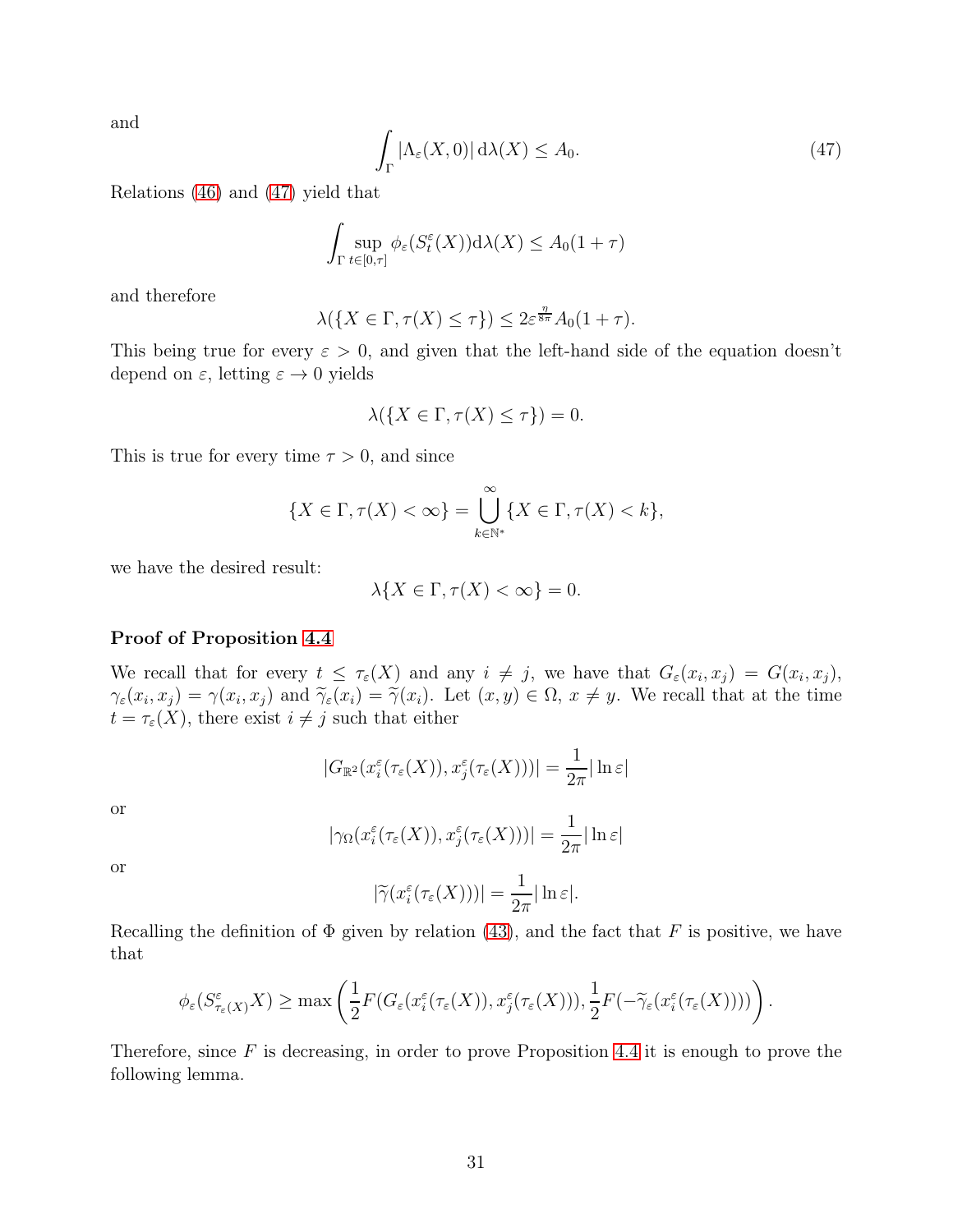**Lemma 4.5.** Let  $(x, y) \in \Omega \times \Omega$ . If one of the conditions

$$
\begin{cases} |G_{\mathbb{R}^2}(x,y)| \geq \frac{1}{2\pi} |\ln \varepsilon| \\ |\gamma(x,y)| \geq \frac{1}{2\pi} |\ln \varepsilon| \\ |\widetilde{\gamma}(x)| \geq \frac{1}{2\pi} |\ln \varepsilon| \end{cases}
$$

is true, then it implies that either

$$
G(x, y) \le \frac{1}{8\pi} \ln \varepsilon
$$

or

$$
\widetilde{\gamma}(x) \ge -\frac{1}{8\pi} \ln \varepsilon.
$$

*Proof.* Firstly, provided that  $\varepsilon$  is small enough such that  $-\frac{1}{2\tau}$  $\frac{1}{2\pi} \ln \varepsilon < \min_{\Omega} \tilde{\gamma}$ , which is possible by relation [\(31\)](#page-18-5), the relation  $|\widetilde{\gamma}(x)| \geq \frac{1}{2\pi} |\ln \varepsilon|$  implies that  $\widetilde{\gamma}(x) \geq -\frac{1}{2\pi} \ln \varepsilon \geq -\frac{1}{8\pi} \ln \varepsilon$ .

Secondly assume that  $|\gamma(x, y)| \geq \frac{1}{2\pi} |\ln \varepsilon|$ . We recall the decomposition [\(25\)](#page-16-1). Since K is a compact set, the map  $\gamma$  is bounded on  $K \times K$ . Therefore, provided  $\varepsilon$  is small enough such that  $\frac{1}{2\pi} |\ln \varepsilon| > \max_{K \times K} |\gamma|$ , we have that the condition  $|\gamma(x, y)| \ge \frac{1}{2\pi} |\ln \varepsilon|$  implies that there exists  $0 \leq j \leq m$  such that either  $x \in V_j$  or  $y \in V_j$ . By symmetry, we assume that  $x \in V_j$ .

We recall Lemma [3.3](#page-19-0) which states that the map  $\gamma - \gamma_{\Omega_j}$  is bounded on  $V_j \times \Omega$ . Therefore, there exists a constant  $M > 0$  such that  $|\gamma_{\Omega_j}(x, y)| \geq \frac{1}{2\pi} |\ln \varepsilon| - M$ . If  $j = 0$ , we use Lemma [2.9](#page-10-0) with  $k = 1$  and  $U = \Omega_j$ , else we use Lemma [2.10](#page-10-1) with  $k = 1$  and  $\Pi = \Omega_j$ , and  $\mathcal{U} = \Omega$ , to obtain that  $d(x, \partial \Omega) \leq C\varepsilon$ . Therefore relation [\(30\)](#page-18-4) gives that

$$
2\pi \widetilde{\gamma}(x) \geq -\ln(C\varepsilon) - C_1.
$$

We deduce that there exists  $\varepsilon_0 > 0$  such that for every  $\varepsilon < \varepsilon_0$  we have

$$
\widetilde{\gamma}(x) \ge -\frac{1}{8\pi} \ln(\varepsilon).
$$

Thirdly, assume that  $|G_{\mathbb{R}^2}(x,y)| \geq \frac{1}{2\pi} |\ln \varepsilon|$ , which is equivalent to  $G_{\mathbb{R}^2}(x,y) \leq \frac{1}{2\pi}$  $\frac{1}{2\pi}\ln \varepsilon$ provided that  $\varepsilon$  is smaller than  $\frac{1}{\text{diam }\Omega}$ . Recalling relation [\(3\)](#page-1-0), then either  $G(x, y) \leq \frac{1}{4\pi}$  $rac{1}{4\pi}$  ln  $\varepsilon$  or  $-\gamma(x, y) \leq \frac{1}{4\pi}$  $\frac{1}{4\pi}\ln \varepsilon$ . The condition  $G(x, y) \leq \frac{1}{4\pi}$  $\frac{1}{4\pi} \ln \varepsilon$  naturally implies that  $G(x, y) \leq \frac{1}{8\pi}$  $\frac{1}{8\pi}\ln \varepsilon$ . Assume now that  $\gamma(x, y) \geq -\frac{1}{4\pi} \ln \varepsilon$ . As in the second case, we use Lemma [2.9](#page-10-0) or Lemma [2.10](#page-10-1) with  $k=\frac{1}{2}$  $\frac{1}{2}$  to obtain that  $d(x, \partial \Omega) \leq C \sqrt{\varepsilon}$ , which leads by relation [\(30\)](#page-18-4) to

$$
\widetilde{\gamma}(x) \ge -\frac{1}{8\pi} \ln(\varepsilon),
$$

for  $\varepsilon$  small enough. The lemma is now proved, which concludes the proof of Proposition [4.4.](#page-29-0)  $\Box$ 

#### Proof of relations [\(46\)](#page-29-2) and [\(47\)](#page-30-0).

We start by proving [\(46\)](#page-29-2). Recalling the definitions of  $\phi_{\varepsilon}$  and F given by relations [\(43\)](#page-28-2) and [\(42\)](#page-28-3) we have that

$$
\phi_{\varepsilon}(X) = \frac{1}{2} \sum_{i \neq j} \exp(-\eta G_{\varepsilon}(x_i, x_j)) + \frac{1}{2} \sum_{i} \exp(\eta \widetilde{\gamma}_{\varepsilon}(x_i)).
$$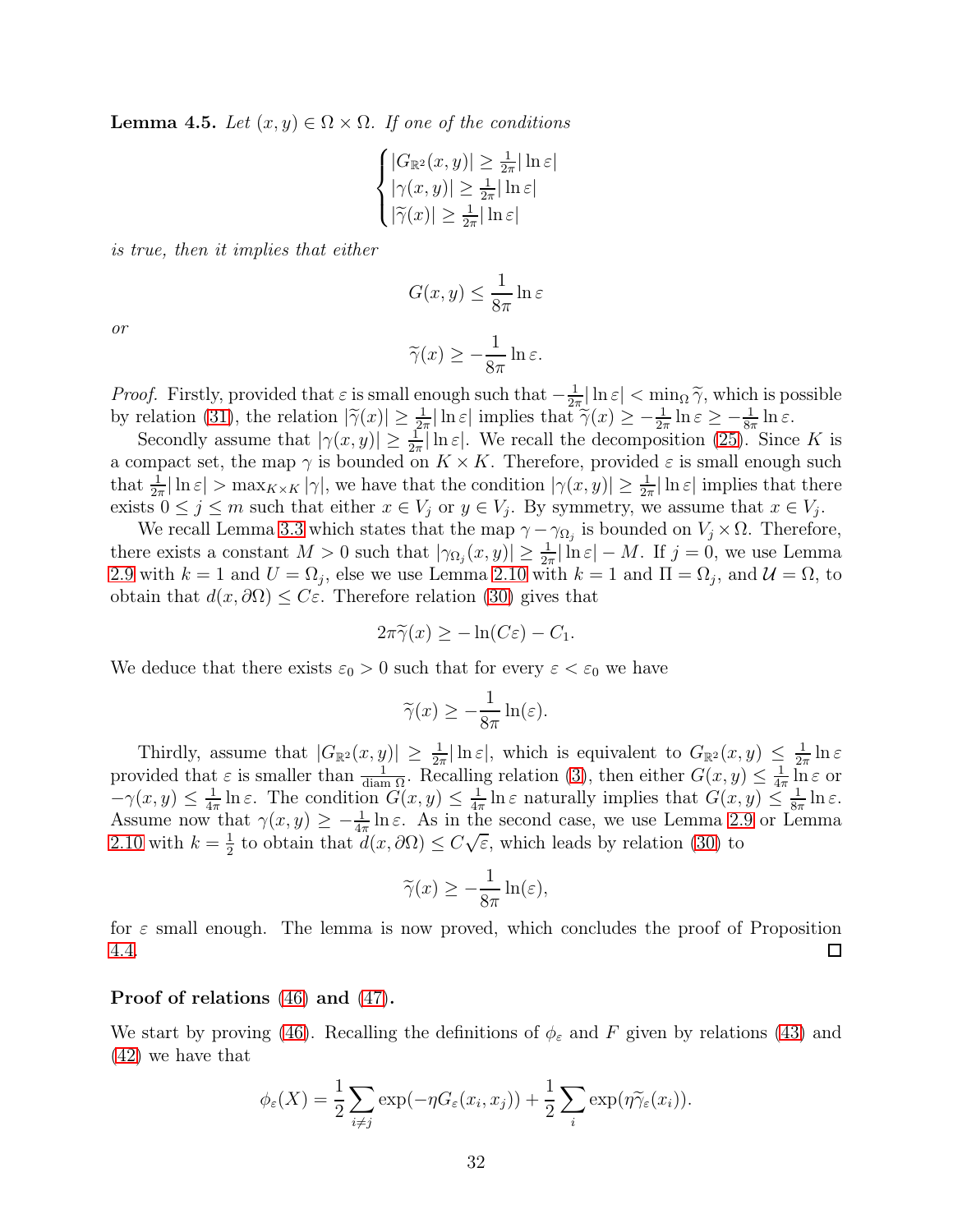Since  $\eta > 0$  and exp is an increasing function, relations [\(37\)](#page-22-3) yield that

$$
|\phi_{\varepsilon}(X)| \leq \sum_{i \neq j} \exp(\eta |G(x_i, x_j)|) + \sum_{i} \exp(\eta |\widetilde{\gamma}(x_i)|).
$$

Relation [\(30\)](#page-18-4) gives that  $|\tilde{\gamma}(x_i)| \leq -\frac{1}{2\pi} \ln d(x_i, \partial \Omega) + C_3$ . Using also [\(27\)](#page-18-6), we have that

$$
|\phi_{\varepsilon}(X)| \leq \frac{1}{2} \sum_{i \neq j} \exp(\eta C (1+|\ln|x_i - x_j||)) + \frac{1}{2} \sum_{i} \exp(-\frac{\eta}{2\pi} \ln d(x_i, \partial \Omega) + \eta C_3).
$$

Since  $|\ln|x-y|| \le \max\{-\ln|x-y|, \ln(\text{diam }\Omega)\}\)$ , we bound  $|\ln|x-y|| \le -\ln|x-y| + C$ and thus

$$
|\phi_{\varepsilon}(X)| \leq \exp(\eta C_4) \left[ \frac{1}{2} \sum_{i \neq j} \left( \frac{1}{|x_i - x_j|^{nC}} \right) + \frac{1}{2} \sum_{i} \frac{1}{d(x_i, \partial \Omega)^{n/2\pi}} \right].
$$

Choosing  $\eta < \min\{\frac{2}{C}\}$  $\{\frac{2}{C}, 2\pi\}$ , and noticing that the last expression doesn't depend on  $\varepsilon$ , we obtain that  $\int_{\Gamma} \phi_{\varepsilon}(X) d\lambda(X)$  is bounded independently of  $\varepsilon$ . This proves relation [\(46\)](#page-29-2).

We now want to prove relation [\(47\)](#page-30-0). By the definition of  $\Lambda_{\varepsilon}$  given in relation [\(44\)](#page-28-1), we have that

$$
\int_{\Gamma} |\Lambda_{\varepsilon}(X,0)| d\lambda(X) = \int_{\Gamma} \left| \frac{d}{dt} [\phi_{\varepsilon}(S_t^{\varepsilon} X)] \right|_{t=0} d\lambda(X).
$$

Therefore in order to prove relation [\(47\)](#page-30-0) we have to show that at time  $t = 0$ , the quantity d  $\frac{d}{dt}\phi_{\varepsilon}(S_t^{\varepsilon}X)$  is bounded in  $L^1(\Gamma)$  independently of  $\varepsilon$ . Let us compute:

$$
\frac{\mathrm{d}}{\mathrm{d}t}\phi_{\varepsilon}(S_{t}^{\varepsilon}X) = \frac{\mathrm{d}}{\mathrm{d}t}\left[\frac{1}{2}\sum_{i\neq j}F(G_{\varepsilon}(x_{i}^{\varepsilon}(t),x_{j}^{\varepsilon}(t))) + \frac{1}{2}\sum_{i}F(-\widetilde{\gamma}_{\varepsilon}(x_{i}^{\varepsilon}(t)))\right]
$$
\n
$$
= \frac{1}{2}\sum_{i\neq j}F'(G_{\varepsilon}(x_{i}^{\varepsilon}(t),x_{j}^{\varepsilon}(t)))\nabla_{x}G_{\varepsilon}(x_{i}^{\varepsilon}(t),x_{j}^{\varepsilon}(t))\cdot\frac{\mathrm{d}x_{i}^{\varepsilon}(t)}{\mathrm{d}t}
$$
\n
$$
+ \frac{1}{2}\sum_{i\neq j}F'(G_{\varepsilon}(x_{i}^{\varepsilon}(t),x_{j}^{\varepsilon}(t)))\nabla_{y}G_{\varepsilon}(x_{i}^{\varepsilon}(t),x_{j}^{\varepsilon}(t))\cdot\frac{\mathrm{d}x_{j}^{\varepsilon}(t)}{\mathrm{d}t}
$$
\n
$$
- \frac{1}{2}\sum_{i}F'(-\widetilde{\gamma}_{\varepsilon}(x_{i}(t)))\nabla\widetilde{\gamma}_{\varepsilon}(x_{i}^{\varepsilon}(t))\cdot\frac{\mathrm{d}x_{i}^{\varepsilon}(t)}{\mathrm{d}t}.
$$

However, one can notice that since  $G_{\varepsilon}(x, y) = G_{\varepsilon}(y, x)$  we have that  $\nabla_y G_{\varepsilon}(x, y) = \nabla_x G_{\varepsilon}(y, x)$ and thus

$$
\frac{\mathrm{d}}{\mathrm{d}t}\phi_{\varepsilon}(S_t^{\varepsilon}X) = \sum_{i \neq j} F'(G_{\varepsilon}(x_i^{\varepsilon}(t), x_j^{\varepsilon}(t)))\nabla_x G_{\varepsilon}(x_i^{\varepsilon}(t), x_j^{\varepsilon}(t)) \cdot \frac{\mathrm{d}x_i^{\varepsilon}(t)}{\mathrm{d}t} \n- \frac{1}{2} \sum_i F'(-\widetilde{\gamma}_{\varepsilon}(x_i^{\varepsilon}(t)))\nabla \widetilde{\gamma}_{\varepsilon}(x_i^{\varepsilon}(t)) \cdot \frac{\mathrm{d}x_i^{\varepsilon}(t)}{\mathrm{d}t}.
$$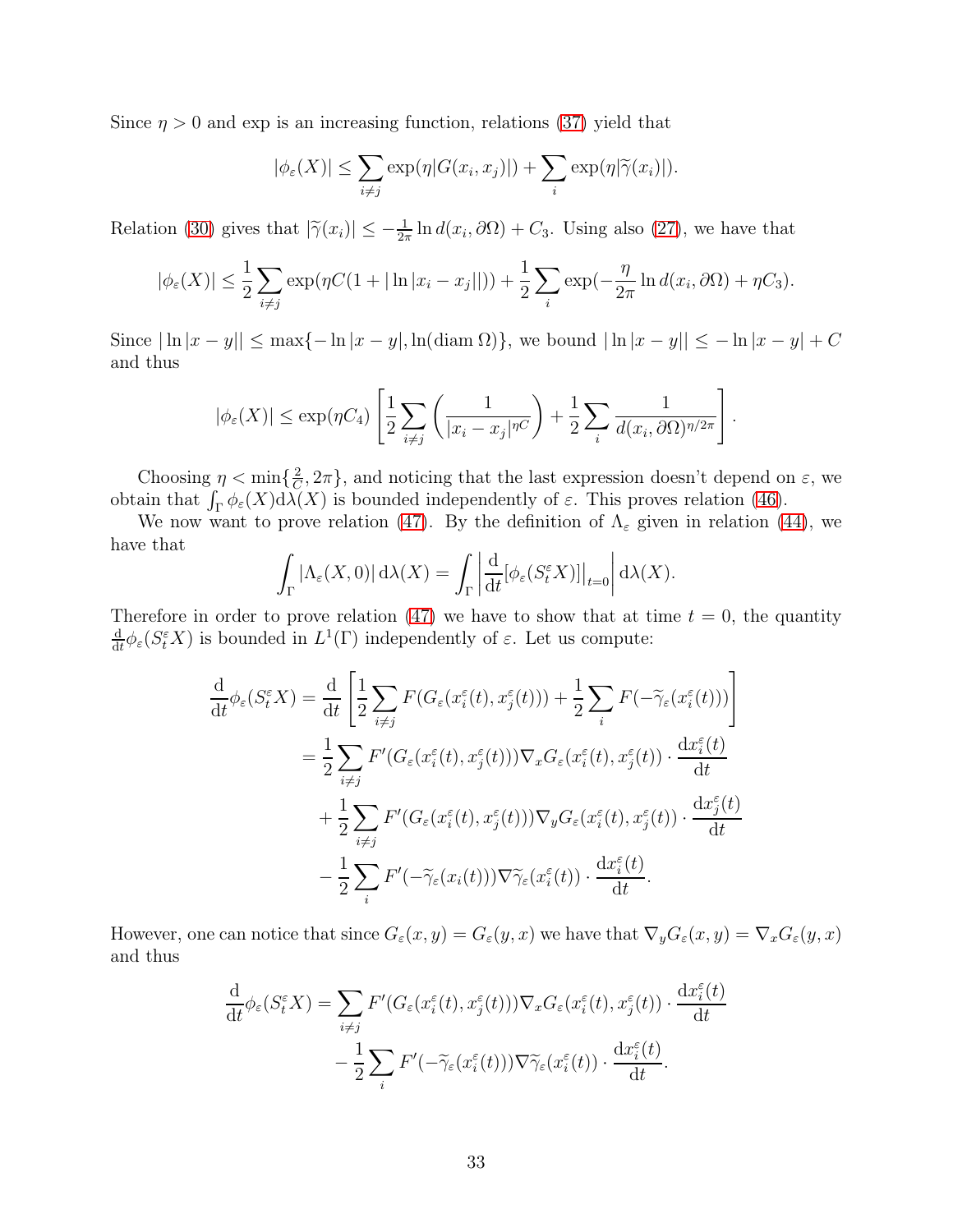We recall relation  $(35)$ :

$$
\frac{\mathrm{d} x_i^\varepsilon(t)}{\mathrm{d} t}=\sum_{\substack{k=1\\k\neq i}}^N \nabla^\perp_x G_\varepsilon(x_i^\varepsilon(t),x_k^\varepsilon(t))a_k+\frac{1}{2}\nabla^\perp\widetilde\gamma_\varepsilon(x_i^\varepsilon(t))a_i+\sum_{k=1}^m c_k(t)\beta_k(x_i^\varepsilon(t)).
$$

Therefore,

$$
\frac{d}{dt}\phi_{\varepsilon}(S_{t}^{\varepsilon}X) = \sum_{\substack{i \neq j \\ k \neq i}} F'(G_{\varepsilon}(x_{i}^{\varepsilon}(t), x_{j}^{\varepsilon}(t)))\nabla_{x}G_{\varepsilon}(x_{i}^{\varepsilon}(t), x_{j}^{\varepsilon}(t)) \cdot \nabla_{x}^{\perp}G_{\varepsilon}(x_{i}^{\varepsilon}(t), x_{k}(t))a_{k}
$$
\n
$$
+ \sum_{i \neq j} F'(G_{\varepsilon}(x_{i}^{\varepsilon}(t), x_{j}^{\varepsilon}(t)))\nabla_{x}G_{\varepsilon}(x_{i}^{\varepsilon}(t), x_{j}^{\varepsilon}(t)) \cdot \frac{1}{2}\nabla^{\perp}\tilde{\gamma}_{\varepsilon}(x_{i}^{\varepsilon}(t))a_{i}
$$
\n
$$
+ \sum_{i \neq j} F'(G_{\varepsilon}(x_{i}^{\varepsilon}(t), x_{j}^{\varepsilon}(t)))\nabla_{x}G_{\varepsilon}(x_{i}^{\varepsilon}(t), x_{j}^{\varepsilon}(t)) \cdot \sum_{k=1}^{m} c_{k}(t)\beta_{k}(x_{i}^{\varepsilon}(t))
$$
\n
$$
- \frac{1}{2}\sum_{i} F'(-\tilde{\gamma}_{\varepsilon}(x_{i}^{\varepsilon}(t)))\nabla\tilde{\gamma}_{\varepsilon}(x_{i}^{\varepsilon}(t)) \cdot \sum_{\substack{k=1 \\ k \neq i}}^{N} \nabla_{x}^{\perp}G_{\varepsilon}(x_{i}^{\varepsilon}(t), x_{k}^{\varepsilon}(t))a_{k}
$$
\n
$$
- \frac{1}{4}\sum_{i} F'(-\tilde{\gamma}_{\varepsilon}(x_{i}^{\varepsilon}(t)))\nabla\tilde{\gamma}_{\varepsilon}(x_{i}^{\varepsilon}(t)) \cdot \nabla^{\perp}\tilde{\gamma}_{\varepsilon}(x_{i}^{\varepsilon}(t))a_{i}
$$
\n
$$
- \frac{1}{2}\sum_{i} F'(-\tilde{\gamma}_{\varepsilon}(x_{i}^{\varepsilon}(t)))\nabla\tilde{\gamma}_{\varepsilon}(x_{i}^{\varepsilon}(t)) \cdot \sum_{k=1}^{m} c_{k}(
$$

We recall that  $x_i^{\varepsilon}(0) = x_i$ , where  $X = (x_1, \ldots, x_N)$ . First of all, we observe that  $B_5(t) = 0$ . Notice that from relations [\(37\)](#page-22-3) we have that

<span id="page-33-2"></span>
$$
|\nabla_x G_{\varepsilon}(x, y)| \le \frac{C}{|x - y|}
$$
\n(48)

where the constant  $C$  is independent of  $\varepsilon.$ 

The same estimates as at the beginning of the proof of relations [\(46\)](#page-29-2) and [\(47\)](#page-30-0) show that for any  $X \in \Gamma$  we have that

<span id="page-33-1"></span>
$$
|F'(G_{\varepsilon}(x_i, x_j))| \le \frac{C'}{|x_i - x_j|^{\eta C}}
$$
\n(49)

and

<span id="page-33-0"></span>
$$
|F'(-\widetilde{\gamma}_{\varepsilon}(x_i))| \le \frac{C}{d(x_i, \partial \Omega)^{\eta/2\pi}}
$$
\n(50)

where we used that  $0 < \eta < 1$ . Relation [\(50\)](#page-33-0), together with relation [\(41\)](#page-28-4), yields

$$
|B_6(0)| \leq \sum_i \frac{C}{d(x_i, \partial \Omega)^{\eta/2\pi}}.
$$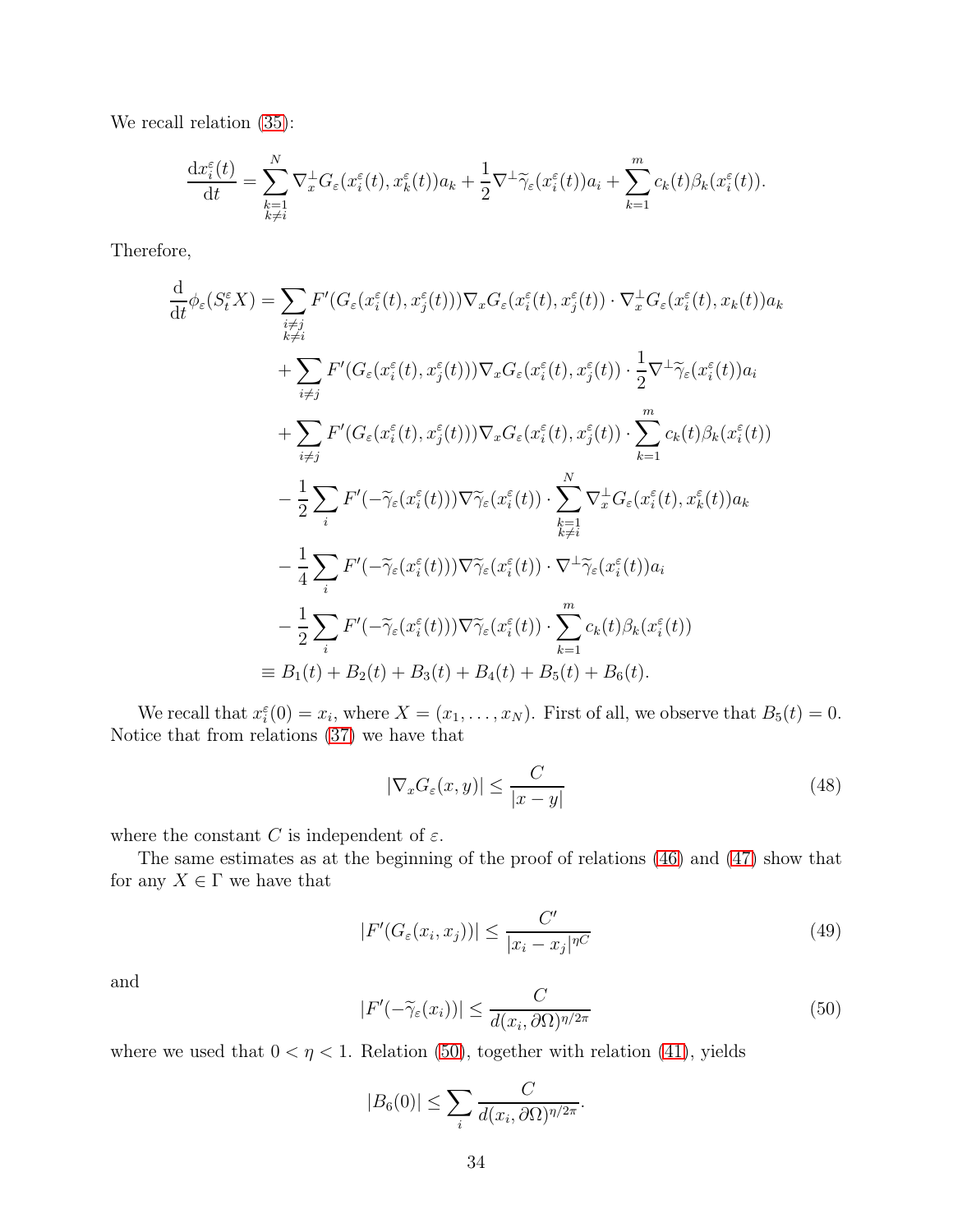We also have that

$$
|c_k(0)\beta_k(x_i)| \leq C,
$$

and therefore using relations [\(49\)](#page-33-1) and [\(48\)](#page-33-2) we have that

$$
|B_3(0)| \le \sum_{i \ne j} \frac{C'}{|x_i - x_j|^{\eta C + 1}}.
$$

Both  $B_3(0)$  and  $B_6(0)$  are therefore bounded in  $L^1(\Gamma)$  uniformly in  $\varepsilon$  provided that  $\eta$  is small enough.

Using relation [\(49\)](#page-33-1), we have that

$$
|B_2(0)| \leq \sum_{i \neq j} \frac{C'}{|x_i - x_j|^{\eta C}} |\nabla_x G_{\varepsilon}(x_i, x_j) \cdot \nabla^{\perp} \widetilde{\gamma}_{\varepsilon}(x_i)|
$$

and thus Lemma [4.2](#page-25-0) implies that  $B_2(0)$  is bounded in  $L^1(\Gamma)$  uniformly in  $\varepsilon$  if  $\eta$  is small enough. Similarly, using this time relation [\(50\)](#page-33-0), we have that

$$
|B_4(0)| \leq \sum_{i \neq k} \frac{C}{d(x_i, \partial \Omega)^{\eta/2\pi}} |\nabla \widetilde{\gamma}_{\varepsilon}(x_i) \cdot \nabla_x^{\perp} G_{\varepsilon}(x_i, x_k)|
$$

and once again, Lemma [4.2](#page-25-0) allows to conclude that  $B_4(0)$  is bounded in  $L^1(\Gamma)$  uniformly in  $\varepsilon$  if  $\eta$  is small enough.

Finally, we bound  $B_1(0)$  by noticing first that for  $k = j$ , the expression  $\nabla_x G_{\varepsilon}(x_i^{\varepsilon}(t), x_j^{\varepsilon}(t))$ .  $\nabla_x^{\perp} G_{\varepsilon}(x_i^{\varepsilon}(t), x_k(t))$  vanishes, and therefore using relation [\(49\)](#page-33-1) and the relation [\(48\)](#page-33-2) we obtain that

$$
|B_1(0)| \le \sum_{\substack{i \neq j \\ k \neq i}} \frac{C'}{|x_i - x_k||x_i - x_j|^{\eta C + 1}}.
$$

This term is bounded in  $L^1(\Gamma)$  uniformly in  $\varepsilon$  when  $\eta$  is small enough. This concludes the proof of relation [\(47\)](#page-30-0). The proof of Theorem [1.2](#page-2-1) is completed.

Acknowledgments. The author wishes to acknowledge very helpful discussions with Paolo Buttà and Carlo Marchioro on the subject of this paper. He also wishes to thank the Dipartimento di Matematica, Sapienza Università di Roma for its hospitality. Finally, he wishes to thank Dragos, Iftimie for his precious help and numerous advices.

## <span id="page-34-0"></span>References

- <span id="page-34-2"></span>[1] L.V. Ahlfors. Complex Analysis. McGraw Hill Publishing Co., New York., 1966.
- [2] V. I. Arnold, V. V. Kozlov, and A. I. Neishtadt. Mathematical Aspects of Classical and Celestial Mechanics. Springer-Verlag, Berlin Heidelberg, 2006.
- <span id="page-34-1"></span>[3] T. Aubin. Nonlinear Analysis on Manifolds. Monge-Ampère Equations. Grundlehren der mathematischen Wissenschaften. Springer-Verlag New York, 1982.